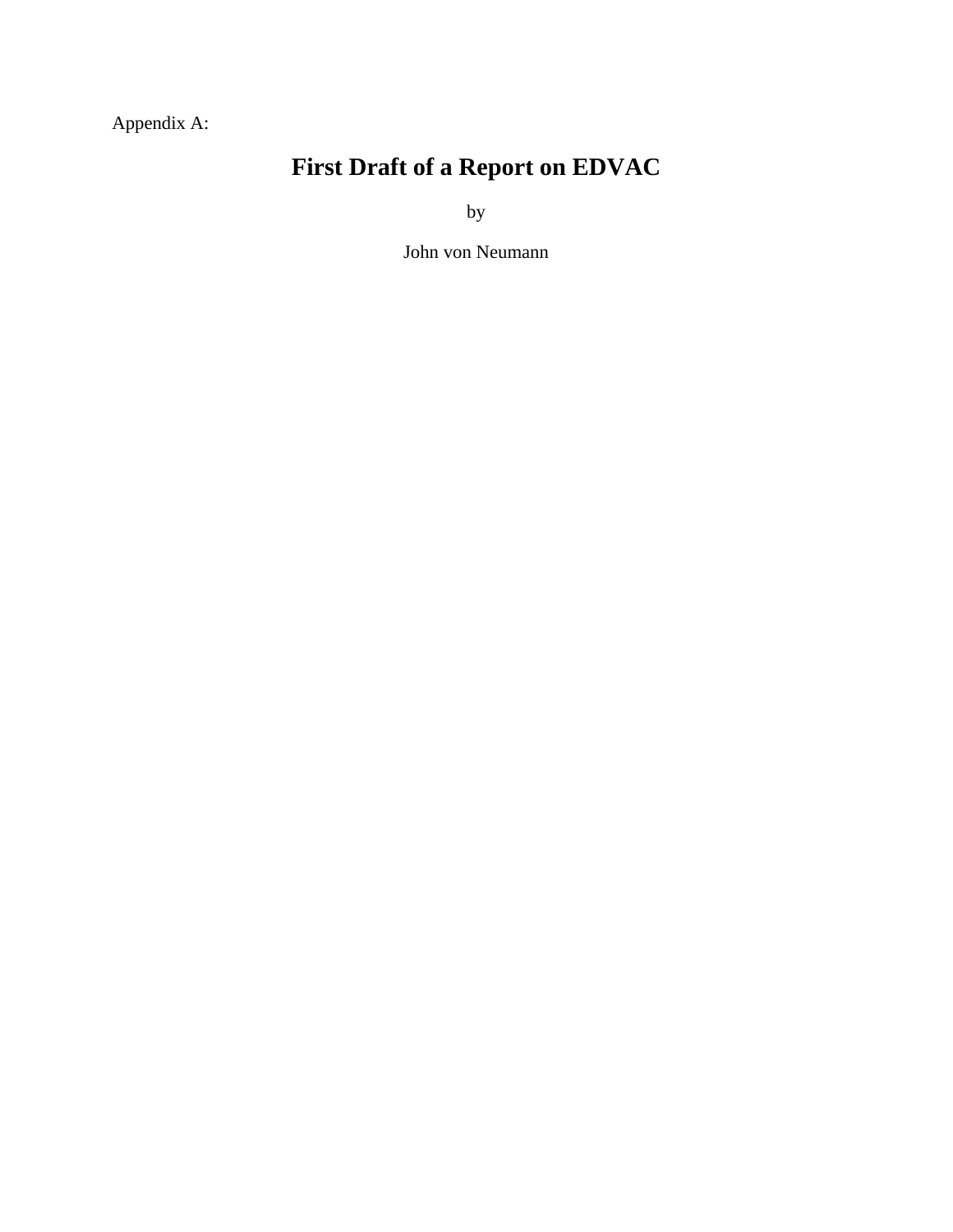by

John von Neumann

Contract No. W–670–ORD–4926

Between the

United States Army Ordnance Department

and the

University of Pennsylvania

Moore School of Electrical Engineering University of Pennsylvania

June 30, 1945

This is an exact copy of the original typescript draft as obtained from the University of Pennsylvania Moore School Library except that a large number of typographical errors have been corrected and the forward references that von Neumann had not filled in are provided where possible. Missing references, mainly to unwritten Sections after 15.0, are indicated by empty {}. All added material, mainly forward references, is enclosed in  $\{\}$ . The text and figures have been reset using T<sub>E</sub>X in order to improve readability. However, the original manuscript layout has been adhered to very closely. For a more "modern" interpretation of the von Neumann design see M. D. Godfrey and D. F. Hendry, "The Computer as von Neumann Planned It," IEEE Annals of the History of Computing, vol. 15 no. 1, 1993.

Michael D. Godfrey, Information Systems Laboratory, Electrical Engineering Department Stanford University, Stanford, California, November 1992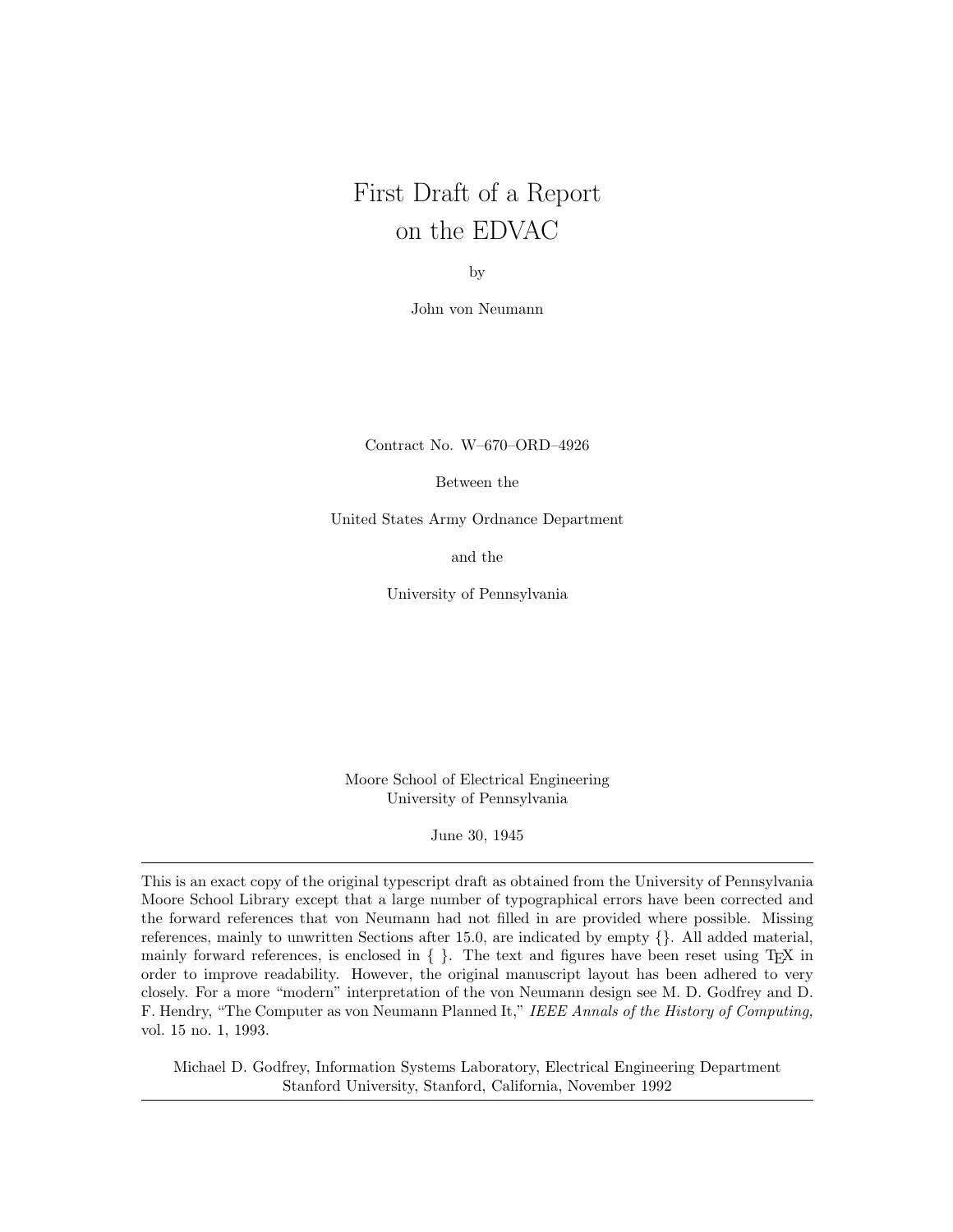#### **CONTENTS**

#### [1.0 DEFINITIONS](#page-6-0) [1](#page-6-0)

#### [2.0 MAIN SUBDIVISIONS OF THE SYSTEM](#page-6-5) [1](#page-6-5)

| 2.6 CC, CA (together: C), M are together the associative part. Afferent and efferent parts: |  |
|---------------------------------------------------------------------------------------------|--|
| Input and output, mediating the contact with the outside. Outside recording medium: R. 3    |  |
|                                                                                             |  |
|                                                                                             |  |
|                                                                                             |  |

#### [3.0 PROCEDURE OF DISCUSSION](#page-9-0) [4](#page-9-0)

| 3.1 Program: Discussion of all divisions (specific parts) enumerated in 2, together with the |  |  |  |
|----------------------------------------------------------------------------------------------|--|--|--|
|                                                                                              |  |  |  |
|                                                                                              |  |  |  |
|                                                                                              |  |  |  |

#### [4.0 ELEMENTS, SYNCHRONISM NEURON ANALOGY](#page-9-4) [4](#page-9-4)

### [5.0 PRINCIPLES GOVERNING THE ARITHMETICAL OPERATIONS](#page-11-0) [6](#page-11-0)

| 5.5 Role of very high speed (vacuum tubes): Principle of successive operations. |  |
|---------------------------------------------------------------------------------|--|
|                                                                                 |  |
|                                                                                 |  |
|                                                                                 |  |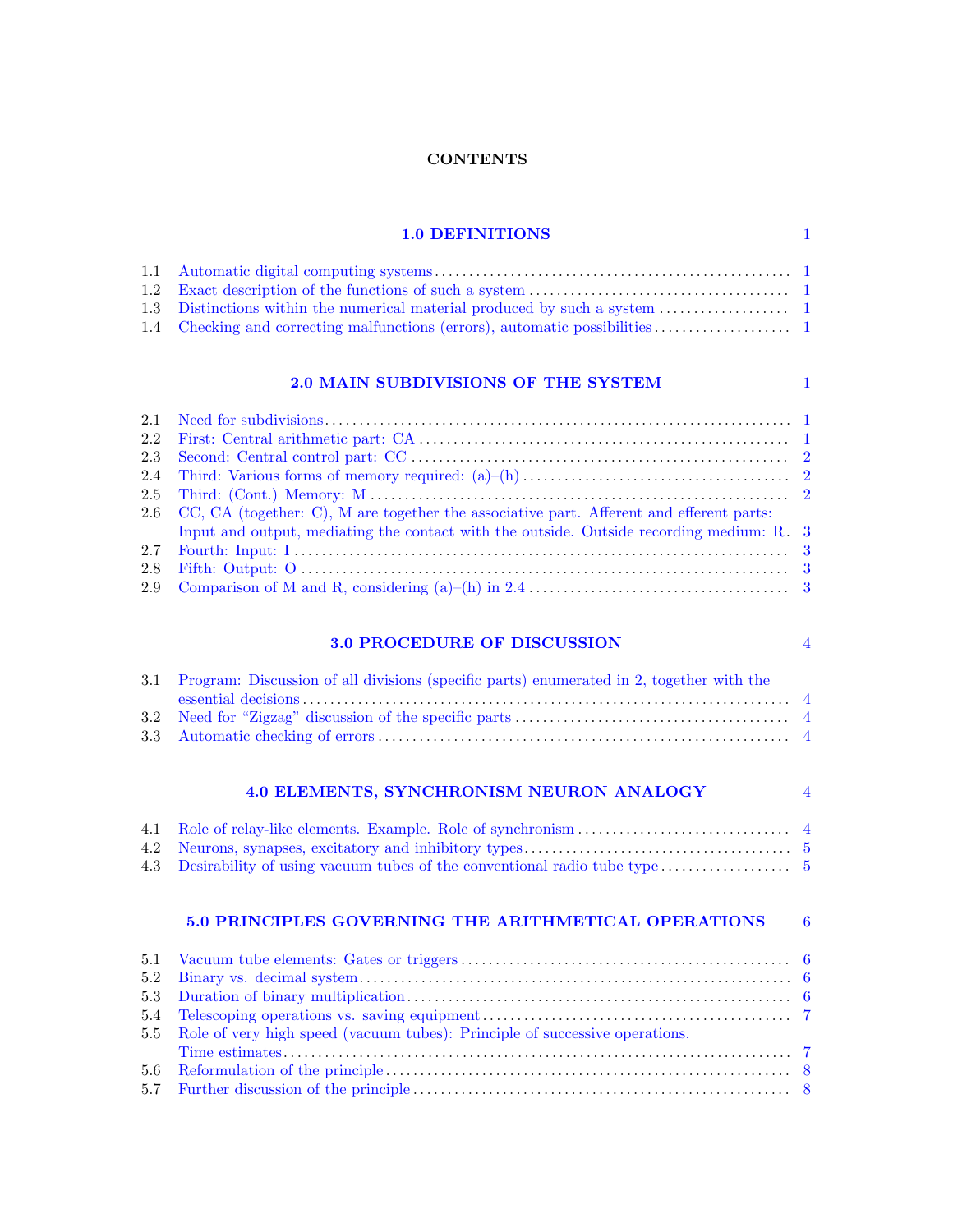#### [6.0 E-ELEMENTS](#page-13-2) [8](#page-13-2)

| 6.4 The role of thresholds. E-elements with multiple thresholds. Multiple delays  10 |  |
|--------------------------------------------------------------------------------------|--|
|                                                                                      |  |

#### [7.0 CIRCUITS FOR THE ARITHMETICAL OPERATIONS](#page-16-0)  $+$ ,  $\times$  [11](#page-16-0)

| 7.1 Method of feeding in binary numbers: Digits in temporal succession 11     |  |
|-------------------------------------------------------------------------------|--|
|                                                                               |  |
|                                                                               |  |
|                                                                               |  |
|                                                                               |  |
|                                                                               |  |
|                                                                               |  |
| 7.8 The multiplier: Further requirements (timing, local input and output)  14 |  |

#### [8.0 CIRCUITS FOR THE ARITHMETICAL OPERATIONS](#page-20-0)  $-, \div$  [15](#page-20-0)

#### [9.0 THE BINARY POINT](#page-23-0) [18](#page-23-0)

| 9.1 The main role of the binary point: For $\times, \div, \ldots, \ldots, \ldots, \ldots, \ldots, \ldots, \ldots, \ldots, \ldots$ |  |
|-----------------------------------------------------------------------------------------------------------------------------------|--|
| 9.2 Connection with the necessity of omitting digits after $\times$ . Decision: Only numbers                                      |  |
|                                                                                                                                   |  |
|                                                                                                                                   |  |
|                                                                                                                                   |  |

## [10.0 CIRCUIT FOR THE ARITHMETICAL OPERATION](#page-24-1)  $\sqrt{ }$ . **[OTHER OPERATIONS](#page-24-1)** [19](#page-24-1)

|  | 10.3 List of operations: $+, -, \times, \div, \ldots, \times, \ldots, \times, \ldots, \times, \ldots, \times, \ldots, \times, \ldots, \times, \ldots, 21$ |  |
|--|-----------------------------------------------------------------------------------------------------------------------------------------------------------|--|
|  |                                                                                                                                                           |  |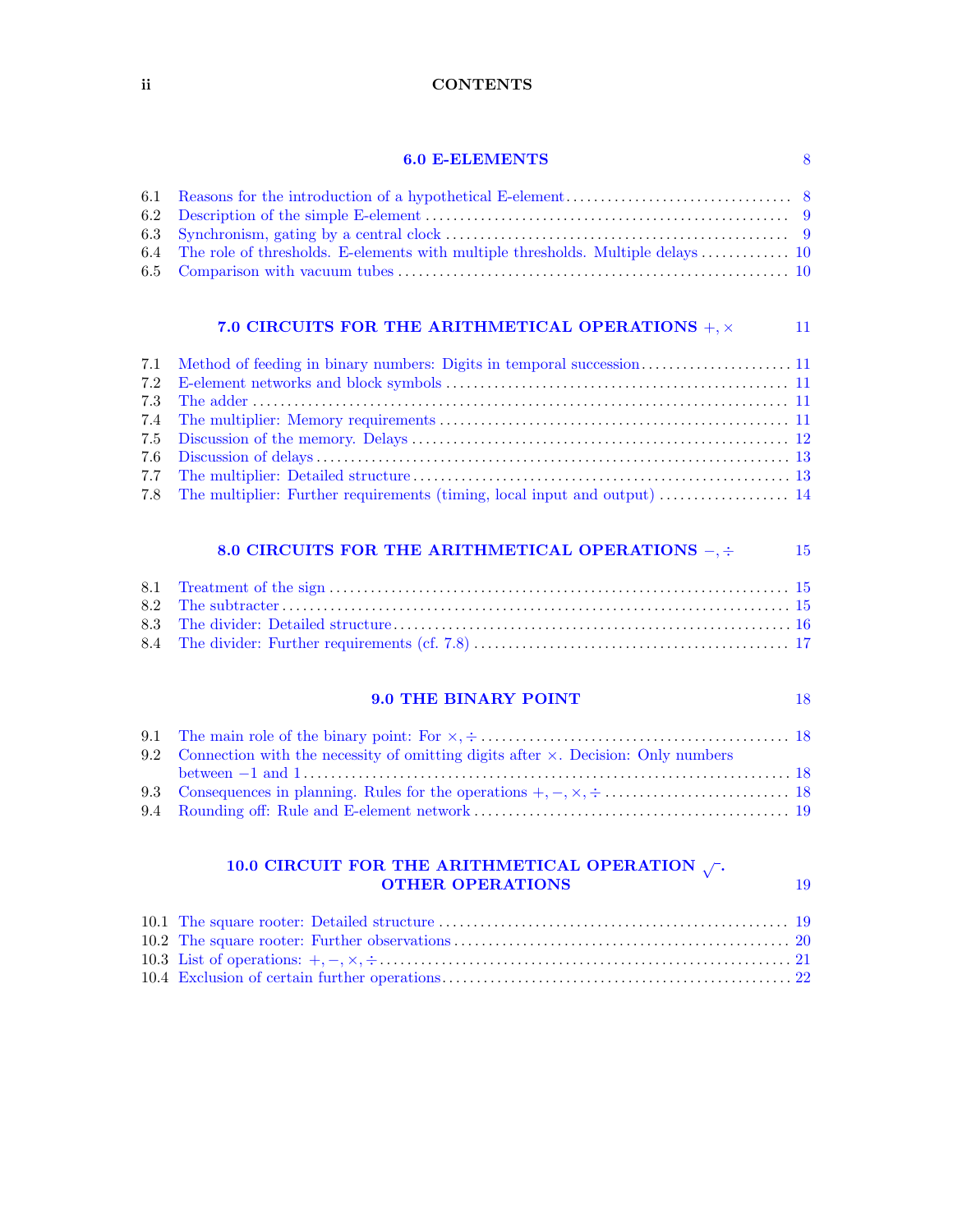#### CONTENTS iii

#### [11.0 ORGANIZATION OF CA. COMPLETE LIST OF OPERATIONS](#page-27-1) [22](#page-27-1)

#### [12.0 CAPACITY OF THE MEMORY M. GENERAL PRINCIPLES](#page-30-0) [25](#page-30-0)

| 12.6 The delay memory: Capacity of each individual dl and the multiplication time. |  |
|------------------------------------------------------------------------------------|--|
|                                                                                    |  |
|                                                                                    |  |
|                                                                                    |  |

#### [13.0 ORGANIZATION OF M](#page-39-0) [34](#page-39-0)

#### [14.0 CC AND M](#page-42-0) [37](#page-42-0)

#### **[15.0 THE CODE](#page-44-0) [39](#page-44-0)**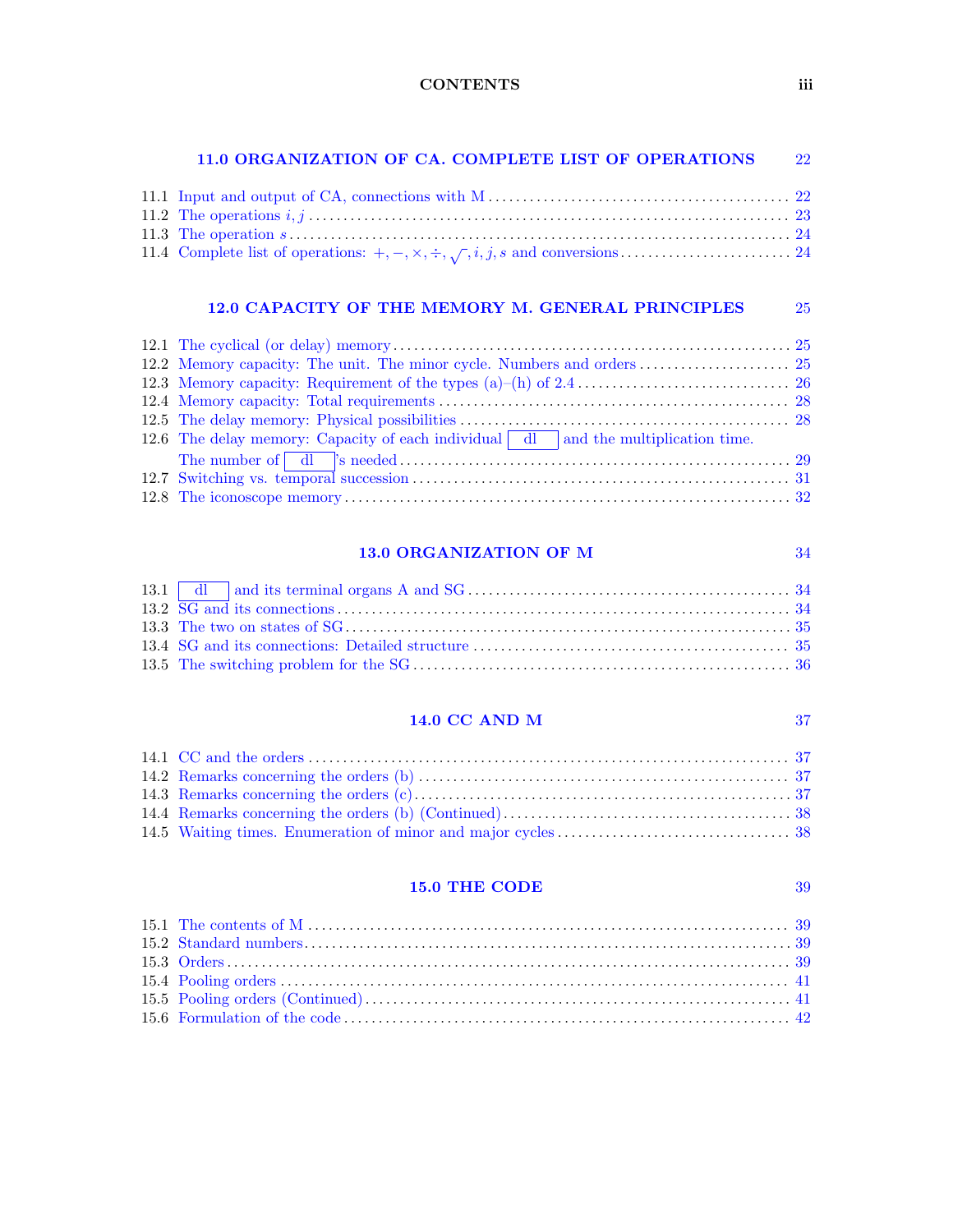#### **CONTENTS**

### **FIGURES**

| $\mathfrak{D}$ |                                                                                                        |  |
|----------------|--------------------------------------------------------------------------------------------------------|--|
| 3              |                                                                                                        |  |
| 4              |                                                                                                        |  |
| 5.             |                                                                                                        |  |
| 6              |                                                                                                        |  |
| 7              |                                                                                                        |  |
| 8              |                                                                                                        |  |
| 9              |                                                                                                        |  |
| 10             |                                                                                                        |  |
| 11             |                                                                                                        |  |
| 12             |                                                                                                        |  |
| 13             |                                                                                                        |  |
| 14             |                                                                                                        |  |
| 15             |                                                                                                        |  |
| 16             |                                                                                                        |  |
| 17             |                                                                                                        |  |
| 18             |                                                                                                        |  |
| 19             | Individual and serial cycling of a dl aggregate (a), (b) $\dots\dots\dots\dots\dots\dots\dots\dots$ 30 |  |
| 20             |                                                                                                        |  |
| 21             |                                                                                                        |  |
|                |                                                                                                        |  |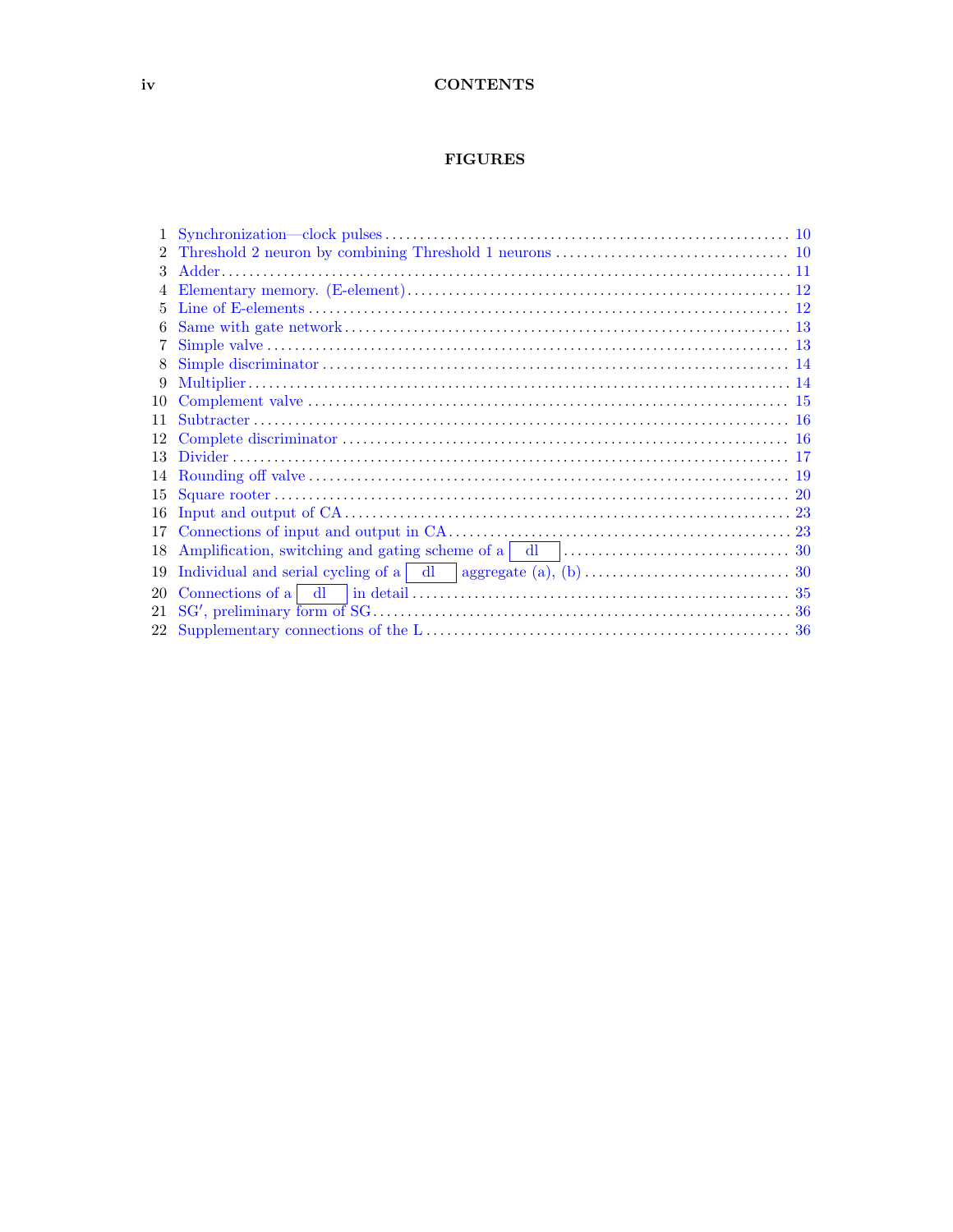#### 1.0 DEFINITIONS

<span id="page-6-1"></span><span id="page-6-0"></span>1.1 The considerations which follow deal with the structure of a very high speed automatic digital computing system, and in particular with its logical control. Before going into specific details, some general explanatory remarks regarding these concepts may be appropriate.

<span id="page-6-2"></span>1.2 An *automatic computing system* is a (usually highly composite) device, which can carry out instructions to perform calculations of a considerable order of complexity—e.g. to solve a non-linear partial differential equation in 2 or 3 independent variables numerically.

The instructions which govern this operation must be given to the device in absolutely exhaustive detail. They include all numerical information which is required to solve the problem under consideration: Initial and boundary values of the dependent variables, values of fixed parameters (constants), tables of fixed functions which occur in the statement of the problem. These instructions must be given in some form which the device can sense: Punched into a system of punchcards or on teletype tape, magnetically impressed on steel tape or wire, photographically impressed on motion picture film, wired into one or more fixed or exchangeable plugboards—this list being by no means necessarily complete. All these procedures require the use of some code to express the logical and the algebraical definition of the problem under consideration, as well as the necessary numerical material (cf. above).

Once these instructions are given to the device, it must be able to carry them out completely and without any need for further intelligent human intervention. At the end of the required operations the device must record the results again in one of the forms referred to above. The results are numerical data; they are a specified part of the numerical material produced by the device in the process of carrying out the instructions referred to above.

<span id="page-6-3"></span>1.3 It is worth noting, however, that the device will in general produce essentially more numerical material (in order to reach the results) than the (final) results mentioned. Thus only a fraction of its numerical output will have to be recorded as indicated in 1.2, the remainder will only circulate in the interior of the device, and never be recorded for human sensing. This point will receive closer consideration subsequently, in particular in {12.4}.

<span id="page-6-4"></span>1.4 The remarks of 1.2 on the desired automatic functioning of the device must, of course, assume that it functions faultlessly. Malfunctioning of any device has, however, always a finite probability and for a complicated device and a long sequence of operations it may not be possible to keep this probability negligible. Any error may vitiate the entire output of the device. For the recognition and correction of such malfunctions intelligent human intervention will in general be necessary.

<span id="page-6-5"></span>However, it may be possible to avoid even these phenomena to some extent. The device may recognize the most frequent malfunctions automatically, indicate their presence and location by externally visible signs, and then stop. Under certain conditions it might even carry out the necessary correction automatically and continue (cf. {3.3}).

#### 2.0 MAIN SUBDIVISIONS OF THE SYSTEM

<span id="page-6-6"></span>2.1 In analyzing the functioning of the contemplated device, certain classificatory distinctions suggest themselves immediately.

<span id="page-6-7"></span>2.2 First: Since the device is primarily a computer, it will have to perform the elementary operations of arithmetics most frequently. These are addition, subtraction, multiplication and division:  $+,-,\times,-$ . It is therefore reasonable that it should contain specialized organs for just these operations.

It must be observed, however, that while this principle as such is probably sound, the specific way in which it is realized requires close scrutiny. Even the above list of operations:  $+$ ,  $-$ ,  $\times$ ,  $\div$ , is not beyond doubt. It may be extended to include such operation as  $\sqrt{}, \sqrt[3]{}, sgn, | \nvert$ , also  $\log_{10}$ ,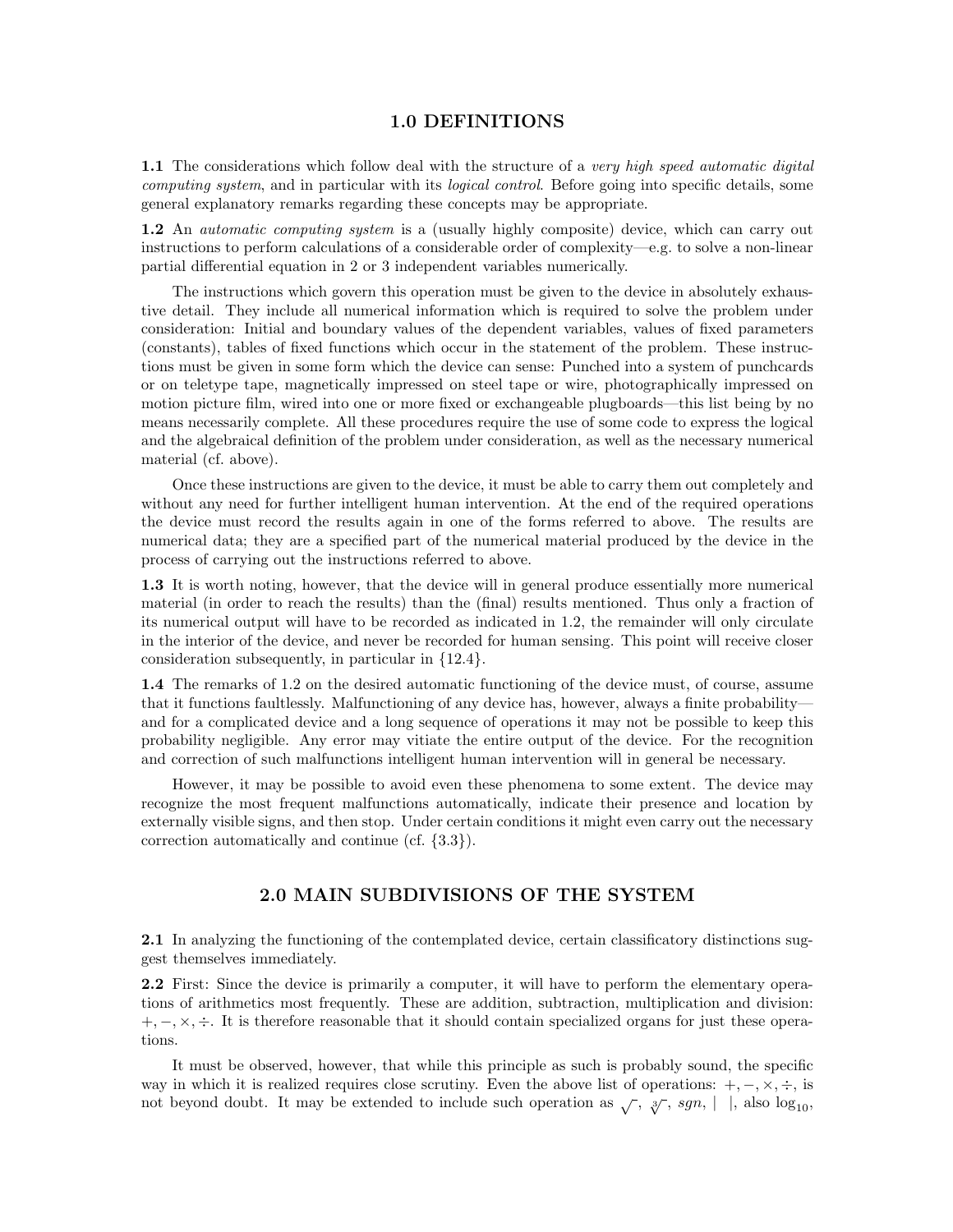$log_2$ , ln, sin and their inverses, etc. One might also consider restricting it, e.g. omitting  $\div$  and even ×. One might also consider more elastic arrangements. For some operations radically different procedures are conceivable, e.g. using successive approximation methods or function tables. These matters will be gone into in  $\{10.3, 10.4\}$ . At any rate a *central arithmetical* part of the device will probably have to exist, and this constitutes the first specific part: CA.

<span id="page-7-0"></span>2.3 Second: The logical control of the device, that is the proper sequencing of its operations can be most efficiently carried out by a central control organ. If the device is to be elastic, that is as nearly as possible all purpose, then a distinction must be made between the specific instructions given for and defining a particular problem, and the general control organs which see to it that these instructions—no matter what they are—are carried out. The former must be stored in some way in existing devices this is done as indicated in 1.2—the latter are represented by definite operating parts of the device. By the central control we mean this latter function only, and the organs which perform it form the second specific part: CC.

<span id="page-7-1"></span>2.4 Third: Any device which is to carry out long and complicated sequences of operations (specifically of calculations) must have a considerable memory. At least the four following phases of its operation require a memory:

(a) Even in the process of carrying out a multiplication or a division, a series of intermediate (partial) results must be remembered. This applies to a lesser extent even to additions and subtractions (when a carry digit may have to be carried over several positions), and to a greater extent to  $\sqrt{$ ,  $\sqrt[3]{}$ , if these operations are wanted. (cf. {10.3, 10.4})

(b) The instructions which govern a complicated problem may constitute a considerable material, particularly so, if the code is circumstantial (which it is in most arrangements). This material must be remembered.

(c) In many problems specific functions play an essential role. They are usually given in form of a table. Indeed in some cases this is the way in which they are given by experience (e.g. the equation of state of a substance in many hydrodynamical problems), in other cases they may be given by analytical expressions, but it may nevertheless be simpler and quicker to obtain their values from a fixed tabulation, than to compute them anew (on the basis of the analytical definition) whenever a value is required. It is usually convenient to have tables of a moderate number of entries only (100–200) and to use interpolation. Linear and even quadratic interpolation will not be sufficient in most cases, so it is best to count on a standard of cubic or biquadratic (or even higher order) interpolation, (cf. {10.3}).

Some of the functions mentioned in the course of 2.2 may be handled in this way:  $log_{10}$ ,  $log_2$ , ln, sin and their inverses, possibly also  $\sqrt{}$ ,  $\sqrt[3]{}$ . Even the reciprocal might be treated in this manner, thereby reducing  $\div$  to  $\times$ .

(d) For partial differential equations the initial conditions and the boundary conditions may constitute an extensive numerical material, which must be remembered throughout a given problem.

(e) For partial differential equations of the hyperbolic or parabolic type, integrated along a variable t, the (intermediate) results belonging to the cycle t must be remembered for the calculation of the cycle  $t + dt$ . This material is much of the type (d), except that it is not put into the device by human operators, but produced (and probably subsequently again removed and replaced by the corresponding data for  $t + dt$ ) by the device itself, in the course of its automatic operation.

(f) For total differential equations (d), (e) apply too, but they require smaller memory capacities. Further memory requirements of the type (d) are required in problems which depend on given constants, fixed parameters, etc.

(g) Problems which are solved by successive approximations (e.g. partial differential equations of the elliptic type, treated by relaxation methods) require a memory of the type (e): The (intermediate) results of each approximation must be remembered, while those of the next one are being computed.

<span id="page-7-2"></span>(h) Sorting problems and certain statistical experiments (for which a very high speed device offers an interesting opportunity) require a memory for the material which is being treated.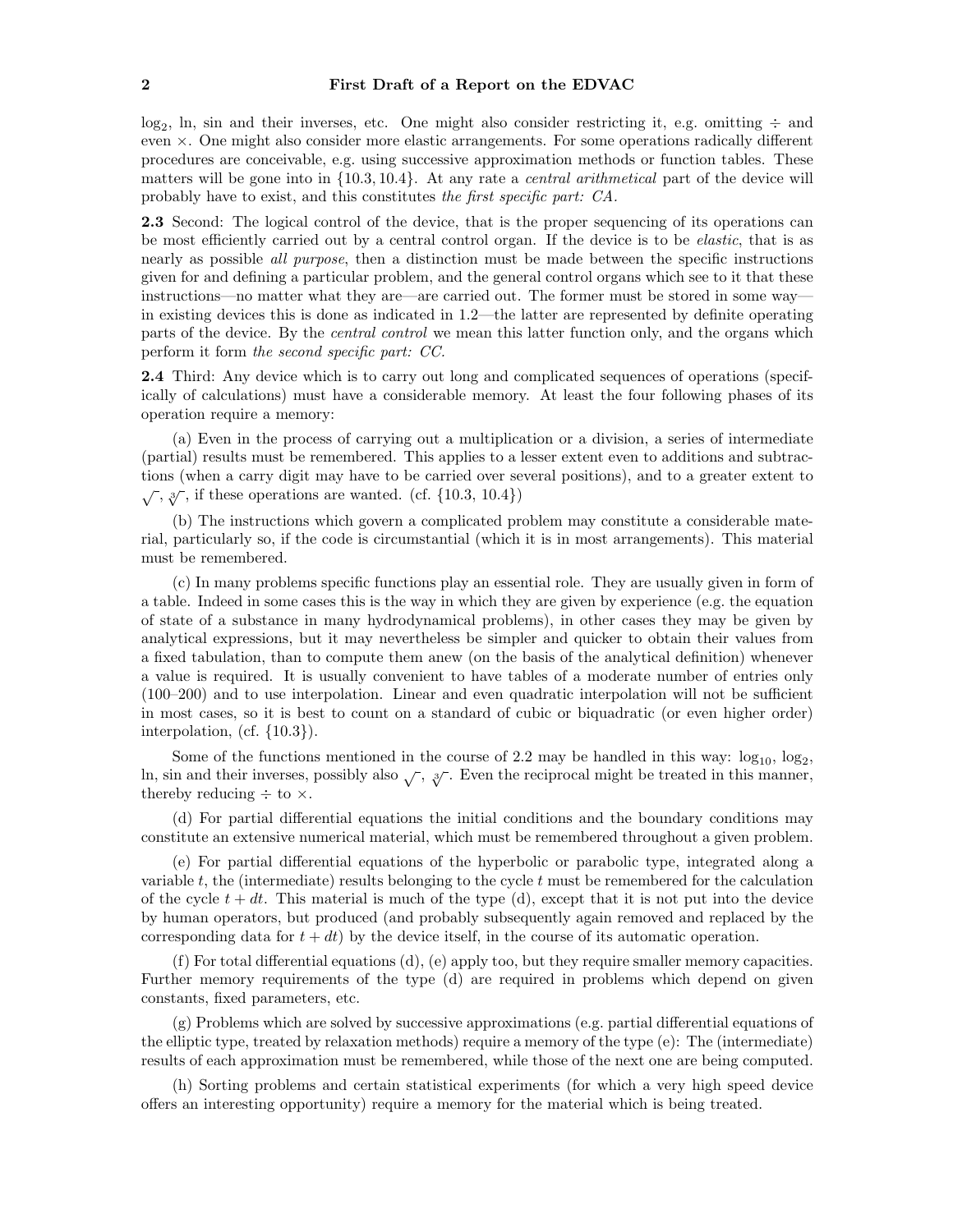2.5 To sum up the third remark: The device requires a considerable memory. While it appeared that various parts of this memory have to perform functions which differ somewhat in their nature and considerably in their purpose, it is nevertheless tempting to treat the entire memory as one organ, and to have its parts even as interchangeable as possible for the various functions enumerated above. This point will be considered in detail, cf. {13.0}.

At any rate the total memory constitutes the third specific part of the device: M.

<span id="page-8-0"></span>2.6 The three specific parts CA, CC (together C) and M correspond to the *associative* neurons in the human nervous system. It remains to discuss the equivalents of the sensory or afferent and the motor or efferent neurons. These are the *input* and the *output* organs of the device, and we shall now consider them briefly.

In other words: All transfers of numerical (or other) information between the parts C and M of the device must be effected by the mechanisms contained in these parts. There remains, however, the necessity of getting the original definitory information from outside into the device, and also of getting the final information, the results, from the device into the outside.

By the outside we mean media of the type described in 1.2: Here information can be produced more or less directly by human action (typing, punching, photographing light impulses produced by keys of the same type, magnetizing metal tape or wire in some analogous manner, etc.), it can be statically stored, and finally sensed more or less directly by human organs.

The device must be endowed with the ability to maintain the input and output (sensory and motor) contact with some specific medium of this type (cf. 1.2): That medium will be called the outside recording medium of the device: R. Now we have:

<span id="page-8-1"></span>2.7 Fourth: The device must have organs to transfer (numerical or other) information from R into its specific parts, C and M. These organs form its input, the fourth specific part: I. It will be seen that it is best to make all transfers from R (by I) into M, and never directly into C (cf.  $\{14.1, 15.3\}$ ).

<span id="page-8-2"></span>2.8 Fifth: The device must have organs to transfer (presumably only numerical information) from its specific parts C and M into R. These organs form its output, the fifth specific part: O. It will be seen that it is again best to make all transfers from M (by O) into R, and never directly from C, (cf.  $\{14.1, 15.3\}$ ).

<span id="page-8-3"></span>2.9 The output information, which goes into R, represents, of course, the final results of the operation of the device on the problem under consideration. These must be distinguished from the intermediate results, discussed e.g. in 2.4,  $(e)$ – $(g)$ , which remain inside M. At this point an important question arises: Quite apart from its attribute of more or less direct accessibility to human action and perception R has also the properties of a memory. Indeed, it is the natural medium for long time storage of all the information obtained by the automatic device on various problems. Why is it then necessary to provide for another type of memory within the device M? Could not all, or at least some functions of M—preferably those which involve great bulks of information—be taken over by R?

Inspection of the typical functions of M, as enumerated in 2.4,  $(a)$ – $(h)$ , shows this: It would be convenient to shift (a) (the short-duration memory required while an arithmetical operation is being carried out) outside the device, i.e. from M into R. (Actually (a) will be inside the device, but in CA rather than in M. Cf. the end of 12.2). All existing devices, even the existing desk computing machines, use the equivalent of M at this point. However (b) (logical instructions) might be sensed from outside, i.e. by I from R, and the same goes for  $(c)$  (function tables) and  $(e)$ ,  $(g)$ (intermediate results). The latter may be conveyed by O to R when the device produces them, and sensed by I from R when it needs them. The same is true to some extent of (d) (initial conditions and parameters) and possibly even of (f) (intermediate results from a total differential equation). As to (h) (sorting and statistics), the situation is somewhat ambiguous: In many cases the possibility of using M accelerates matters decisively, but suitable blending of the use of M with a longer range use of R may be feasible without serious loss of speed and increase the amount of material that can be handled considerably.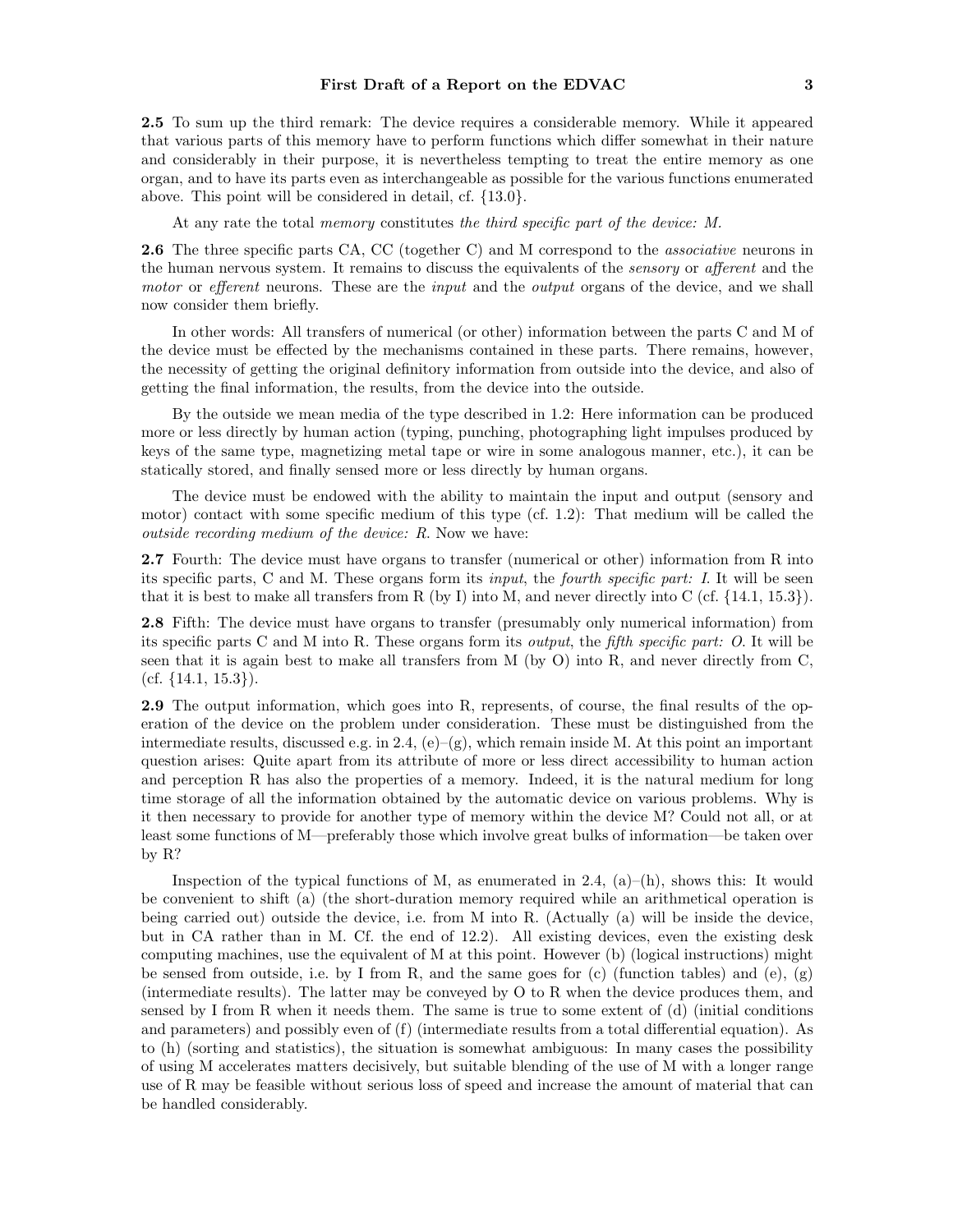Indeed, all existing (fully or partially automatic) computing devices use R—as a stack of punchcards or a length of teletype tape—for all these purposes (excepting (a), as pointed out above). Nevertheless it will appear that a really high speed device would be very limited in its usefulness unless it can rely on M, rather than on R, for all the purposes enumerated in 2.4,  $(a)$ – $(h)$ , with certain limitations in the case of (e), (g), (h), (cf.  $\{12.3\}$ ).

#### 3.0 PROCEDURE OF DISCUSSION

<span id="page-9-1"></span><span id="page-9-0"></span>**3.1** The classification of 2.0 being completed, it is now possible to take up the five specific parts into which the device was seen to be subdivided, and to discuss them one by one. Such a discussion must bring out the features required for each one of these parts in itself, as well as in their relations to each other. It must also determine the specific procedures to be used in dealing with numbers from the point of view of the device, in carrying out arithmetical operations, and providing for the general logical control. All questions of timing and of speed, and of the relative importance of various factors, must be settled within the framework of these considerations.

<span id="page-9-2"></span>3.2 The ideal procedure would be, to take up the five specific parts in some definite order, to treat each one of them exhaustively, and go on to the next one only after the predecessor is completely disposed of. However, this seems hardly feasible. The desirable features of the various parts, and the decisions based on them, emerge only after a somewhat zigzagging discussion. It is therefore necessary to take up one part first, pass after an incomplete discussion to a second part, return after an equally incomplete discussion of the latter with the combined results to the first part, extend the discussion of the first part without yet concluding it, then possibly go on to a third part, etc. Furthermore, these discussions of specific parts will be mixed with discussions of general principles, of arithmetical procedures, of the elements to be used, etc.

In the course of such a discussion the desired features and the arrangements which seem best suited to secure them will crystallize gradually until the device and its control assume a fairly definite shape. As emphasized before, this applies to the physical device as well as to the arithmetical and logical arrangements which govern its functioning.

<span id="page-9-3"></span>3.3 In the course of this discussion the viewpoints of 1.4, concerned with the detection, location, and under certain conditions even correction, of malfunctions must also receive some consideration. That is, attention must be given to facilities for checking errors. We will not be able to do anything like full justice to this important subject, but we will try to consider it at least cursorily whenever this seems essential (cf.  $\{\}\right).$ 

#### <span id="page-9-4"></span>4.0 ELEMENTS, SYNCHRONISM, NEURON ANALOGY

#### <span id="page-9-5"></span>4.1 We begin the discussion with some general remarks:

Every digital computing device contains certain relay like elements, with discrete equilibria. Such an element has two or more distinct states in which it can exist indefinitely. These may be perfect equilibria, in each of which the element will remain without any outside support, while appropriate outside stimuli will transfer it from one equilibrium into another. Or, alternatively, there may be two states, one of which is an equilibrium which exists when there is no outside support, while the other depends for its existence upon the presence of an outside stimulus. The relay action manifests itself in the emission of stimuli by the element whenever it has itself received a stimulus of the type indicated above. The emitted stimuli must be of the same kind as the received one, that is, they must be able to stimulate other elements. There must, however, be no energy relation between the received and the emitted stimuli, that is, an element which has received one stimulus, must be able to emit several of the same intensity. In other words: Being a relay, the element must receive its energy supply from another source than the incoming stimulus.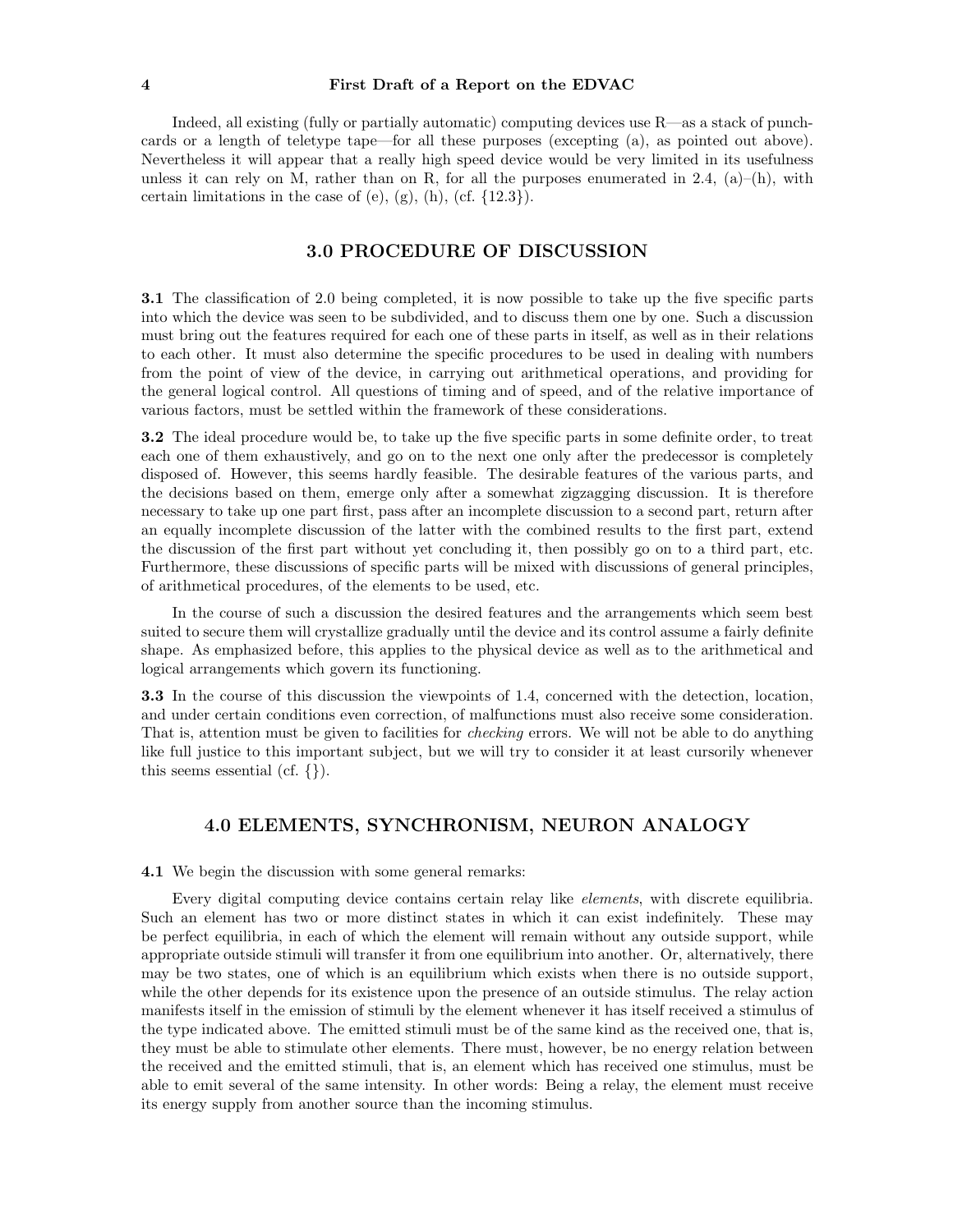In existing digital computing devices various mechanical or electrical devices have been used as elements: Wheels, which can be locked into any one of ten (or more) significant positions, and which on moving from one position to another transmit electric pulses that may cause other similar wheels to move; single or combined telegraph relays, actuated by an electromagnet and opening or closing electric circuits; combinations of these two elements;—and finally there exists the plausible and tempting possibility of using vacuum tubes, the grid acting as a valve for the cathode-plate circuit. In the last mentioned case the grid may also be replaced by deflecting organs, i.e. the vacuum tube by a cathode ray tube—but it is likely that for some time to come the greater availability and various electrical advantages of the vacuum tubes proper will keep the first procedure in the foreground.

Any such device may time itself autonomously, by the successive reaction times of its elements. In this case all stimuli must ultimately originate in the input. Alternatively, they may have their timing impressed by a fixed clock, which provides certain stimuli that are necessary for its functioning at definite periodically recurrent moments. This clock may be a rotating axis in a mechanical or a mixed, mechanico-electrical device; and it may be an electrical oscillator (possibly crystal controlled) in a purely electrical device. If reliance is to be placed on synchronisms of several distinct sequences of operations performed simultaneously by the device, the clock impressed timing is obviously preferable. We will use the term *element* in the above defined technical sense, and call the device synchronous or asynchronous, according to whether its timing is impressed by a clock or autonomous, as described above.

<span id="page-10-0"></span>4.2 It is worth mentioning, that the neurons of the higher animals are definitely elements in the above sense. They have all-or-none character, that is two states: Quiescent and excited. They fulfill the requirements of 4.1 with an interesting variant: An excited neuron emits the standard stimulus along many lines (axons). Such a line can, however, be connected in two different ways to the next neuron: First: In an *excitatory synapse*, so that the stimulus causes the excitation of the neuron. Second: In an inhibitory synapse, so that the stimulus absolutely prevents the excitation of the neuron by any stimulus on any other (excitatory) synapse. The neuron also has a definite reaction time, between the reception of a stimulus and the emission of the stimuli caused by it, the *synaptic* delay.

Following W.S. MacCulloch and W. Pitts ("A logical calculus of the ideas immanent in nervous activity," Bull. Math. Biophysics, Vol.  $5$  (1943), pp. 115–133) we ignore the more complicated aspects of neuron functioning: Thresholds, temporal summation, relative inhibition, changes of the threshold by after-effects of stimulation beyond the synaptic delay, etc. It is, however, convenient to consider occasionally neurons with fixed thresholds 2 and 3, that is, neurons which can be excited only by (simultaneous) stimuli on 2 or 3 excitatory synapses (and none on an inhibitory synapse). (cf.  $\{6.4\}$ )

It is easily seen that these simplified neuron functions can be imitated by telegraph relays or by vacuum tubes. Although the nervous system is presumably asynchronous (for the synaptic delays), precise synaptic delays can be obtained by using synchronous setups. (cf.  $\{6.3\}$ )

<span id="page-10-1"></span>4.3 It is clear that a very high speed computing device should ideally have vacuum tube elements. Vacuum tube aggregates like counters and scalers have been used and found reliable at reaction times (synaptic delays) as short as a microsecond  $(=10^{-6}$  seconds), this is a performance which no other device can approximate. Indeed: Purely mechanical devices may be entirely disregarded and practical telegraph relay reaction times are of the order of 10 milliseconds (=  $10^{-2}$  seconds) or more. It is interesting to note that the synaptic time of a human neuron is of the order of a millisecond  $(=10^{-3}$  seconds).

In the considerations which follow we will assume accordingly, that the device has vacuum tubes as elements. We will also try to make all estimates of numbers of tubes involved, timing, etc., on the basis that the types of tubes used are the conventional and commercially available ones. That is, that no tubes of unusual complexity or with fundamentally new functions are to be used. The possibilities for the use of new types of tubes will actually become clearer and more definite after a thorough analysis with the conventional types (or some equivalent elements, cf. {}) has been carried out.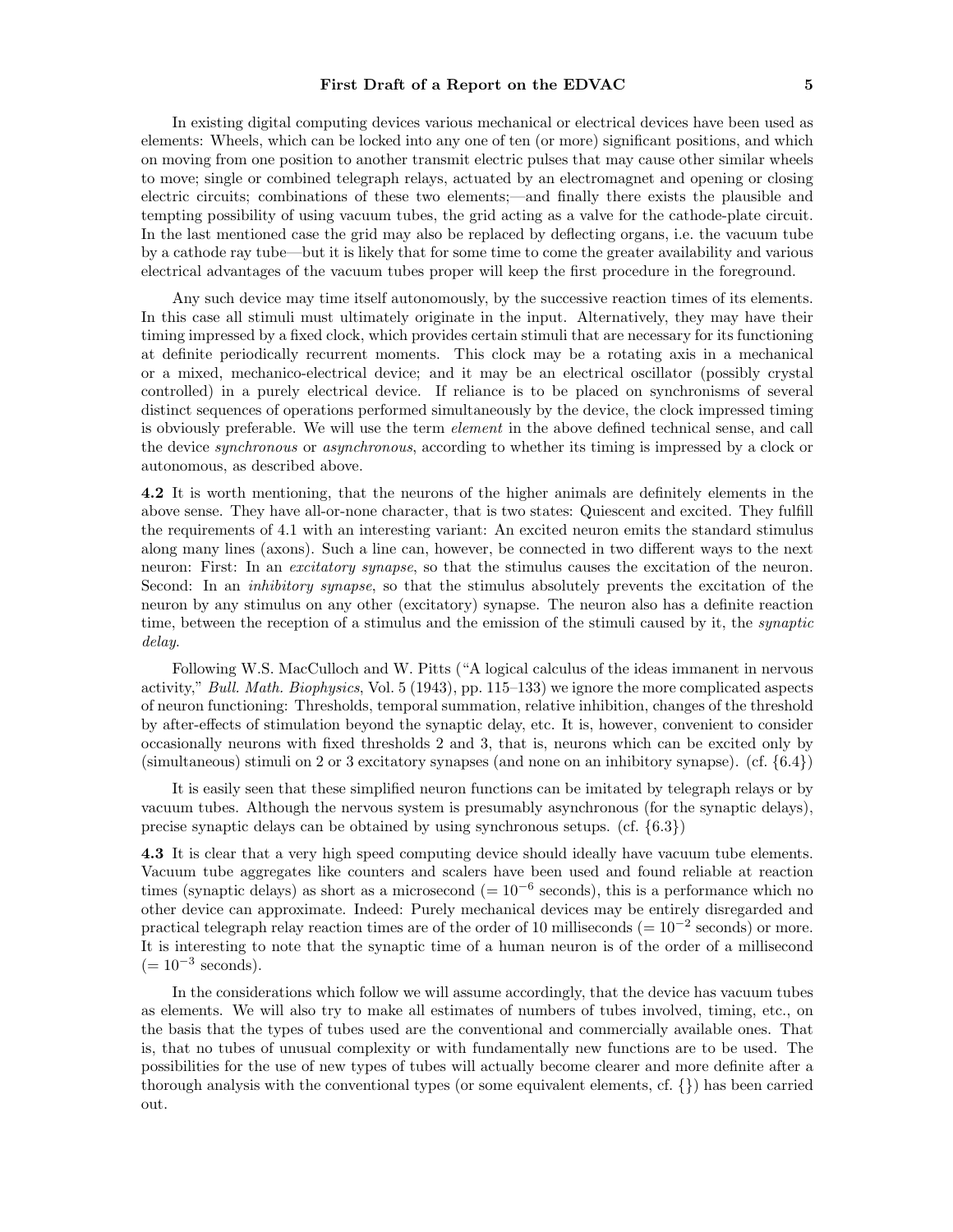<span id="page-11-0"></span>Finally, it will appear that a synchronous device has considerable advantages (cf. {6.3}).

#### 5.0 PRINCIPLES GOVERNING THE ARITHMETICAL OPERATIONS

<span id="page-11-1"></span>5.1 Let us now consider certain functions of the first specific part: The central arithmetical part CA.

The element in the sense of 4.3, the vacuum tube used as a current valve or *qate*, is an all-ornone device, or at least it approximates one: According to whether the grid bias is above or below cut-off, it will pass current or not. It is true that it needs definite potentials on all its electrodes in order to maintain either state, but there are combinations of vacuum tubes which have perfect equilibria: Several states in each of which the combination can exist indefinitely, without any outside support, while appropriate outside stimuli (electric pulses) will transfer it from one equilibrium into another. These are the so called *trigger circuits*, the basic one having two equilibria and containing two triodes or one pentode. The trigger circuits with more than two equilibria are disproportionately more involved.

Thus, whether the tubes are used as gates or as triggers, the all-or-none, two equilibrium, arrangements are the simplest ones. Since these tube arrangements are to handle numbers by means of their digits, it is natural to use a system of arithmetic in which the digits are also two valued. This suggests the use of the binary system.

The analogs of human neurons, discussed in 4.2–4.3 are equally all-or-none elements. It will appear that they are quite useful for all preliminary, orienting, considerations of vacuum tube systems (cf.  $\{6.1, 6.2\}$ ). It is therefore satisfactory that here too the natural arithmetical system to handle is the binary one.

<span id="page-11-2"></span>5.2 A consistent use of the binary system is also likely to simplify the operations of multiplication and division considerably. Specifically it does away with the decimal multiplication table, or with the alternative double procedure of building up the multiples of each multiplier or quotient digit by additions first, and then combining these (according to positional value) by a second sequence of additions or subtractions. In other words: Binary arithmetics has a simpler and more one-piece logical structure than any other, particularly than the decimal one.

It must be remembered, of course, that the numerical material which is directly in human use, is likely to have to be expressed in the decimal system. Hence, the notations used in R should be decimal. But it is nevertheless preferable to use strictly binary procedures in CA, and also in whatever numerical material may enter into the central control CC. Hence M should store binary material only.

This necessitates incorporating decimal-binary and binary-decimal conversion facilities into I and O. Since these conversions require a good deal of arithmetical manipulating, it is most economical to use CA, and hence for coordinating purposes also CC, in connection with I and O. The use of CA implies, however, that all arithmetics used in both conversions must be strictly binary. For details, cf. {11.4}.

<span id="page-11-3"></span>5.3 At this point there arises another question of principle. In all existing devices where the element is not a vacuum tube the reaction time of the element is sufficiently long to make a certain telescoping of the steps involved in addition, subtraction, and still more in multiplication and division, desirable. To take a specific case consider binary multiplication. A reasonable precision for many differential equation problems is given by carrying 8 significant decimal digits, that is by keeping the relative rounding-off errors below  $10^{-8}$ . This corresponds to  $2^{-27}$  in the binary system, that is to carrying 27 significant binary digits. Hence a multiplication consists of pairing each one of 27 multiplicand digits with each one of 27 multiplier digits, and forming product digits 0 and 1 accordingly, and then positioning and combining them. These are essentially  $27^2 = 729$  steps, and the operations of collecting and combining may about double their number. So 1000–1500 steps are essentially right.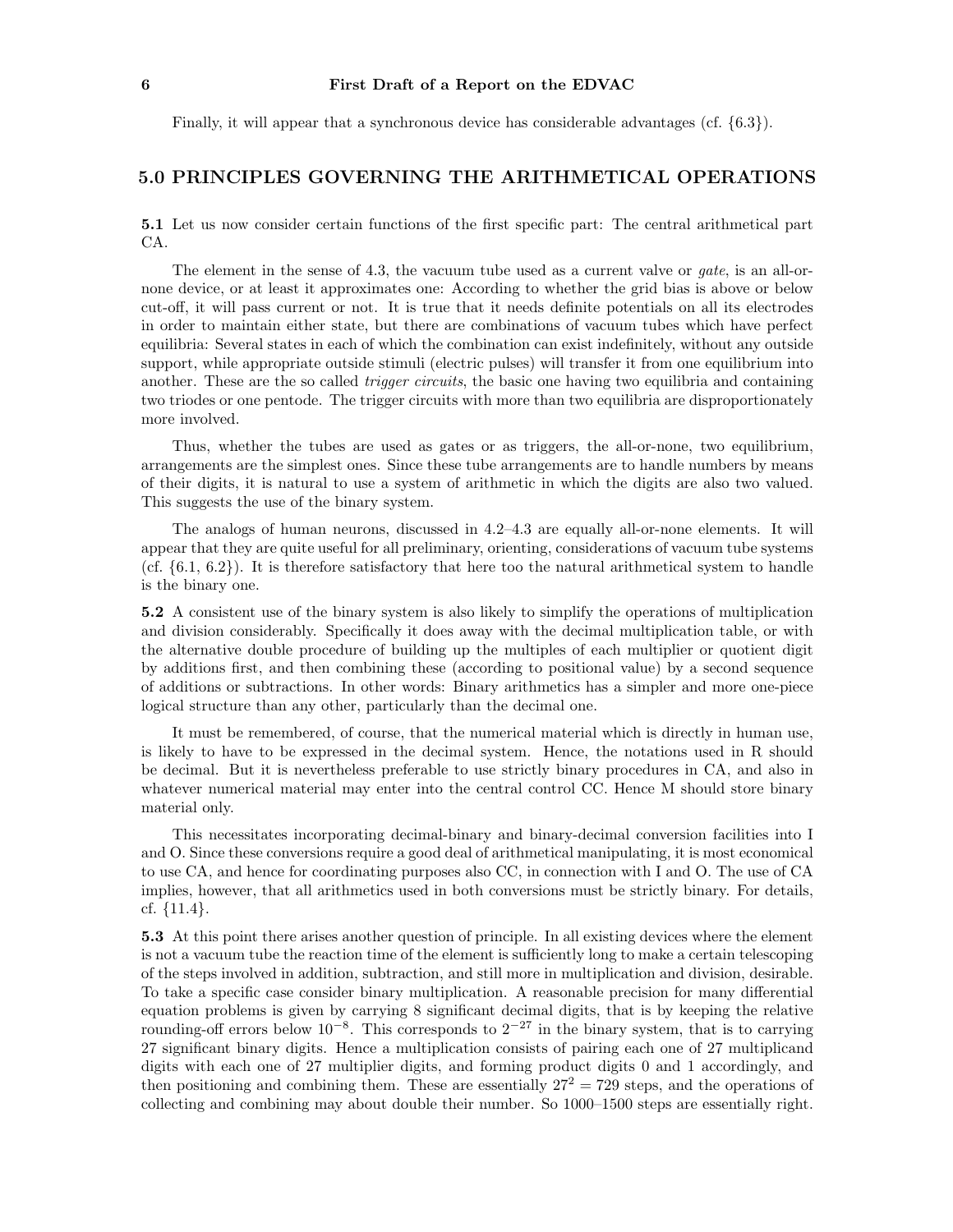It is natural to observe that in the decimal system a considerably smaller number of steps obtains:  $8^2 = 64$  steps, possibly doubled, that is about 100 steps. However, this low number is purchased at the price of using a multiplication table or otherwise increasing or complicating the equipment. At this price the procedure can be shortened by more direct binary artifices, too, which will be considered presently. For this reason it seems not necessary to discuss the decimal procedure separately.

<span id="page-12-0"></span>5.4 As pointed out before, 1000–1500 successive steps per multiplication would make any non vacuum tube device unacceptably slow. All such devices, excepting some of the latest special relays, have reaction times of more than 10 milliseconds, and these newest relays (which may have reaction times down to 5 milliseconds) have not been in use very long. This would give an extreme minimum of 10–15 seconds per (8 decimal digit) multiplication, whereas this time is 10 seconds for fast modern desk computing machines, and 6 seconds for the standard IBM multipliers. (For the significance of these durations, as well as of those of possible vacuum tube devices, when applied to typical problems, cf. {}.)

The logical procedure to avoid these long durations, consists of telescoping operations, that is of carrying out simultaneously as many as possible. The complexities of carrying prevent even such simple operations as addition or subtraction to be carried out at once. In division the calculation of a digit cannot even begin unless all digits to its left are already known. Nevertheless considerable simultaneisations are possible: In addition or subtraction all pairs of corresponding digits can be combined at once, all first carry digits can be applied together in the next step, etc. In multiplication all the partial products of the form (multiplicand)  $\times$  (multiplier digit) can be formed and positioned simultaneously—in the binary system such a partial product is zero or the multiplicand, hence this is only a matter of positioning. In both addition and multiplication the above mentioned accelerated forms of addition and subtraction can be used. Also, in multiplication the partial products can be summed up quickly by adding the first pair together simultaneously with the second pair, the third pair, etc.; then adding the first pair of pair sums together simultaneously with the second one, the third one, etc.; and so on until all terms are collected. (Since  $27 \le 2^5$ , this allows to collect 27 partial sums—assuming a 27 binary digit multiplier—in 5 addition times. This scheme is due to H. Aiken.)

Such accelerating, telescoping procedures are being used in all existing devices. (The use of the decimal system, with or without further telescoping artifices is also of this type, as pointed out at the end of 5.3. It is actually somewhat less efficient than purely dyadic procedures. The arguments of 5.1–5.2 speak against considering it here.) However, they save time only at exactly the rate at which they multiply the necessary equipment, that is the number of elements in the device: Clearly if a duration is halved by systematically carrying out two additions at once, double adding equipment will be required (even assuming that it can be used without disproportionate control facilities and fully efficiently), etc.

This way of gaining time by increasing equipment is fully justified in non vacuum tube element devices, where gaining time is of the essence, and extensive engineering experience is available regarding the handling of involved devices containing many elements. A really all-purpose automatic digital computing system constructed along these lines must, according to all available experience, contain over 10,000 elements.

<span id="page-12-1"></span>5.5 For a vacuum tube element device on the other hand, it would seem that the opposite procedure holds more promise.

As pointed out in 4.3, the reaction time of a not too complicated vacuum tube device can be made as short as one microsecond. Now at this rate even the unmanipulated duration of the multiplication, obtained in 5.3 is acceptable:  $1000-1500$  reaction times amount to  $1-1.5$  milliseconds, and this is so much faster than any conceivable non vacuum tube device, that it actually produces a serious problem of keeping the device balanced, that is to keep the necessarily human supervision beyond its input and output ends in step with its operations. (For details of this cf.  $\{\}\$ .)

Regarding other arithmetical operations this can be said: Addition and subtraction are clearly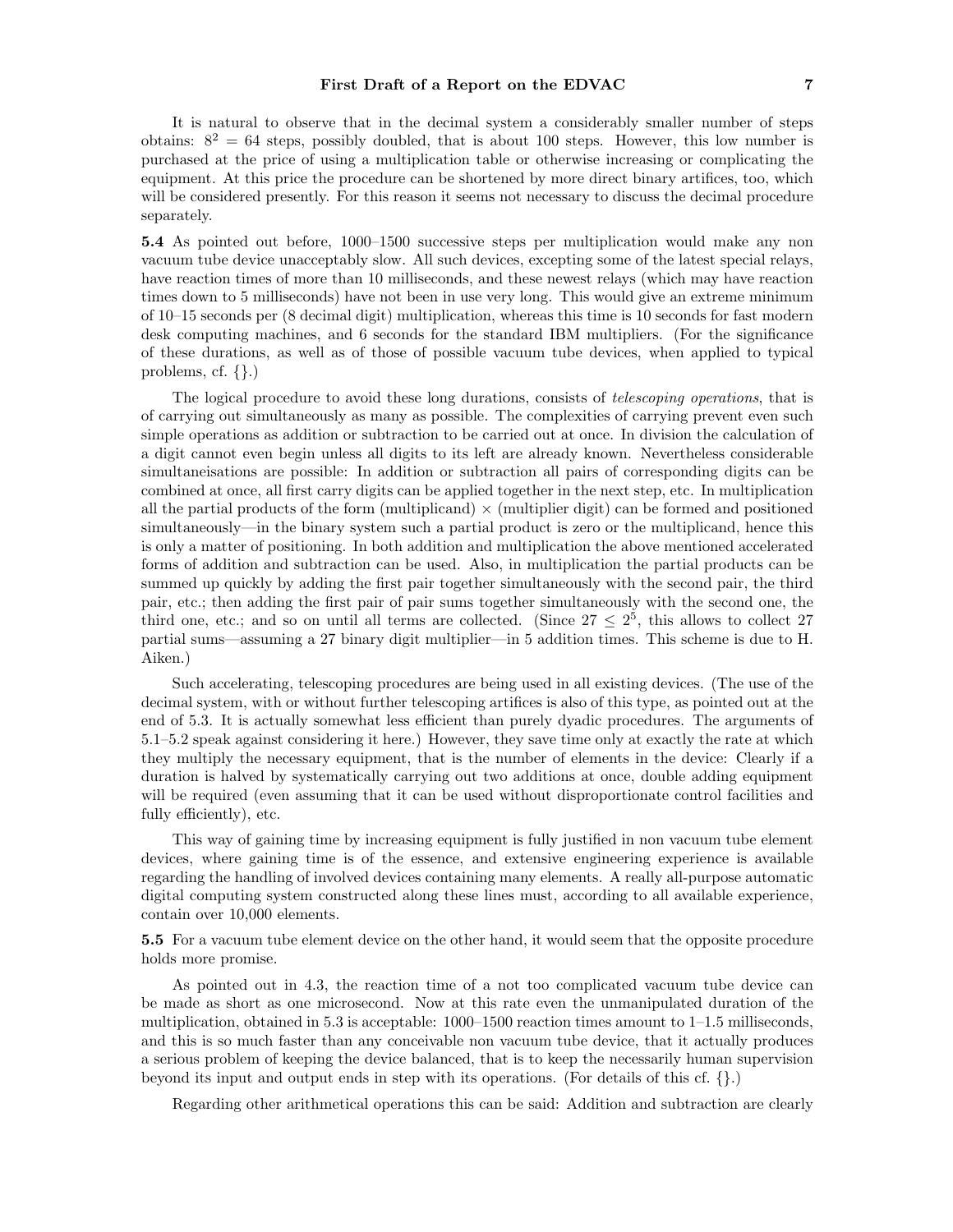much faster than multiplication. On a basis of 27 binary digits (cf. 5.3), and taking carrying into consideration, each should take at most twice 27 steps, that is about 30–50 steps or reaction times. This amounts to .03–.05 milliseconds. Division takes, in this scheme where shortcuts and telescoping have not been attempted in multiplying and the binary system is being used, about the same number of steps as multiplication. (cf. {7.7, 8.3}). Square rooting is usually, and in this scheme too, not essentially longer than dividing.

<span id="page-13-0"></span>5.6 Accelerating these arithmetical operations does therefore not seem necessary—at least not until we have become thoroughly and practically familiar with the use of very high speed devices of this kind, and also properly understood and started to exploit the entirely new possibilities for numerical treatment of complicated problems which they open up. Furthermore it seems questionable whether the method of acceleration by telescoping processes at the price of multiplying the number of elements required would in this situation achieve its purpose at all: The more complicated the vacuum tube equipment—that is, the greater the number of elements required—the wider the tolerances must be. Consequently any increase in this direction will also necessitate working with longer reaction times than the above mentioned one of one microsecond. The precise quantitative effects of this factor are hard to estimate in a general way—but they are certainly much more important for vacuum tube elements than for telegraph relay ones.

Thus it seems worthwhile to consider the following viewpoint: The device should be as simple as possible, that is, contain as few elements as possible. This can be achieved by never performing two operations simultaneously, if this would cause a significant increase in the number of elements required. The result will be that the device will work more reliably and the vacuum tubes can be driven to shorter reaction times than otherwise.

<span id="page-13-1"></span>5.7 The point to which the application of this principle can be profitably pushed will, of course, depend on the actual physical characteristics of the available vacuum tube elements. It may be, that the optimum is not at a 100% application of this principle and that some compromise will be found to be optimal. However, this will always depend on the momentary state of the vacuum tube technique, clearly the faster the tubes are which will function reliably in this situation, the stronger the case is for uncompromising application of this principle. It would seem that already with the present technical possibilities the optimum is rather nearly at this uncompromising solution.

It is also worth emphasizing that up to now all thinking about high speed digital computing devices has tended in the opposite direction: Towards acceleration by telescoping processes at the price of multiplying the number of elements required. It would therefore seem to be more instructive to try to think out as completely as possible the opposite viewpoint: That of absolutely refraining from the procedure mentioned above, that is of carrying out consistently the principle formulated in 5.6.

<span id="page-13-2"></span>We will therefore proceed in this direction.

#### 6.0 E-ELEMENTS

<span id="page-13-3"></span>6.1 The considerations of 5.0 have defined the main principles for the treatment of CA. We continue now on this basis, with somewhat more specific and technical detail.

In order to do this it is necessary to use some schematic picture for the functioning of the standard element of the device: Indeed, the decisions regarding the arithmetical and the logical control procedures of the device, as well as its other functions, can only be made on the basis of some assumptions about the functioning of the elements.

The ideal procedure would be to treat the elements as what they are intended to be: as vacuum tubes. However, this would necessitate a detailed analysis of specific radio engineering questions at this early stage of the discussion, when too many alternatives are still open to be treated all exhaustively and in detail. Also, the numerous alternative possibilities for arranging arithmetical procedures, logical control, etc., would superpose on the equally numerous possibilities for the choice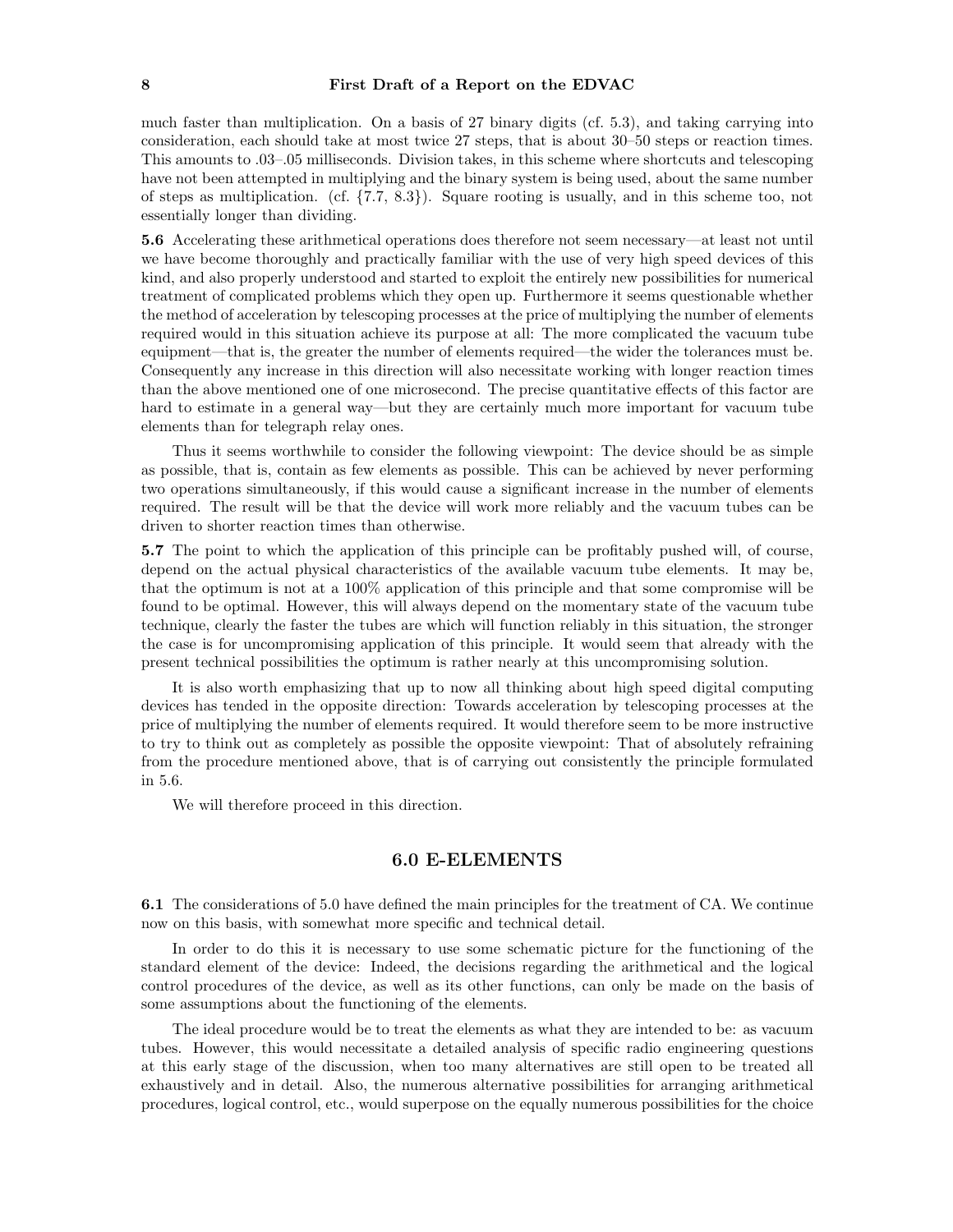of types and sizes of vacuum tubes and other circuit elements from the point of view of practical performance, etc. All this would produce an involved and opaque situation in which the preliminary orientation which we are now attempting would be hardly possible.

In order to avoid this we will base our considerations on a hypothetical element, which functions essentially like a vacuum tube—e.g. like a triode with an appropriate associated RLC-circuit—but which can be discussed as an isolated entity, without going into detailed radio frequency electromagnetic considerations. We re-emphasize: This simplification is only temporary, only a transient standpoint, to make the present preliminary discussion possible. After the conclusions of the preliminary discussion the elements will have to be reconsidered in their true electromagnetic nature. But at that time the decisions of the preliminary discussion will be available, and the corresponding alternatives accordingly eliminated.

<span id="page-14-0"></span>6.2 The analogs of human neurons, discussed in 4.2–4.3 and again referred to at the end of 5.1, seem to provide elements of just the kind postulated at the end of 6.1. We propose to use them accordingly for the purpose described there: As the constituent elements of the device, for the duration of the preliminary discussion. We must therefore give a precise account of the properties which we postulate for these elements.

The element which we will discuss, to be called an E-element, will be represented to be a circle  $\bigcirc$ , which receives the excitatory and inhibitory stimuli, and emits its own stimuli along a line attached to it:  $\bigcirc$ —. This axon may branch:  $\bigcirc$ — $\lt$ ,  $\bigcirc$ — $\lt$ . The emission along it follows the original stimulation by a *synaptic delay*, which we can assume to be a fixed time, the same for all E-elements, to be denoted by  $\tau$ . We propose to neglect the other delays (due to conduction of the stimuli along the lines) aside of  $\tau$ . We will mark the presence of the delay  $\tau$  by an arrow on the line: →−, →−<. This will also serve to identify the origin and the direction of the line.

<span id="page-14-1"></span>6.3 At this point the following observation is necessary. In the human nervous system the conduction times along the lines (axons) can be longer than the synaptic delays, hence our above procedure of neglecting them aside of  $\tau$  would be unsound. In the actually intended vacuum tube interpretation, however, this procedure is justified:  $\tau$  is to be about a microsecond, an electromagnetic impulse travels in this time 300 meters, and as the lines are likely to be short compared to this, the conduction times may indeed by neglected. (It would take an ultra high frequency device— $\tau \approx 10^{-8}$  seconds or less—to vitiate this argument.)

Another point of essential divergence between the human nervous system and our intended application consists in our use of a well-defined dispersionless synaptic delay  $\tau$ , common to all Eelements. (The emphasis is on the exclusion of a dispersion. We will actually use E-elements with a synaptic delay  $2\tau$ , cf.  $\{6.4, 7.3\}$ .) We propose to use the delays  $\tau$  as absolute units of time which can be relied upon to synchronize the functions of various parts of the device. The advantages of such an arrangement are immediately plausible, specific technical reasons will appear in  $\{\}$ .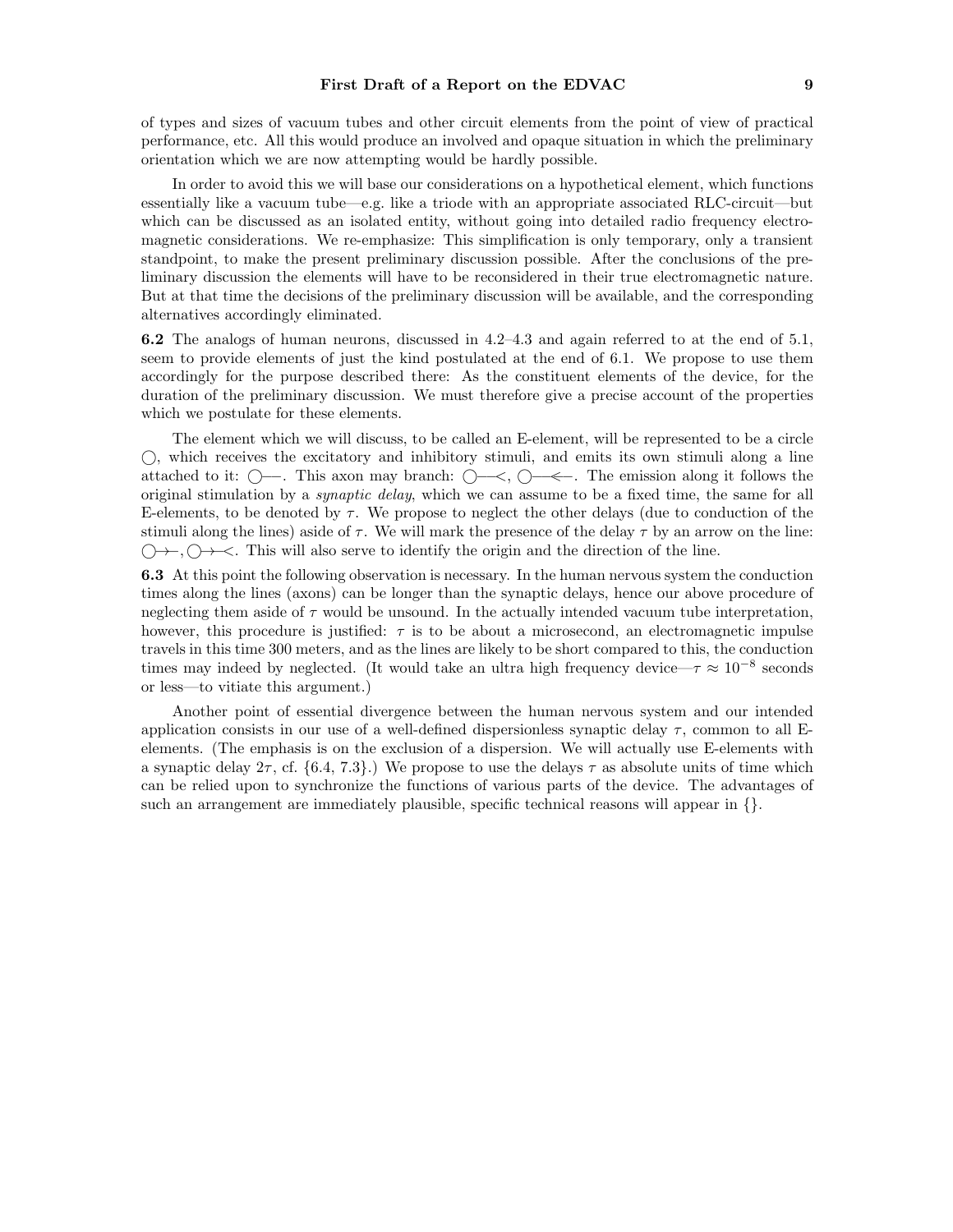<span id="page-15-2"></span>In order to achieve this, it is necessary to conceive the device as synchronous in the sense of 4.1. The central clock is best thought of as an electrical oscillator, which emits in every period  $\tau$  a short, standard pulse of a length  $\tau'$  of about  $(1/5)\tau$  $(1/2)\tau$ . The stimuli emitted nominally by an Eelement are actually pulses of the clock, for which the pulse acts as a gate. There is clearly a wide tolerance for the period during which the gate must be kept open, to pass the clock-pulse without distortion. Cf. [Figure 1](#page-15-2). Thus the opening of the gate can be controlled by any electric delay device with a mean delay time  $\tau$ , but considerable permissible dispersion. Nevertheless the effective synaptic delay will be  $\tau$  with the full precision of the clock, and the stimulus is completely renewed and synchronized after each step. For a more detailed description in terms of vacuum tubes, cf.  $\{\}.$ 



<span id="page-15-0"></span>6.4 Let us now return to the description of the E-elements.

An E-element receives the stimuli of its antecedents across excitatory synapses:  $-\bigcirc$  →, or inhibitory synapses:  $\longrightarrow$ . As pointed out in 4.2, we will consider E-elements with thresholds 1, 2, and 3, that is, which get excited by these minimum numbers of simultaneous excitatory stimuli. All inhibitory stimuli, on the other hand, will be assumed to be absolute. E-elements with the above thresholds will be denoted by  $\bigcirc$ ,  $\bigcirc$ ,  $\bigcirc$ ,  $\circ$ , respectively.

Since we have a strict synchronism of stimuli arriving only at times which are integer multiples of  $\tau$ , we may disregard phenomena of tiring, facilitation, etc. We also disregard relative inhibition, temporal summation of stimuli, changes of threshold, changes of synapses, etc. In all this we are following the procedure of W.J. MacCulloch and W. Pitts (cf. loc. cit. 4.2). We will also use Eelements with double synaptic delay  $2\tau$ :  $-\bigcirc \rightarrow \rightarrow$ , and mixed types:  $-\bigcirc \rightarrow \leftrightarrow$ .

The reason for our using these variants is that they give a greater flexibility in putting together simple structures, and they can all be realized by vacuum tube circuits of the same complexity.

<span id="page-15-3"></span>It should be observed that the authors quoted above have shown that most of these elements can be built up from each other. Thus  $-\bigcirc$  → is clearly equivalent to  $-\bigcirc \rightarrow \bigcirc \rightarrow$ , and in the case of  $\circled{2}$ at least  $\frac{1}{\sqrt{2}}$  is equivalent to the network of [Figure 2.](#page-15-3) However, it would seem to be misleading in our application to represent these functions as if they required 2 or 3 E-elements, since their complexity in a vacuum tube realization is not essentially greater than that of the simplest E-element  $-\bigcirc \rightarrow$ , cf. {}.



We conclude by observing that in planning networks of E-elements, all backtracks of stimuli along the connecting lines must be avoided. Specifically: The excitatory and the inhibitory synapses and the emission points—that is the three connections on  $\Box$  → will be treated as one-way valves for stimuli—from left to right in the above picture. But everywhere else the lines and their connections >•< will be assumed to pass stimuli in all directions. For the delays →− either assumption can be made, this last point does not happen to matter in our networks.

<span id="page-15-1"></span>6.5 Comparison of some typical E-element networks with their vacuum tube realizations indicates that it takes usually 1–2 vacuum tubes for each E-element. In complicated networks, with many stimulating lines for each E-element, this number may become somewhat higher. On the average, however, counting 2 vacuum tubes per E-element would seem to be a reasonable estimate. This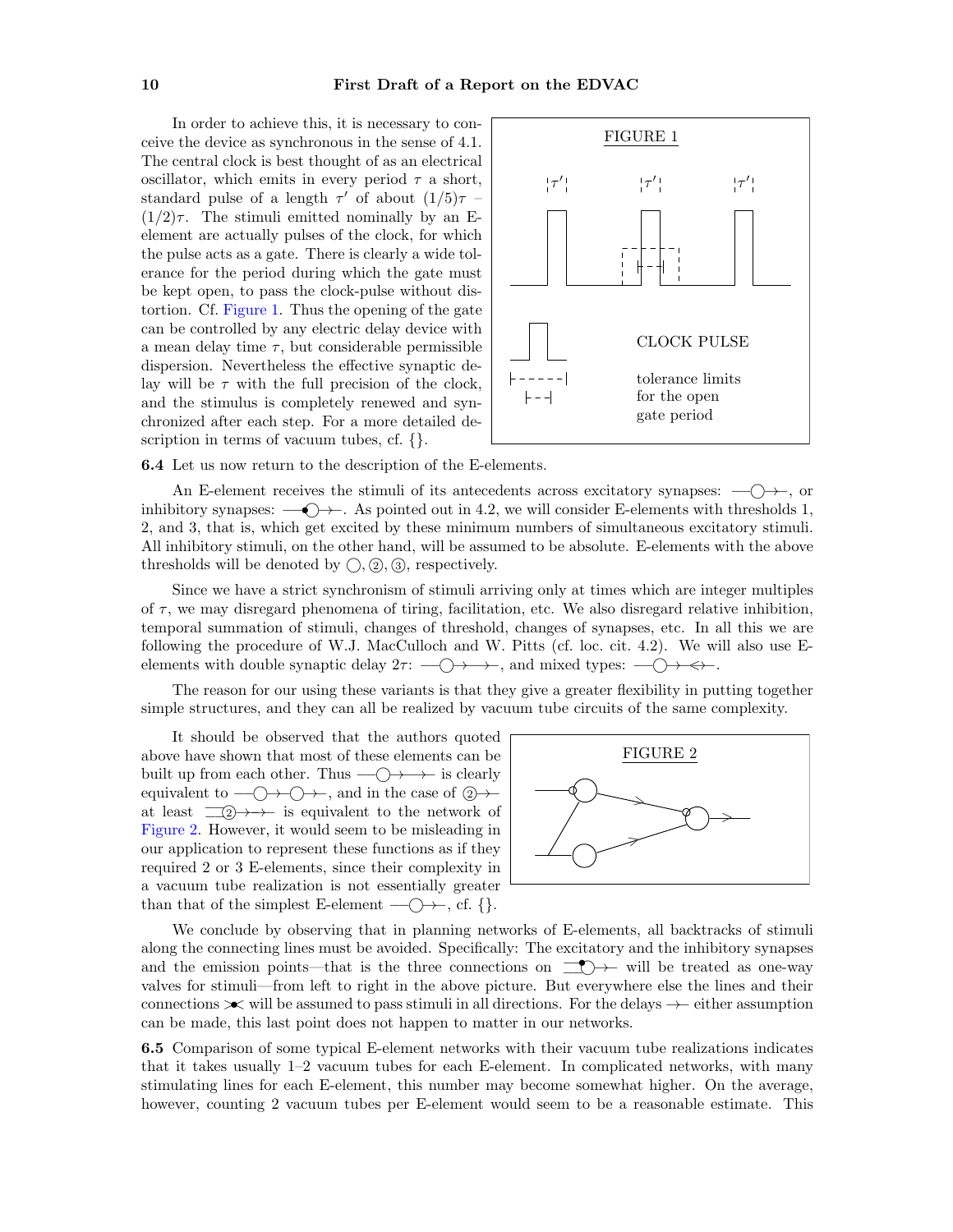<span id="page-16-0"></span>should take care of amplification and pulse-shaping requirements too, but of course not of the power supply. For some of the details, cf. {}.

#### 7.0 CIRCUITS FOR THE ARITHMETICAL OPERATIONS  $+$ ,  $\times$

<span id="page-16-1"></span>7.1 For the device—and in particular for CA—a real number is a sequence of binary digits. We saw in 5.3, that a standard of 27 binary digit numbers corresponds to the convention of carrying 8 significant decimal digits, and is therefore satisfactory for many problems. We are not yet prepared to make a decision on this point (cf. however, {12.2}), but we will assume for the time being, that the standard number has about 30 digits.

When an arithmetical operation is to be performed on such numbers they must be present in some form in the device, and more particularly in CA. Each (binary) digit is obviously representable by a stimulus at a certain point and time in the device, or, more precisely, the value 1 for that digit can be represented by the presence and the value 0 by the absence of that stimulus. Now the question arises, how the 30 (binary) digits of a real number are to be represented together. They could be represented simultaneously by 30 (possible) stimuli at 30 different positions in CA, or all 30 digits of one number could be represented by (possible) stimuli at the same point, occurring during 30 successive periods  $\tau$  in time.

Following the principle of 5.6—to place multiple events in temporal succession rather than in (simultaneous) spatial juxtaposition—we choose the latter alternative. Hence a number is represented by a line, which emits during 30 successive periods  $\tau$  the stimuli corresponding to its 30 (binary) digits.

<span id="page-16-2"></span>7.2 In the following discussions we will draw various networks of E-elements, to perform various functions. These drawings will also be used to define *block symbols*. That is, after exhibiting the structure of a particular network, a block symbol will be assigned to it, which will represent it in all its further applications—including those where it enters as a constituent into a higher order network and its block symbol. A block symbol shows all input and output lines of its network, but not their internal connections. The input lines will be marked ⊃−− and the output lines −−•. A block symbol carries the abbreviated name of its network (or its function), and the number of E-elements in it as an index to the name. Cf. e.g. Figure 3 below.

<span id="page-16-5"></span><span id="page-16-3"></span>7.3 We proceed to describe an *adder* network: [Figure 3.](#page-16-5) The two addends come in on the input lines  $a'$ ,  $a''$ , and the sum is emitted with a delay  $2\tau$  against the addend inputs on the output line s. (The dotted extra input line c is for a special purpose which will appear in 8.2) The carry digit is formed by  $(2)$ . The corresponding digits of the two addends together with the preceding carry digit (delay  $\tau$ !) excite each one of  $\bigcap$  (left),  $\bigcirc$ ,  $\bigcirc$ ,  $\bigcirc$  and an output stimulus (that is a sum digit 1) results only when  $\bigcap$  is excited without  $\bigcirc$ , or when  $\bigcirc$  is



excited—that is when the number of 1's among the three digits mentioned is odd. The carry stimulus (that is a carry digit 1) results, as pointed out above, only when  $(2)$  is excited—that is when there are at least two 1's among the three digits mentioned. All this constitutes clearly a correct procedure of binary addition.

<span id="page-16-4"></span>In the above we have made no provisions for handling the sign of a number, nor for the positioning of its *binary point* (the analog of the *decimal point*). These concepts will be taken up in {8.0}, but before considering them we will carry out a preliminary discussion of the multiplier and the divider.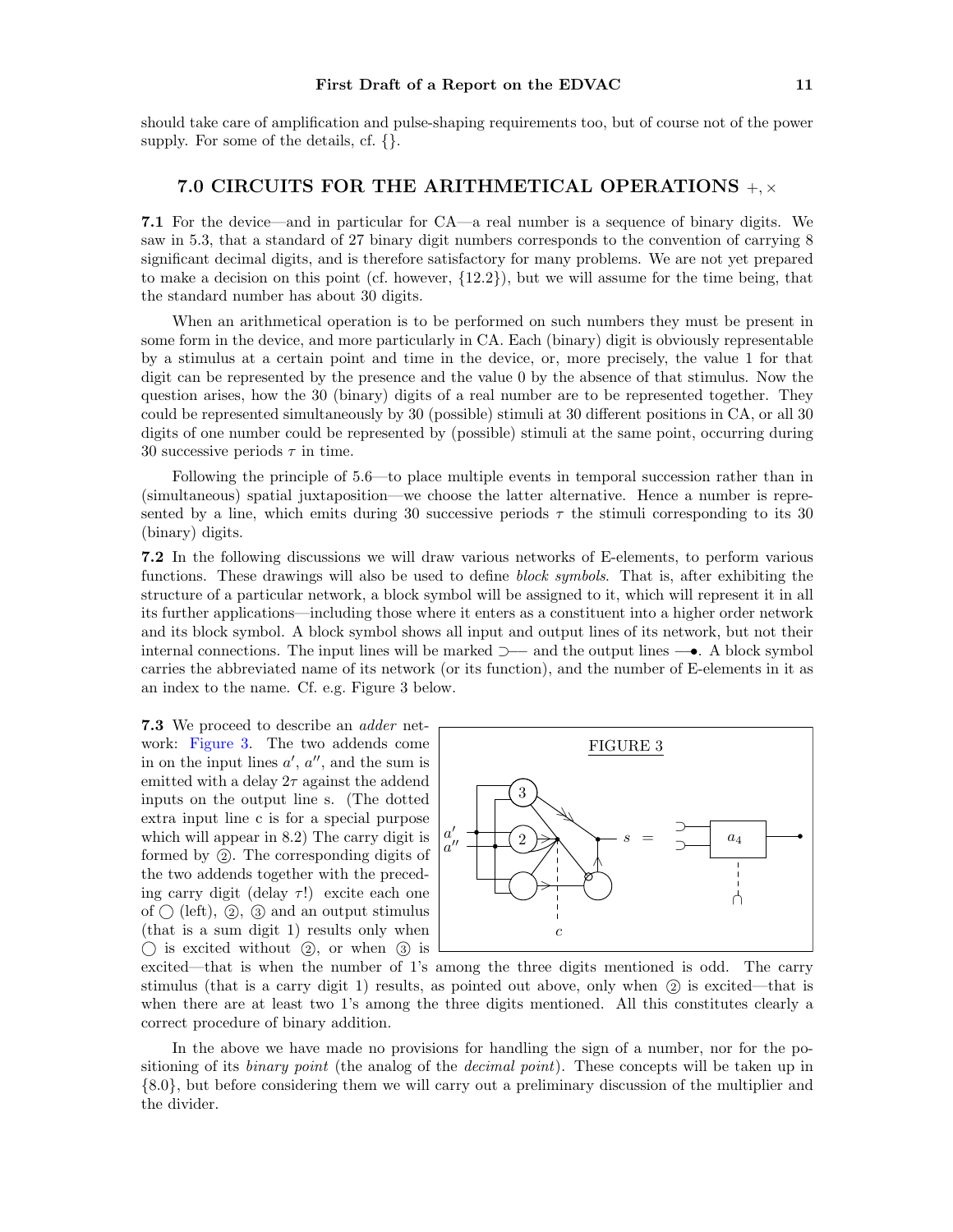7.4 A multiplier network differs qualitatively from the adder in this respect: In addition every digit of each addend is used only once, in multiplication each digit of the multiplicand is used an many times as there are digits in the multiplier. Hence, the principle of 5.6 (cf. also the end of 7.1) requires that both factors be remembered by the multiplier network for a (relatively) considerable time: Since each number has 30 digits, the duration of the multiplication requires remembering for at least  $30^2 = 900$  periods  $\tau$ . In other words: It is no longer possible, as in the adder, to feed in the two factors on two input lines, and to extract in continuous operation the product on the output line—the multiplier needs a memory (cf. 2.4 (a)).

In discussing this memory we need not bring in M—this is a relatively small memory capacity required for immediate use in CA, and it is best considered in CA.

<span id="page-17-1"></span><span id="page-17-0"></span>7.5 The E-elements can be used as memory devices: An element which stimulates itself,  $\circled{2}$ , will hold a stimulus indefinitely. Provided with two input lines rs, cs for receiving and for clearing (forgetting) this stimulus, and with an output line os to signalize the presence of the stimulus (during the time interval over which it is remembered), it becomes the network of Figure 4.



It should be noted that this  $m_1$  corresponds to the actual vacuum tube trigger circuits mentioned at the beginning of 5.1. It is worth mentioning that  $\boxed{m_1}$  contains one E-element, while the simplest trigger circuits contain one or two vacuum tubes (cf. loc. cit.), in agreement with the estimates of 6.5.

Another observation is that  $\boxed{m_1}$  remembers only one stimulus, that is one binary digit. If k-fold memory capacity is wanted, then k blocks  $\boxed{m_1}$  are required, or a cyclical arrangement of k E-elements:  $\bigcirc$   $\rightarrow$   $\circ$   $\rightarrow$   $\circ$  This cycle can be provided with inputs and outputs in various ways, which can be arranged so that whenever a new stimulus (or rather the fact of its

<span id="page-17-2"></span>presence or absence, that is a binary digit) is received for remembering say at the left end of the cycle—the old stimulus which should take its place—coming from the right end of the cycle—is automatically cleared. Instead of going into these details, however, we prefer to keep the cycle open:  $\longrightarrow \bigcirc \rightarrow \dots \rightarrow \bigcirc \rightarrow$ 



and provide it with such terminal equipment (at both ends, possibly connecting them) as may be required in each particular case. This simple line is shown again in Figure 5. Terminal equipment, which will normally cycle the output os at l<sup>k</sup> 's right end back into the input at its left end, but upon stimulation at s suppress (clear) this returning of the output os and connect instead the input with the line rs, is shown in Figure 6.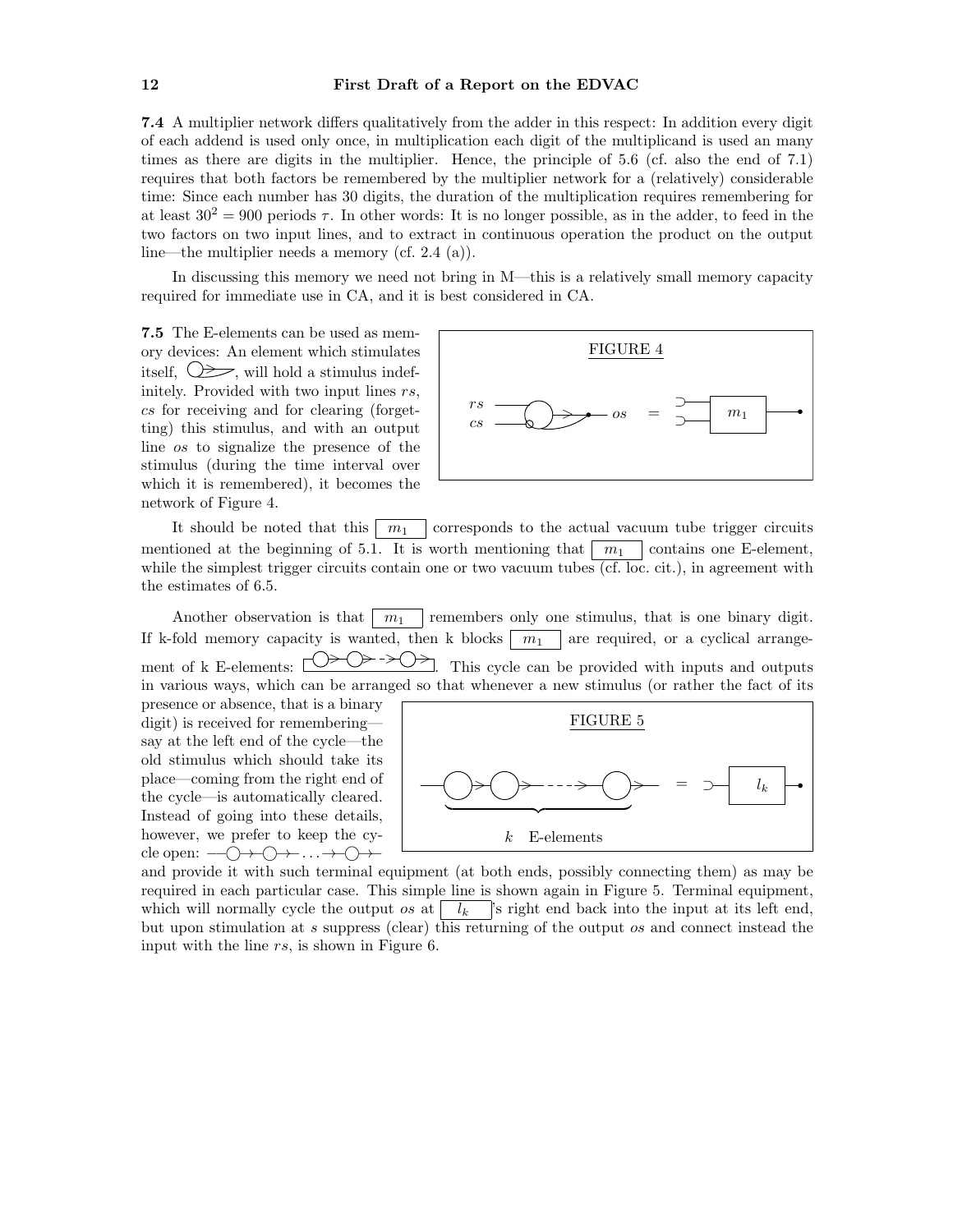<span id="page-18-2"></span><span id="page-18-0"></span>**7.6**  $\vert \quad \vert_k \quad \vert$ , with the terminal equipment of [Figure 6,](#page-18-2) is a perfect memory organ, but without it, in the form of [Figure 5,](#page-17-2) it is simply a delay organ. Indeed, its sole function is to retain any stimulus for  $k$  periods  $t$  and then re-emit it and to be able to do this for successive stimuli without any interference between them.

This being so, and remembering that each E-element represents (one or two) vacuum tubes, it would seem wasteful to

 $\overline{\pi}$ 1  $l_k$ os use  $k - 2k$  vacuum tubes to achieve nothing more than a delay kt. There exist delay devices which

 $rs \longrightarrow 2$ 

s

FIGURE 6

can do this (in our present situation t is about a microsecond and  $k$  is about 30) more simply. We do not discuss them here, but merely observe that there are several possible arrangements (cf. 12.5). Accordingly, we replace the block  $\boxed{l_k}$  of [Figure 5](#page-17-2) by a new block  $\boxed{\mathrm{d}l$  (k), which is to represent such a device. It contains no E-element, and will itself be treated as a new element.

We observe, that if  $\overline{d}l(k)$  is a linear delay circuit, stimuli can backtrack through it (cf. the end of 6.4). To prevent this, it suffices to protect its ends by E-elements, that is to achieve the first and the last t delay by  $-\bigcirc$  or to use it in some combination like [Figure 6,](#page-18-2) where the E-elements of the associated network provide this protection.

#### <span id="page-18-1"></span>7.7 We can now describe a multiplier network.

Binary multiplication consists of this: For each digital position in the multiplier (going from left to right), the multiplicand is shifted by one position to the right, and then it is or is not added to the sum of partial products already formed, according to whether the multiplier digit under consideration is 1 or 0.

Consequently the multiplier must contain an auxiliary network, which will or will not pass the

<span id="page-18-3"></span>multiplicand into the adder, according to whether the multiplier digit in question is 1 or 0. This can be achieved in two steps: First, a network is required, which will emit stimuli during a certain interval of  $\tau$  periods (the interval in which the multiplicand is wanted), provided that a certain input (connected to the organ which contains the multiplier) was stimulated at



a certain earlier moment (when the proper multiplier digit is emitted). Such a network will be called a discriminator. Second, a valve is required which will pass a stimulus only if it is also stimulated on a second input it possesses. These two blocks together solve our problem: The discriminator must be properly controlled, its output connected to the second input of the valve, and the multiplicand routed through the valve into the adder. The valve is quite simple: [Figure 7.](#page-18-3) The main stimulus is passed from is to os, the second input enters at s.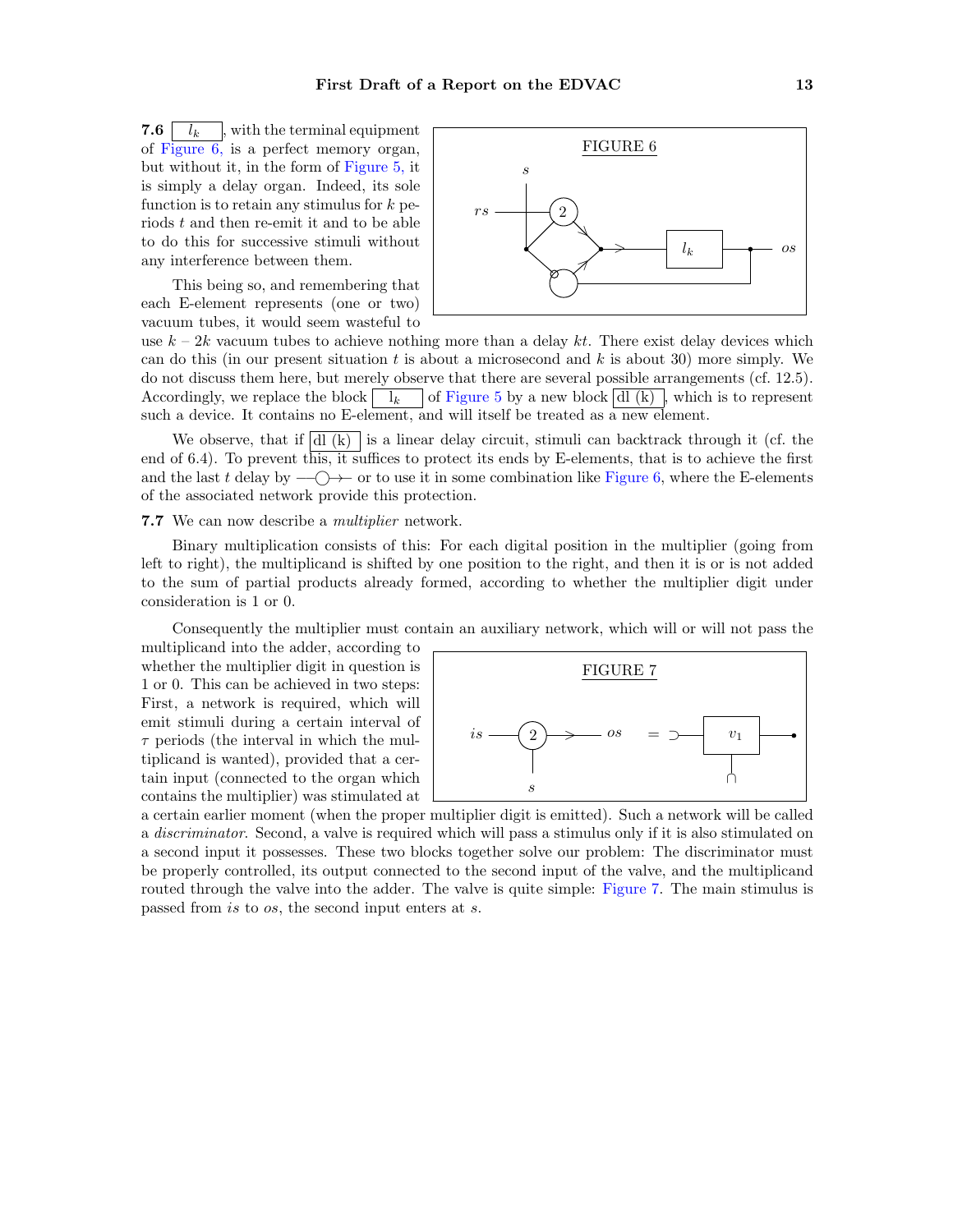<span id="page-19-1"></span>A discriminator is shown in [Figure 8](#page-19-1). A stimulus at the input  $\{s \text{ and a stimu-}\}$ lus at the input $\{t\}$  defines the moment at which the stimulus, which determines whether the later emission (at *os*) shall take place at all, must be received at the inputs. If these two stimuli coincide, the left  $(2)$  is excited. Considering its feedback, it will remain excited until it succeeds in stimulating the middle  $(2)$ . The middle  $(2)$  is connected to  $(i)$  in such a manner that it can be excited by the left  $(2)$  only at a moment at which  $(i)$  is stim-



ulated, but at whose predecessor  $\omega$  was not stimulated—that is at the beginning of a sequence of stimuli at  $\omega$ . The middle  $\omega$  then quenches the left  $\omega$ , and together with  $\omega$  excites the right 2. The middle 2 now becomes and stays quiescent until the end of this sequence of stimuli at  $\omega$ and beyond this, until the beginning of the next sequence. Hence the left  $(2)$  is isolated from the two other  $(2)$ , and thereby is ready to register the s, t stimuli for the next  $(i)$  sequence. On the other hand the feedback of the right  $\circled{2}$  is such that it will stay excited for the duration of this  $\circled{3}$ sequence, and emit stimuli at os. There is clearly a delay 2t between the input at  $\omega$  and the output at os. {The connection from the output of the left  $\circled{2}$  to an input to the middle  $\circled{2}$  has been added.}

Now the *multiplier* network can be put together: [Figure 9](#page-19-2). The multiplicand circulates through dl I  $\parallel$ , the multiplier through dl II  $\parallel$ , and the sum of partial products (which begins with the value

<span id="page-19-2"></span>0 and is gradually built up to the complete product) through  $\overline{\text{dl III}}$ . The two inputs t, t' receive the timing stimuli required by the discriminator (they correspond to  $t$ , is in [Figure 8.](#page-19-1))

<span id="page-19-0"></span>7.8 The analysis of 7.7 avoided the following essential features of the multiplier: (a) The timing network which controls the inputs  $t, t'$  and stimulates them at the proper moments. It will



clearly have to contain dl  $\Box$  -like elements (cf. {}). (b) The k (delay lengths) of the dl I dl III . These too have certain functions of synchronization: Each time when the adder functions (that is in each interval  $it-ft$ ) the multiplicand and the partial product sum (that is the outputs of  $\frac{d}{d}\Pi$  and of  $\frac{d}{d}\Pi$  must be brought together in such a manner that the former is advanced by t (moved by one position to the right) relatively to the latter, in comparison with their preceding encounter.

Also, if the two factors have 30 digits each, the product has 60 digits. Hence dl III should have about twice the k of dl I  $\|$  and dl II  $\|$ , and a cycle in the former must correspond to about two cycles in the latter. (The timing stimuli on t will be best regulated in phase with  $\left| d\right|$  III  $\left|$ ) On the other hand, it is advisable to make provisions for rounding the product off to the standard number of digits, and thereby keep the k of dl III near 30. (c) The networks required to get the multiplicand and the multiplier into  $\boxed{dI I}$  and  $\boxed{dI I I}$  (from other parts of the device), and to get the product out of  $\boxed{\text{d} \text{I} \text{II}}$ . (d) The networks required to handle the signs and the binary point positions of the factors. They are obviously dependent upon the way in which these attributes are to be dealt with arithmetically (cf. the end of 7.3 and {}).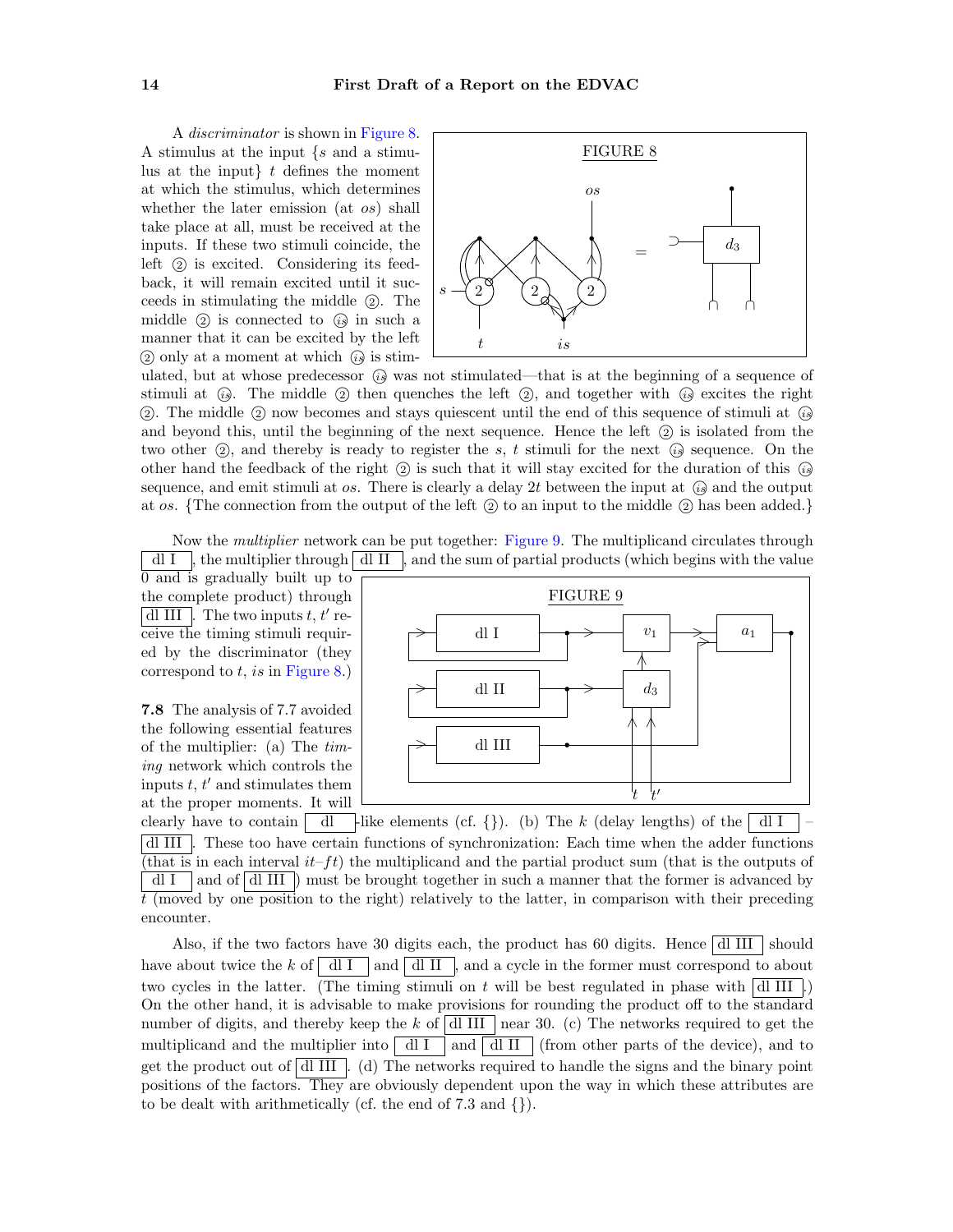All these points will be dealt with subsequently. The questions connected with (d)—arithmetical treatment of sign and binary point—must be taken up first, since the former is needed for subtraction, and hence for division too, and the latter is important for both multiplication and division.

#### <span id="page-20-0"></span>8.0 CIRCUITS FOR THE ARITHMETICAL OPERATIONS -, ÷

<span id="page-20-1"></span>8.1 Until now a number x was a sequence of (about 30) binary digits, with no definition of sign or binary point. We must now stipulate conventions for the treatment of these concepts.

The extreme left digit will be reserved for the sign, so that its values  $0,1$  express the signs  $+$ ,  $-$ , respectively. If the binary point is between the digital positions i and  $i + 1$  (from the left), then the positional value of the sign digit is  $2^{i-1}$ . Hence without the sign convention the number x would lie in the interval  $0 \leq x < 2^i$ , and with the sign convention the subinterval  $0 \leq x < 2^{i-1}$  is unaffected and corresponds to non-negative numbers, while the interval  $2^{i-1} \leq x < 2^i$  corresponds to negative numbers. We let the latter x represent a negative  $x'$ , so that the remaining digits of x are essentially the complements to the digits of  $-x'$ . More precisely:  $2^{i-1} - (-x') = x - 2^{i-1}$ , that is  $x' = x - 2^i$ , for x' in the interval  $-2^{i-1} \leq x' < 0$ .

In other words: The digital sequences which we use represent, without the sign convention, the interval  $0 \leq x < 2^i$ , and with the sign convention the interval  $-2^{i-1} \leq x < 2^{i-1}$ . The second interval is correlated to the first one by subtracting  $2<sup>i</sup>$  if necessary—that is their correspondence is modulo  $2^i$ .

Since addition and subtraction leave relations modulo  $2<sup>i</sup>$  unaffected, we can ignore these arrangements in carrying out additions and subtractions. The same is true for the position of the binary point: If this is moved from i to i', then each number is multiplied by  $2^{i'-i}$ , but addition and subtraction leave this relation invariant too. (All these things are, of course, the analogs of the conventional decimal procedures.)

Thus we need not add anything to the addition procedure of 7.3, and it will be correct to set up a subtraction procedure in the same way. The multiplication procedure of 7.7, however, will have to be reconsidered, and the same caution applies to the division procedure to be set up.

<span id="page-20-2"></span>8.2 We now set up a subtracter network. We can use the adder (cf. 7.3) for this purpose, if one addend—say the first one—is fed in the negative. According to the above this means that this addend x is replaced by  $2^{i} - x$ . That is each digit of x is replaced by its complement, and a unit of the extreme right digital position is then added to this addend—or just as well as an extra addend.

This last operation can be carried out by stimulating the extra input  $c$  of the adder (cf. [Figure](#page-16-5) [3\)](#page-16-5) at that time. This takes automatically care of all carries which may be caused by this extra addition.

<span id="page-20-3"></span>The complementation of each digit can be done by a valve which does the opposite of that of [Figure 7](#page-18-3): When stimulated at s, it passes the complement of the main stimulus from is to os: [Figure](#page-20-3) [10.](#page-20-3) {Note that  $\cap$  has been relpaced by  $(2).$ 

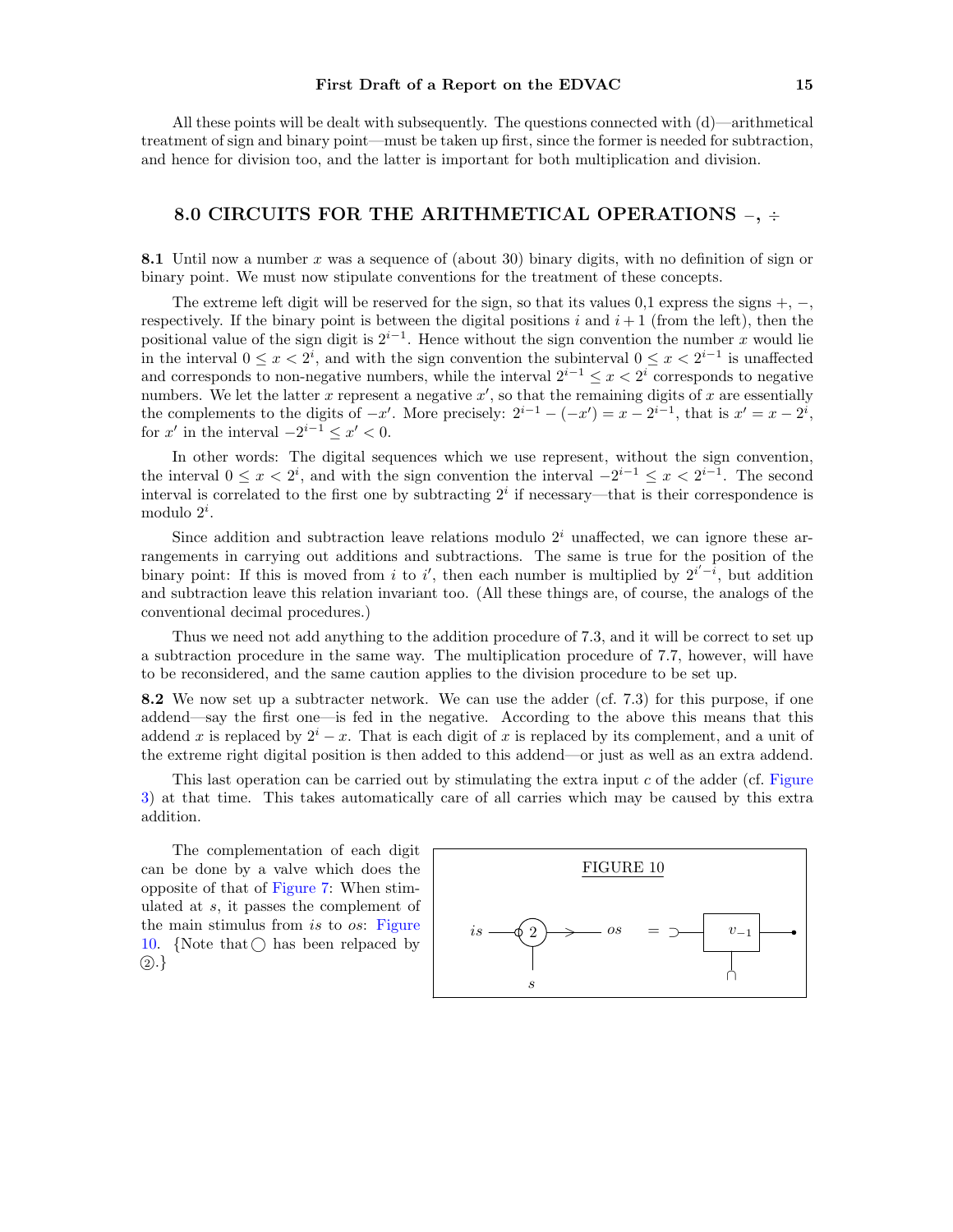<span id="page-21-1"></span>Now the subtracter network is shown in [Figure 11](#page-21-1). The subtrahend and the minuend come in on the input lines  $s, m$ , and the difference is emitted with a delay 3t against the inputs on the output line d. The two inputs  $t'$ ,  $t''$  receive the necessary timing stimuli:  $t'$  throughout the period of subtraction,  $t''$  at its first  $t$  (corresponding to the extreme right digital position, cf. above).



<span id="page-21-0"></span>8.3 Next we form a *divider* network, in the same preliminary sense as the multiplier network of 7.7.

Binary division consists of this: For each digital position in the quotient (going from left to right), the divisor is subtracted from the partial remainder (of the dividend) already formed; but which has been shifted left by one position, preceding this subtraction. If the resulting difference is not negative (that is, if its extreme left digit is 0) then the next quotient digit is 1, and the next partial remainder (the one to be used for the following quotient digit, before the shift left referred to above) is the difference in question. If the difference is negative (that is, if its extreme left digit is 1) then the next quotient digit is 0, and the next partial remainder (in the same sense as above) is the preceding partial remainder, but in its shifted position.

<span id="page-21-2"></span>The alternative in division is therefore comparable to the one in multiplication (cf. 7.7), with this notable difference: In multiplication it was a matter of passing or not passing an addend: the multiplicand. In division the question is which of two minuends to pass: the (shifted) preceding partial remainder, or this quantity minus the divisor. Hence we now need two valves where we needed one in multiplication. Also, we need a discriminator which is somewhat more elaborate than the one of [Figure 8:](#page-19-1) It must not only



pass a sequence of stimuli from is to os if there was a stimulus at s at the moment defined by the stimulation of t, but it must alternatively pass that sequence from is to another output  $os'$  if there was no stimulus at s at the moment in question. Comparison of [Figure 8,](#page-19-1) with [Figure 12](#page-21-2) shows, that the latter possesses the desired properties. The delay between is and os or os' is now  $3t$ .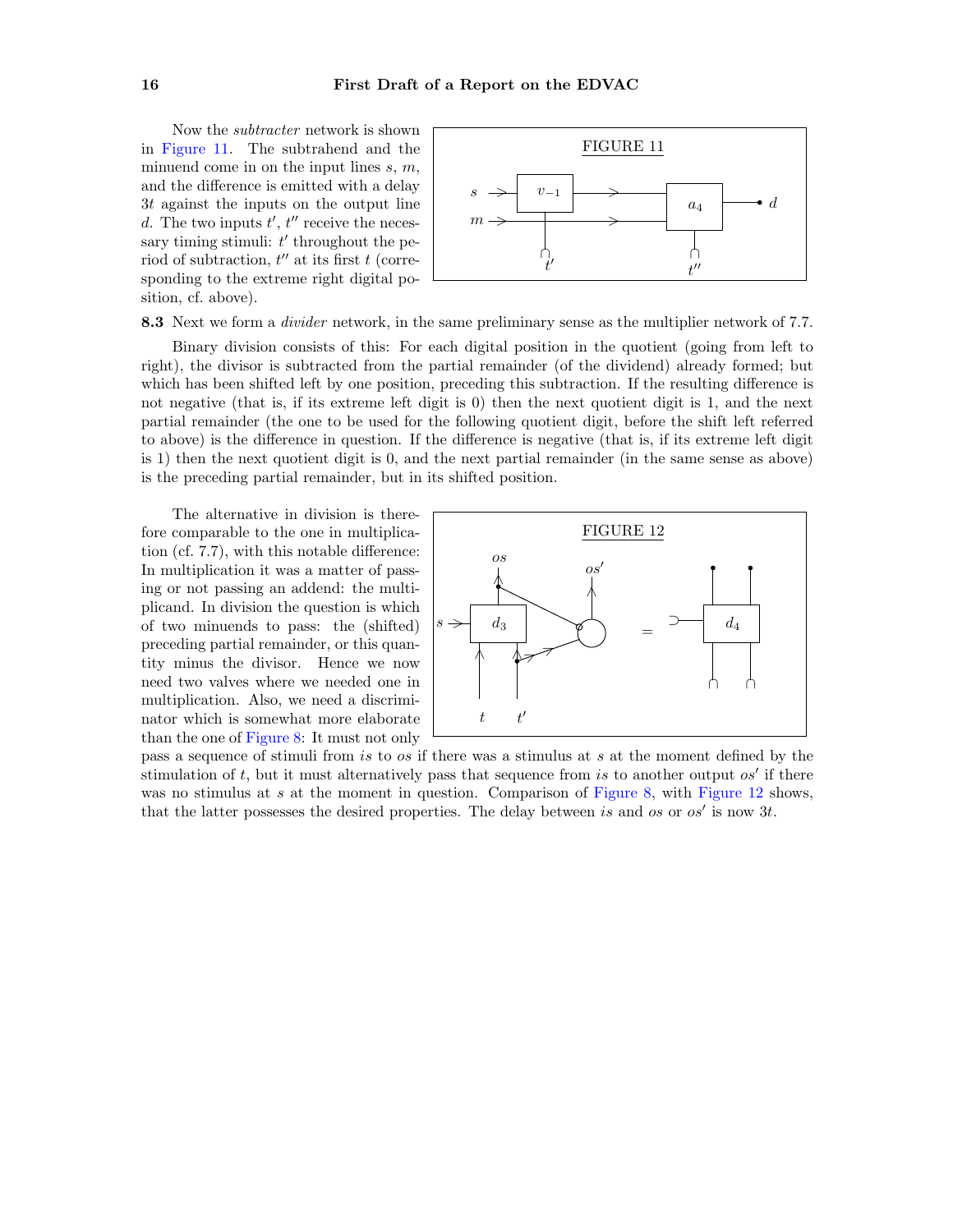<span id="page-22-1"></span>

Now the *divider* network can be put together: [Figure 13](#page-22-1). The divisor circulates through dl I while the dividend is originally in  $\left| \frac{d}{d} \right|$  III  $\left| \right|$ , but is replaced, as the division progresses, by the successive partial remainders. The valve  $\sqrt{v_{-1}}$  routes the divisor negatively into the adder. The two valves v<sup>1</sup> immediately under it select the partial remainder (cf. below) and send it from their common output line on one hand unchanged into  $\boxed{dl II}$  and on the other hand into the adder, from where the sum (actually the difference) goes into dl III . The timing must be such as to produce the required one position shift left. Thus dl II  $\vert$  and dl III contain the two numbers from among which the next partial remainder is to be selected. This selection is done by the discriminator  $\begin{bmatrix} d4 \end{bmatrix}$ which governs the two valves controlling the (second addend) input of the adder (cf. above). The sign digit of the resulting sum controls the discriminator, the timing stimulus at  $t$  must coincide with its appearance (extreme left digit of the sum).  $t'$  must be stimulated during the period in which the two addends (actually minuend and subtrahend) are to enter the adder (advanced by  $3t$ ).  $t''$  must receive the extra stimulus required in subtraction  $(t'$  in [Figure 11\)](#page-21-1) coinciding with the extreme right digit of the difference. The quotient is assembled in  $\text{d}I$  IV  $\parallel$ , for each one of its digits the necessary stimulus is available at the second output of the discriminator  $(\alpha s)$  in [Figure 12\)](#page-21-2). It is passed into dl IV through the lowest valve  $\begin{bmatrix} v_1 \end{bmatrix}$ , timed by a stimulus at  $t'''$ .

<span id="page-22-0"></span>8.4 The analysis of 8.3 avoided the same essential features of the divider which 7.7 omitted for the multiplier, and which were enumerated in 7.8:

- (a) The timing network which controls the inputs  $t, t', t'', t'''$ .
- (b) The k (delay lengths) of the dl I dl IV. The details differ from those in 7.8, (b), but the problem is closely parallel.
- (c) The networks required to get the dividend and the divisor into  $\boxed{d\ 1 \ 1\ 1}$  and  $\boxed{d\ 1\ 1}$ , and to get the quotient out of  $\text{d}$  IV  $\text{d}$ .
- (d) The networks required to handle signs and binary point positions.

As in the case of multiplication all these points will be dealt with subsequently.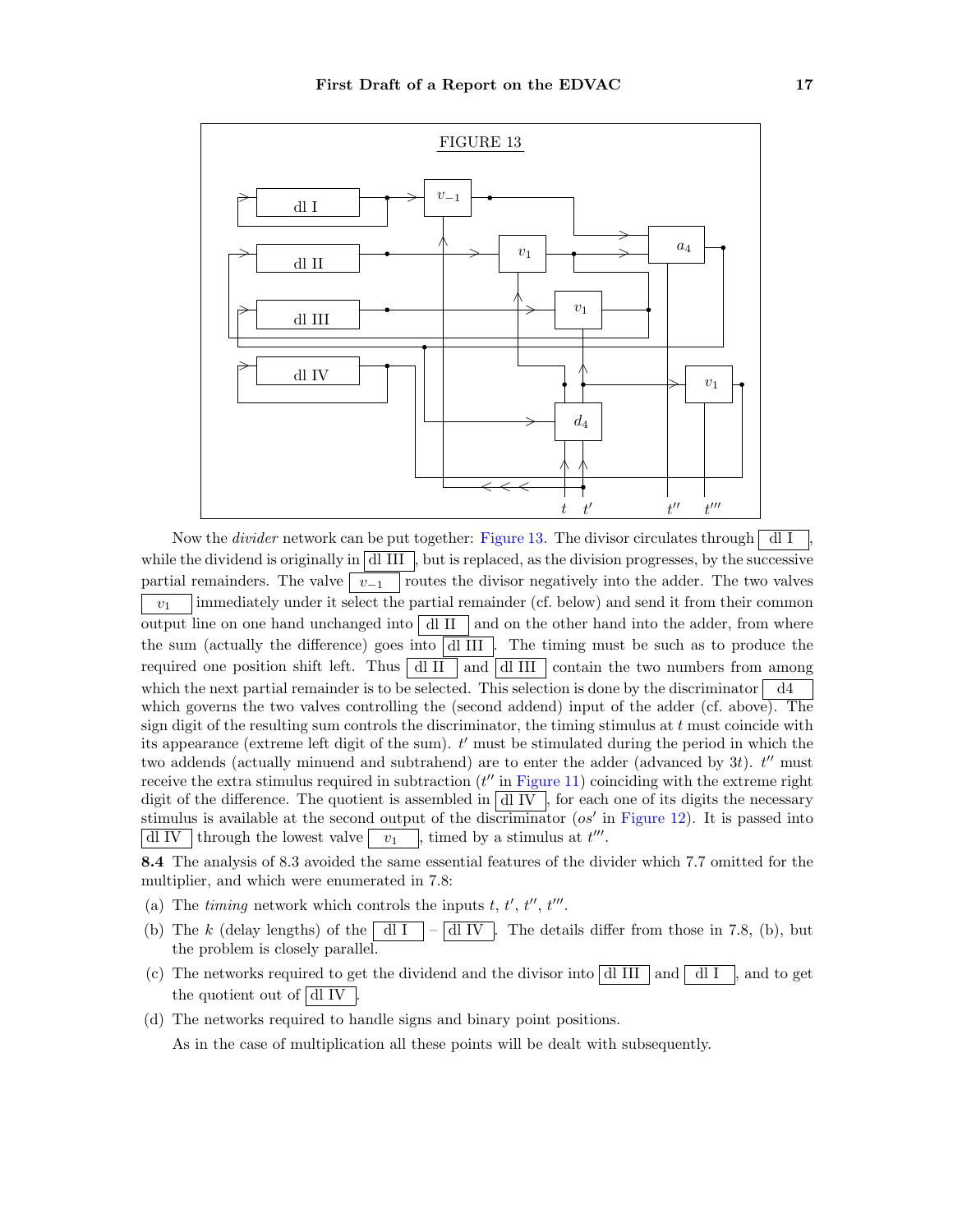#### 9.0 THE BINARY POINT

<span id="page-23-1"></span><span id="page-23-0"></span>9.1 As pointed out at the end of 8.1, the sign convention of 8.1 as well as the binary point convention, which has not yet been determined, have no influence on addition and subtraction, but their relationship to multiplication and division is essential and requires consideration.

It is clear from the definitions for multiplication and of division, as given at the beginning of 7.7 and of 8.3 respectively, that they apply only when all numbers involved are non-negative. That is, when the extreme left digit (of multiplicand and multiplier, or dividend and divisor) is 0. Let us therefore assume this for the present (this subject will be taken up again in {}) and consider the role of the binary point in multiplication and division.

<span id="page-23-2"></span>9.2 As pointed out in 7.8 (b), the product of the 30 digit numbers has 60 digits, and since the product should be a number with the same standard number of significant digits as its factors, this necessitates omitting 30 digits from the product.

If the binary point is between the digital positions  $i$  and  $i + 1$  (from the left) in one factor, and between j and j + 1 in the other, then these numbers lie between 0 and  $2^{i-1}$  and between 0 and  $2^{j-1}$  (the extreme left digit is 0, cf. 9.1). Hence the product lies between 0 and  $2^{i+j-2}$ . However, if it is known to lie between 0 and  $2^{k-1}$   $(1 \le k \le i+j-1)$  then its binary point lies between k and  $k+1$ . Then of its 60 digits the first  $i+j-1-k$  (from the left) are 0 and are omitted, and so it is only necessary to omit the  $29 - i - j + k$  last digits (to the right) by some rounding-off process.

This shows that the essential effect of the positioning of the binary point is that it determines which digits among the supernumerary ones in a product are to be omitted.

If  $k < i+j-1$ , then special precautions must be taken so that no two numbers are ever multiplied for which the product is >  $2^{k-1}$  (it is only limited by  $\leq 2^{i+j-2}$ ). This difficulty is well known in planning calculations on IBM or other automatic devices. There is an elegant trick to get around this difficulty, due to G. Stibitz, but since it would complicate the structure of CA somewhat, we prefer to carry out the first discussion without using it. We prefer instead to suppress this difficulty at this point altogether by an arrangement which produces an essentially equivalent one at another point. However, this means only that in planning calculations the usual care must be exercised, and it simplifies the device and its discussion. This procedure, too, is in the spirit of the principle of 5.6.

This arrangement consists in requiring  $k = i + j - 1$ , so that every multiplication can always be carried out. We also want a fixed position for the binary point, common to all numbers:  $i = j = k$ . Hence  $i = j = k = 1$ , that is: The binary point is always between the two first digital positions (from the left). In other words: The binary point follows always immediately after the sign digit.

Thus all non-negative numbers will be between 0 and 1, and all numbers (of either sign) between −1 and 1. This makes it clear once more that the multiplication can always be carried out.

<span id="page-23-3"></span>9.3 The caution formulated above is, therefore, that in planning any calculation for the device, it is necessary to see to it that all numbers which occur in the course of the calculation should always be between −1 and 1. This can be done by multiplying the numbers of the actual problem by appropriate (usually negative) powers of 2 (actually in many cases powers of 10 are appropriate, cf.  $\{\}$ , and transforming all formulae accordingly. From the point of view of planning it is no better and no worse than the familiar difficulty of positioning the decimal point in most existing automatic devices. It is necessary to make certain compensatory arrangements in I and O, cf. {}.

Specifically the requirement that all numbers remain between −1 and 1 necessitates to remember these limitations in planning calculations:

- (a) No addition or subtraction must be performed if its result is a number not between −1 and 1 (but of course between −2 and 2).
- (b) No division must be performed if the divisor is less (in absolute value) than the dividend.

If these rules are violated, the adder, subtracter and divider will still produce results, but these will not be the sum, difference, and quotient respectively. It is not difficult to include checking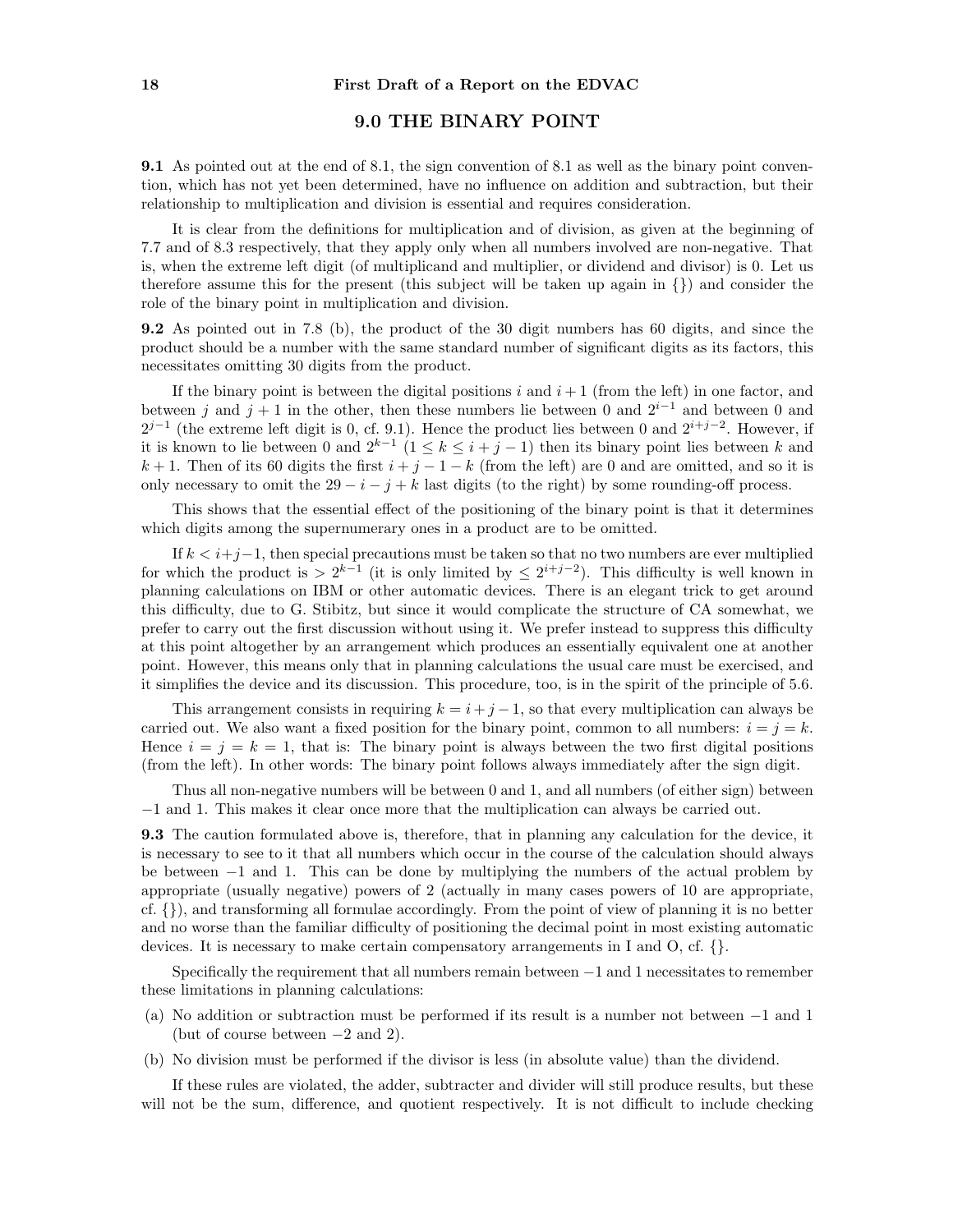organs which signalize all infractions of the rules (a), (b) (cf.  $\{\}\$ ).

<span id="page-24-0"></span>9.4 In connection with multiplication and division some remarks about rounding-off are necessary.

It seems reasonable to carry both these operations one digit beyond what is to be kept—under the present assumptions to the 31st digit—and then omit the supernumerary digit by some rounding process. Just plain ignoring that digit would, as is well known, cause systematical rounding-off errors biased in one direction (towards 0). The usual Gaussian decimal procedure of rounding off to the nearest value of the last digit kept, and in case of a (supernumerary digit) 5 to the even one means in the binary system this: Digit pairs (30th and 31st) 00,10 are rounded to 0,1; 01 is rounded to 00; 11 is rounded by adding 01. This requires addition, with carry digits and their inconveniences. Instead one may follow the equivalent of the decimal procedure of rounding 5's to the nearest odd digit, as suggested by J. W. Mauchly. In the binary system this means that digit pairs (30th and 31st) 00, 01, 10, 11 are rounded to 0, 1, 1, 1.

This rounding-off rule can be stated very simply: The 30th digit is rounded to 1 if either the 30th or the 31st digit was 1, otherwise it is rounded to 0.

<span id="page-24-3"></span>A rounding-off valve which does this is shown in [Figure 14](#page-24-3). A digit (stimulus) is passed from is to os while  $s$  is stimulated, but when  $s'$  is also stimulated, the digit is combined with its predecessor (that is the one to its left) according to the above rounding-off rule.



### <span id="page-24-1"></span>10.0 CIRCUIT FOR THE ARITHMETICAL OPERATION  $\sqrt{\cdot}$ . OTHER OPERATIONS

<span id="page-24-2"></span>10.1 A *square rooter* network can be built so that it differs very little from the divider. The description which follows is preliminary in the same sense as those of the multiplier and the divider networks in 7.7 and 8.3.

Binary square rooting consists of this: For each digital position in the square root (going from left to right), the square root a (as formed up to that position) is used to form  $2a + 1$ , and this  $2a + 1$  is subtracted from the partial remainder (of the radicand) already formed, but which has been shifted left by two positions (adding new digits 0 if the original digits are exhausted), before this subtraction. If the resulting difference is not negative (that is, if its extreme left digit is 0) then the next square root digit is 1, and the next partial remainder (the one to be used for the following quotient digit, before the double shift left referred to above) is the difference in question. If the difference is negative (that is, if its extreme left digit is 1) then the next square root digit is 0, and the next partial remainder (in the same sense as above) is the preceding partial remainder, but in its doubly shifted position.

This procedure is obviously very similar to that one used in division (cf. 8.3), with the following differences: First: The simple left shifts (of the partial remainder) are replaced by double ones (with possible additions of new digits 0). Second: The quantity which is being subtracted is not one given at the start (the dividend), but one that is determined by the result obtained so far:  $2a + 1$  if a is the square root up to the position under consideration.

The first difference is a rather simple matter of timing, requiring no essential additional equipment. The second difference involves a change in the connection, but also no equipment. It is true, that  $2a + 1$  must be formed from a, but this is a particularly simple operation in the binary system: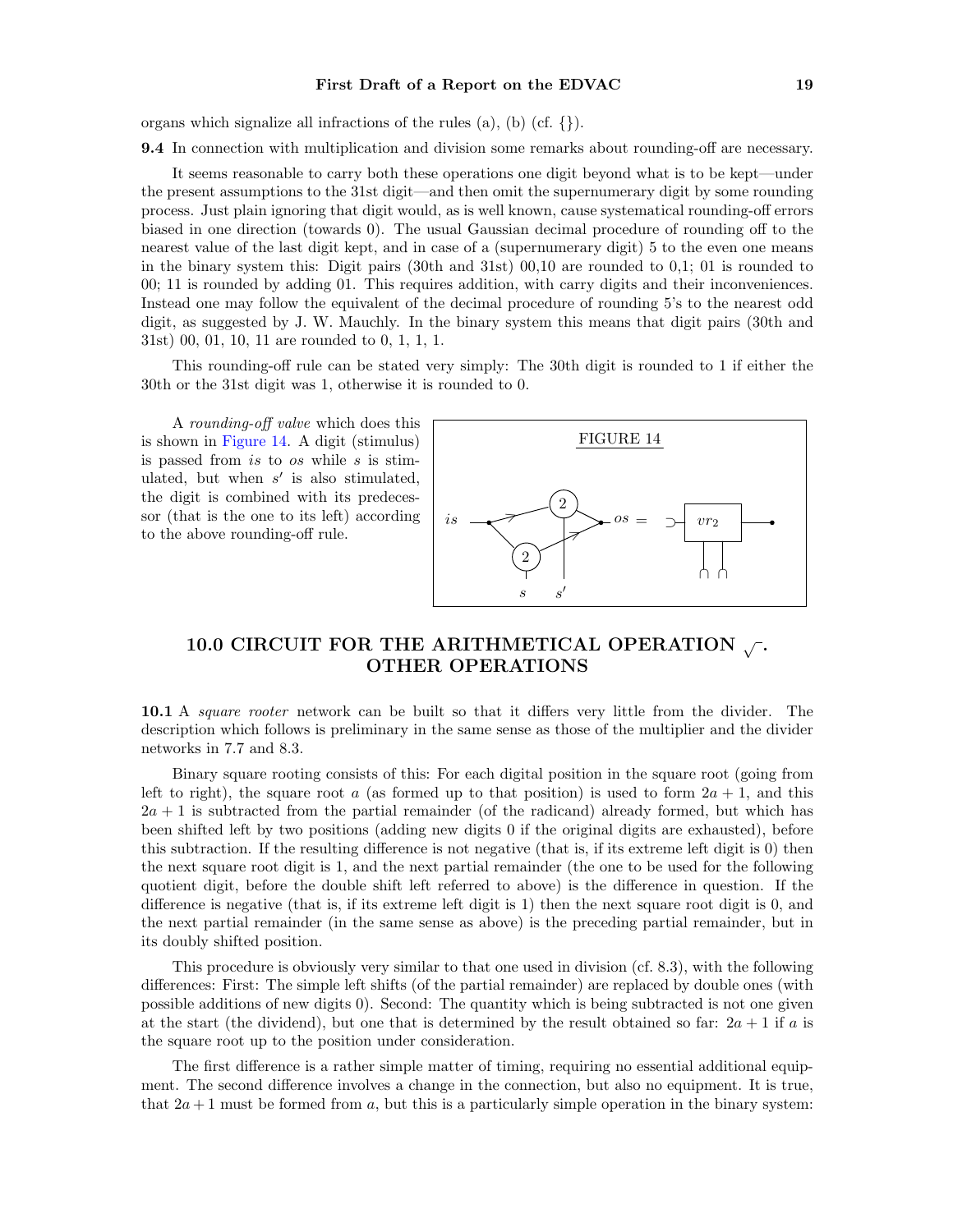2a is formed by a shift left, and since  $2a + 1$  is required for a subtraction, the final  $+1$  can be taken into account by omitting the usual correction of the extreme right digit in subtraction (cf. 8.2, it is the stimulus on  $t''$  in [Figure 11](#page-21-1) which is to be omitted).

<span id="page-25-1"></span>

Now the *square rooter* network can be put together: [Figure 15.](#page-25-1) The similarity with the divider network of [Figure 13](#page-22-1) is striking. It will be noted that  $\boxed{d\,\overline{1}\,}$  is not needed. The radicand is originally in  $\overline{d}$  III, but is replaced, as the square rooting progresses, by the successive partial remainders. The valve  $\sqrt{v_{-1}}$  routes the square root a (as formed up to that position) negatively into the adder—the timing must be such as to produce a shift left thereby replacing  $a$  by  $2a$ , and the absence of the extra correcting pulse for subtraction  $(t'$  in [Figures 11](#page-21-1) and [13,](#page-22-1) cf. the discussion above) replaces it by  $2a+1$ . The two valves  $\boxed{v_1}$  immediately under it select the partial remainder (cf. below) and send it from their common output line on one hand unchanged into  $\frac{d}{dt} \Pi$  and on the other hand into the adder, from where the sum (actually the difference) goes into  $\frac{d}{d}$  III The timing must be such as to produce the required double position shift left. Thus  $\frac{d}{d} \Pi \parallel$  and dl III contain the two numbers from among which the next partial remainder is to be selected. This selection is done by the discriminator  $\begin{vmatrix} d_4 \\ d_5 \end{vmatrix}$  which governs the two valves controlling the (second addend) input of the adder (cf. the discussion of [Figure 12](#page-21-2) in 8.3). The sign digit of the resulting sum controls the discriminator. The timing stimulus at  $t$  must coincide with its appearance (extreme left digit of the sum) and  $t'$  must be stimulated during the period during which the two addends (actually minuend and subtrahend) are to enter the adder (advanced by  $3t$ ). The square root is assembled in dl IV. For each one of its digits the necessary stimulus is available at the second output of the discriminator (*os'* in [Figure 12](#page-21-2)). It is passed into  $\boxed{dl \ IV}$  through the lowest valve  $\boxed{v_1}$ , timed by a stimulus at  $t'''$ .

<span id="page-25-0"></span>10.2 The concluding remarks of 8.4 concerning the divider apply essentially unchanged to the square rooter.

The rules of 9.3 concerning the sizes of numbers entering into various operations are easily extended to cover square rooting: The radicand must be non negative and the square root which is produced will be non negative. Hence square rooting must only be performed if the radicand is between 0 and 1, and the square root will also lie between 0 and 1.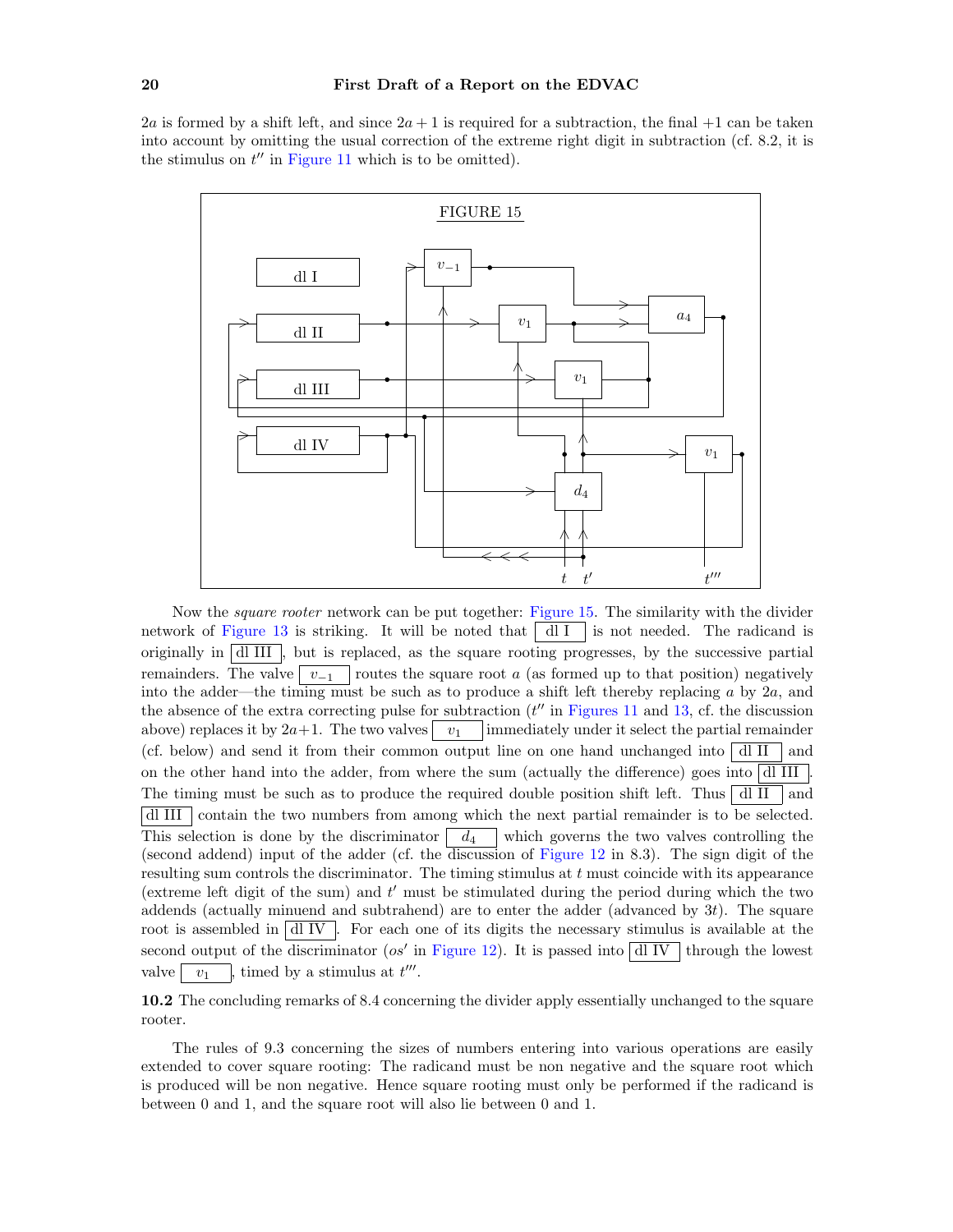The other remarks in 9.3 and 9.4 apply to square rooting too.

<span id="page-26-0"></span>10.3 The networks which can add, subtract, multiply, divide and square root having been described, it is now possible to decide how they are to be integrated in CA, and which operations CA should be able to perform.

The first question is, whether it is necessary or worth while to include all the operations enumerated above:  $+,-, \times, \div, \sqrt{ }$ .

Little need be said about  $+,-$ : These operations are so fundamental and so frequent, and the networks which execute them are so simple (cf. [Figures 3](#page-16-5) and [11\)](#page-21-1), that it is clear that they should be included.

With  $\times$  the need for discussion begins, and at this stage a certain point of principle may be brought out. Prima facie it would seem justified to provide for a multiplier, since the operation  $\times$ is very important, and the multiplier of [Figure 9—](#page-19-2)while not nearly as simple as the adder of [Figure](#page-16-5) [3—](#page-16-5)is still very simple compared with the complexity of the entire device. Also, it contains an adder and therefore permits to carry out  $+$ ,  $-$  on the same equipment as  $\times$ , and it has been made very simple by following the principle formulated in 5.3–5.7.

There are nevertheless possible doubts about the stringency of these considerations. Indeed multiplication (and similarly division and square rooting) can be reduced to addition (or subtraction or halving—the latter being merely a shift to the right in the binary system) by using (preferably base 2) logarithm and antilogarithm tables. Now function tables will have to be incorporated into the complete device anyhow, and logarithm-antilogarithm tables are among the most frequently used ones—why not use them then to eliminate  $\times$  (and  $\div$ ,  $\sqrt{\ }$ ) as special operations? The answer is, that no function table can be detailed enough to be used without interpolation (this would under the conditions contemplated, require  $2^{30} \approx 10^9$  entries!), and interpolation requires multiplication! It is true that one might use a lower precision multiplication in interpolating, and gain a higher precision one by this procedure—and this could be elaborated to a complete system of multiplication by successive approximations. Simple estimates show, however, that such a procedure is actually more laborious than the ordinary arithmetical one for multiplication. Barring such procedures, one can therefore state, that function tables can be used for simplifying arithmetical (or any other) operation only after the operation  $\times$  has been taken care of, not before! This, then, would seem to justify the inclusion of  $\times$  among the operations of CA.

Finally we come to  $\div$  and  $\sqrt{\ }$ . These could now certainly be handled by function tables: Both  $\div$  and  $\sqrt{\ }$  with logarithm–antilogarithm ones,  $\div$  also with reciprocal tables (and  $\times$ ). There are also well known, fast convergent iterative processes: For the reciprocal  $u \leftarrow 2u - au^2 = (2 - au)u$  (two operations  $\times$  per stage, this converges to  $\frac{1}{a}$ ), for the square root  $u \leftarrow (3/2)u-2au^3 = (3/2-(2au)u)u$ (three operations  $\times$  per stage, this converges to  $\frac{1}{\sqrt{2}}$  $\frac{1}{4a}$ , hence it must be multiplied by 2*a* at the end, to give  $\sqrt{a}$ ).

However, all these processes require more or less involved logical controls and they replace ÷ and  $\sqrt{\ }$  by not inconsiderable numbers of operations  $\times$ . Now our discussions of  $\times, \div, \sqrt{\ }$  show that each one of these operations lasts, with 30 (binary) digit numbers (cf. 7.1), on the order of  $30^2 t$ , hence it is wasteful in time to replace  $\div, \sqrt{\ }$  by even a moderate number of  $\times$ . Besides the saving in equipment is not very significant: The divider of [Figure 13](#page-22-1) exceeds the multiplier of [Figure 9](#page-19-2) by above 50% in equipment, and it contains it as a part so that duplications are avoidable (cf. {below}). The square rooter is almost identical with the divider, as [Figure 15](#page-25-1) and its discussion show.

Indeed the justification of using trick methods for  $\div$ ,  $\sqrt{\ }$ , all of which amount to replacing them by several  $\times$ , exists only in devices where  $\times$  has been considerably abbreviated. As mentioned in 5.3–5.4 the duration of  $\times$  and also of  $\div$  can be reduced to a much smaller number of t than what we contemplate. As pointed out (loc. cit.), this involves telescoping and simultanising operations, and increasing the necessary equipment very considerably. We saw that such procedures are indicated in devices with elements which do not have the speed and the possibilities of vacuum tubes. In such devices the further circumstance may be important, that  $\times$  can be more efficiently abbreviated than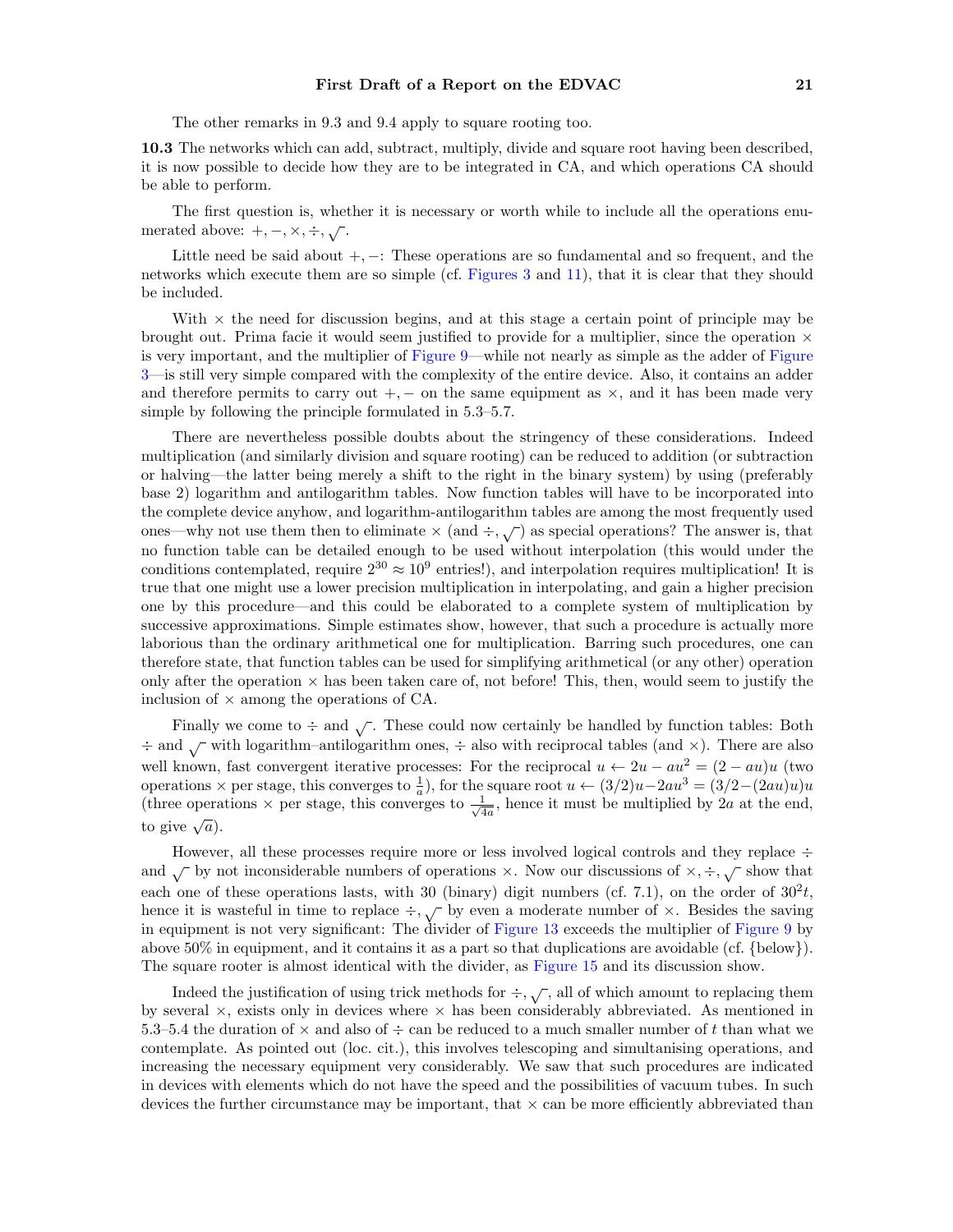$\div$  (cf. 5.4), and it may therefore be worth while to resort to the above mentioned procedures, which replace  $\div$ ,  $\sqrt{\ }$  by several  $\times$ . In a vacuum tube device based on the principles of 5.3–5.7 however,  $\times, \div, \sqrt{\ }$  are all of the same order of duration and complication and the direct arithmetical approach to all of them therefore seems to be justified, in preference to the trick methods discussed above.

Thus all operations  $+, -, \times, \div, \sqrt{\ }$  would seem to deserve inclusion as such in CA, more or less in the form of the networks of [Figures 3,](#page-16-5) [9,](#page-19-2) [11,](#page-21-1) [13,](#page-22-1) [15](#page-25-1), remembering that all these networks should actually be merged into one, which consists essentially of the elements of the divider, [Figure 13.](#page-22-1) The whole or appropriate parts of this network can then be selected by the action of suitably disposed controlling E-elements, which act as valves on the necessary connections, to make it carry out the particular one among the operations  $+,-, \times, \div, \sqrt{\ }$  which is desired (cf. {}). For additional remarks on specific operations and general logical control, cf. {}.

<span id="page-27-0"></span>**10.4** The next question is, what further operations (besides  $+,-, \times, \div, \sqrt{ }$ ) would be included in CA?

As pointed out in the first part of 10.3 once  $\times$  is available, any other function can be obtained from function tables with interpolation. (For the details cf. {}.) Hence it would seem that beyond  $\times$  (and  $+$ , – which came before it), no further operations need be included as such in CA. Actually  $\div$ ,  $\sqrt{\ }$  were nevertheless included, and the direct arithmetical approach was used for them—but here we had the excuse that the arithmetical procedures involved had about the same duration as those of  $\times$ , and required an increase of only about 50% in equipment.

Further operations, which one might consider, will hardly meet these specifications. Thus the cube root differs in its arithmetical treatment essentially from the square root, as the latter requires the intermediate operation  $2a + 1$  (cf. 10.1), which is very simple, particularly in the binary system while the former requires at the same points the intermediate operation  $3a^2 + 3a + 1 =$  $3a(a + 1) + 1$ , which is much more complicated, since it involves a multiplication. Other desirable operations—like the logarithm, the trigonometric functions, and their inverses—allow hardly any properly arithmetical treatment. In these cases the direct approach involves the use of their power series, for which the general logical control facilities of the device must be adequate. On the other hand the use of function tables and interpolation, as suggested above is in most cases more effective than the direct power series approach.

These considerations make the inclusion of further algebraical or analytical operations in CA unnecessary. There are however some quite elementary operations, which deserve to be included for logical or organizational reasons. In order to discuss these it is necessary to consider the functioning of CA somewhat more closely, although we are not yet ready to do full justice to the viewpoints brought up in 7.8 and at the end of 10.3.

#### <span id="page-27-1"></span>11.0 ORGANIZATION OF CA. COMPLETE LIST OF OPERATIONS

<span id="page-27-2"></span>11.1 As pointed out at the end of 10.3 CA will be organized essentially as a divider, with suitable controls to modify its action for the requirements of the other operations. (It will, of course, also contain controls for the purposes enumerated in 7.8.) This implies that it will in general deal with two real number variables which go into the memory organs  $\boxed{dI\quad}$ ,  $\boxed{dI\quad}$  of the divider network of [Figure 13](#page-22-1). (These should coincide with the  $\boxed{dI\ I}$ ,  $\boxed{dI\ II}$  of the multiplier, [Figure 9.](#page-19-2) The square rooter, [Figure 15](#page-25-1), needs no dl I , but it makes the same use of dl II . The adder and subtracter were not connected in [Figures 3](#page-16-5) and [11](#page-21-1) to such memory organs, but they will have to be when the organization of CA is completed.) So we must think of CA as having two input organs, dl I  $\parallel$  and  $\parallel$  dl II  $\parallel$ , and of course one output organ. (The latter has not been correlated with the adder and subtracter, cf. above. For the multiplier it is  $\boxed{d$  III  $\parallel$ , for the divider and square rooter it is dl IV . These things too will have to be adjusted in the final organization of CA.) Let us denote these two inputs of CA by  $I_{ca}$  and  $J_{ca}$ , and the output by  $O_{ca}$  (each of them with its attached memory organ), schematically shown in [Figure 16](#page-28-1).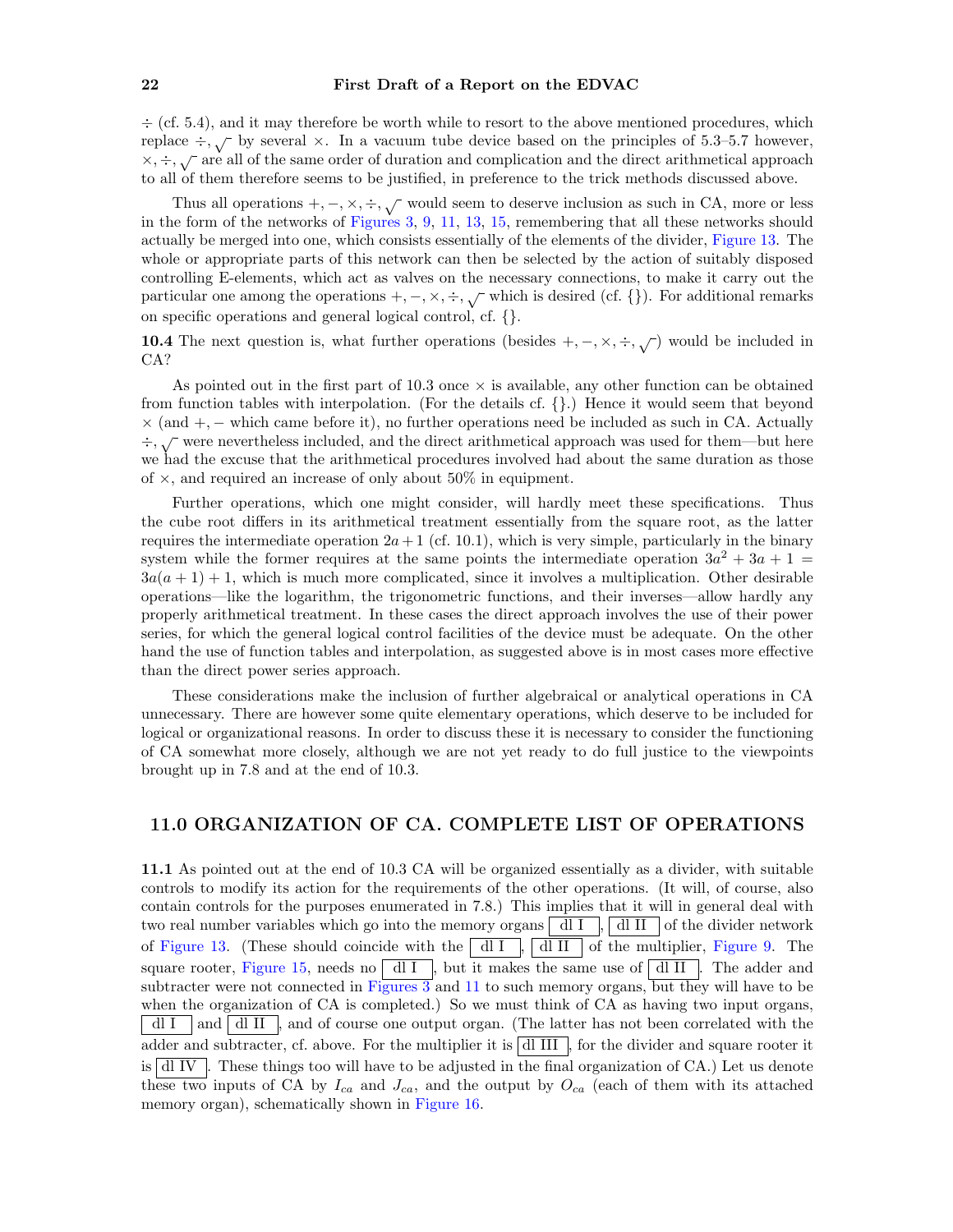<span id="page-28-1"></span>Now the following complex of problems must be considered: As mentioned before, particularly in 2.5, an extensive memory M forms an essential part of the device. Since CA is the main internal operating unit of the device (M stores, CC administers, and I, O maintain the connections with the outside, cf. the analysis in 2.0.), the connections for transfers between M and CA are very important. How are these connections to be organized?



It is clearly necessary to be able to transfer from any part of M to CA, i.e. to  $I_{ca}$ ,  $J_{ca}$ , and conversely from CA, i.e. from  $O_{ca}$ , to any part of M. Direct connections between various parts of M do therefore not seem to be necessary: It is always possible to transfer from one part of M to the other via CA (cf. however,  $\{14.2\}$ ). These considerations give rise to two questions: First: Is it necessary to connect each part of M with both  $I_{ca}$  and  $J_{ca}$ , or can this be simplified? Second: How are the transfers from one part of M to another part of M to be handled, where CA is only a through station?

The first question can be answered in the light of the principle of 5.6—to place multiple events in a temporal succession rather than in (simultaneous) spatial juxtaposition. This means that two real numbers which go from M into  $I_{ca}$  and  $J_{ca}$ , will have to go there in two successive steps. This being so, it is just as well to route each real number first in  $I_{ca}$ , and to move it on (within CA) from  $I_{ca}$  to  $J_{ca}$  when the next real number comes (from M) into  $I_{ca}$ . We restate:

<span id="page-28-2"></span>Every real number coming from M into CA is routed into  $I_{ca}$ . At the same time the real number previously in  $I_{ca}$ is moved on to  $J_{ca}$ , and the real number previously is  $J_{ca}$  is necessarily cleared, i.e. forgotten. It should be noted, that  $I_{ca}$ and  $J_{ca}$  can be assumed to contain memory organs of the type discussed in 7.6. (cf. [Figure 6](#page-18-2), there, cf. also the various  $\frac{d}{dl}$  in the  $\times, \div, \sqrt{ }$ , networks in [Fig](#page-19-2)[ures 9,](#page-19-2) [13,](#page-22-1) [15](#page-25-1)) in which the real numbers



they hold are circulating. Consequently the connections of  $I_{ca}$  and  $J_{ca}$  in CA are those indicated in [Figure 17](#page-28-2): The lines - - - conduct when a real number (from M) enters CA, the lines — conduct at all other times. The connections of  $I_{ca}$  and  $J_{ca}$  with the operating parts of CA are supposed to branch out from the two terminals  $-\bullet$ . The output  $O_{ca}$  connects with the outside (relatively to CA, i.e. with M) by the line  $\longrightarrow \bullet$  which conducts when a result leaves CA (for M). The circulating connections of  $O_{ca}$  and its connections with the operating parts of CA are not shown, nor are the E-elements which control the connections shown (nor, of course, the operating parts of CA). (For the complete description of CA cf. {}.)

<span id="page-28-0"></span>11.2 With the help of [Figures 16,](#page-28-1) [17](#page-28-2) the second question is also easily answered. For a transfer from one part of M to another part of M, going through CA, the portion of the route inside CA is clearly a transfer from  $I_{ca}$  or  $J_{ca}$  to  $O_{ca}$ . Denoting the real numbers in  $I_{ca}$ ,  $J_{ca}$  by x, y, this amounts to "combining"  $x, y$  to either  $x$  or  $y$ , since the "result" of any operation performed by CA (like  $+,-, \times, \div, \sqrt{}$ ) is supposed to appear at  $O_{ca}$ . This operation is trivial and a special case e.g. of addition: If x (or y) is wanted it suffices to get zero in the place of y (or x)—i.e. into  $I_{ca}$  (or  $J_{ca}$ ) and then apply the operation. On the other hand, however, it seems preferable to introduce these operations as such: First: "Getting zero into  $I_{ca}$  (or  $J_{ca}$ )" is unnecessarily time consuming. Second: The direct transfer from  $I_{ca}$  (or  $J_{ca}$ ) to  $O_{ca}$ , which these operations require is easily effected by a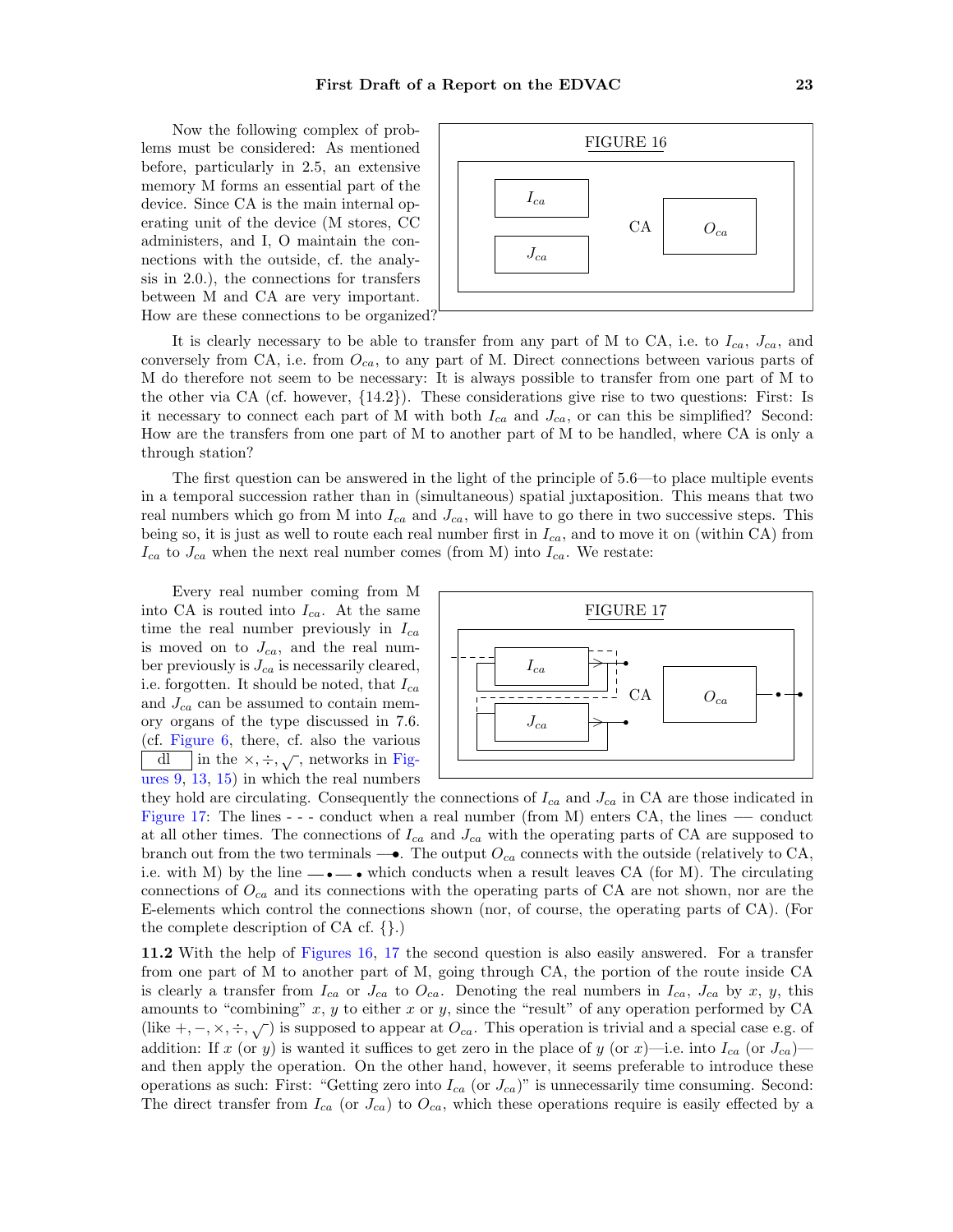small part of the CA network visualized at the beginning of 11.1. Third: We propose to introduce both operations (for  $I_{ca}$  as well as for  $J_{ca}$ ), because it will appear that each can play a separate useful role in the internal administration of CA (cf. below).

We introduce accordingly two new operations:  $i$  and  $j$ , corresponding to direct transfers from  $I_{ca}$  or  $J_{ca}$  to  $O_{ca}$ .

These two operations have these further uses: It will be seen (cf.  $\{\}\$ ) that the output of CA (from  $O_{ca}$ ) can be fed back directly into the input of CA (to  $I_{ca}$ , this moves the contents of  $I_{ca}$ into  $J_{ca}$  and clears  $J_{ca}$ , cf. 11.1). Now assume that  $I_{ca}$ ,  $J_{ca}$  contain the real numbers x, y, and that i or j is applied, in conjunction with this feedback. Then the contents of  $I_{ca}$ ,  $J_{ca}$  are replaced by  $(x, x)$  or  $(y, x)$ , i.e. from the point of view of any other two variable operations  $(+, -, \div, i.e. x + y, ...)$  $(x - y, xy, \frac{x}{y})$  the variables x, y have been replaced by  $(x, x)$  or  $(y, x)$ . Now the latter is an important manipulation for the unsymmetric operations  $(x - y, \frac{x}{y})$ , and the former is important for the symmetric operations  $(x + y, xy)$  since it leads to doubling and squaring. Both manipulations are frequent enough in ordinary algebra, to justify a direct treatment by means of the operations  $i$ , j.

<span id="page-29-0"></span>11.3 A further necessary operation is connected with the need to be able to sense the sign of a number, or the order relation between two numbers, and to choose accordingly between two (suitably given) alternative courses of action. It will appear later, that the ability to choose the first or the second one of two given numbers  $u, v$  depending upon such a relation, is quite adequate to mediate the choice between any two given alternative courses of action. (cf.  $\{\}\$ .) Accordingly, we need an operation which can do this: Given four numbers x, y, u, v, it "forms" u if  $x \geq y$  and "forms" v otherwise. (This senses the order relation between x, y. If we put  $y = 0$ , it senses the sign of x.)

In this form the operation has four variables:  $x, y, u, v$ . (In the sign form it has three variables:  $x, u, v$ .) Now the scheme for the CA network chosen at the beginning of 11.1, which was essentially that of the divider, had room for two variables only, and this is equally true for the discussion of the inputs of CA in 11.1. Hence four (or three) variables are too many. Consequently it is necessary to break our operation up into two variable operations—and then we might as well do this with the more general (four rather than three variables) form.

It is plausible to begin with a (partial) operation which merely decides whether  $x \geq y$  or  $x < y$ and remembers this, but without taking any action yet. This is best done by forming  $x - y$ , and then remembering its sign digit only, i.e. its first digit (from the left). (cf. 8.1. This digit is 0 for  $x - y \ge 0$ , i.e.  $x \ge y$ , and it is 1 for  $x - y < 0$ , i.e.  $x < y$ .) Thus this (partial) operation is essentially in the nature of a subtraction, and it can therefore present no additional difficulties in a CA which can subtract. Now it seems best to arrange things so that once this operation has been performed, CA will simply wait until two new numbers u, v have been moved into  $I_{ca}$ ,  $J_{ca}$  (thus clearing x, y out—if u, v are to occupy  $I_{ca}$ ,  $J_{ca}$ , respectively, then v must be fed in first and u second), and then transfer (without any further instructions) u or v into  $O_{ca}$  (i.e. perform i or j) according to whether the sign digit referred to above was 0 or 1.

We introduce accordingly such an operation: s. It is most convenient to arrange things so that after x, y have occupied  $I_{ca}$ ,  $J_{ca}$ , a subtraction is ordered and provisions made that the result  $x - y$ should remain in  $O_{ca}$ . Then x, y must be displaced from  $I_{ca}$ ,  $J_{ca}$  by u, v and s ordered. s will sense whether the number in  $O_{ca}$  is  $\geq 0$  or  $\lt 0$  (i.e.  $x \geq y$  or  $x \lt y$ ), clear it from  $O_{ca}$ , and "form" accordingly u or v in  $O_{ca}$ . The operation preceding s need, by the way, not be subtraction: It might be addition or i or j. Accordingly the number in  $O_{ca}$ , which provides the criterion for s will not be  $x - y$ , but  $x + y$ , or  $(x \text{ or } y)$ . {missing text} i.e. s will form u or v according to whether the multiplication or the division {missing text}, and the former might indeed be sometimes useful. For details of these operations cf. {}.

<span id="page-29-1"></span>11.4 Combining the conclusions of 10.2, 10.4, 11.2, 11.3 a list of eight operations of CA obtains:

$$
+,-,\times,\div,\sqrt{,}i,j,s.
$$

To these, two more will have to be added because of the necessity of converting numbers between the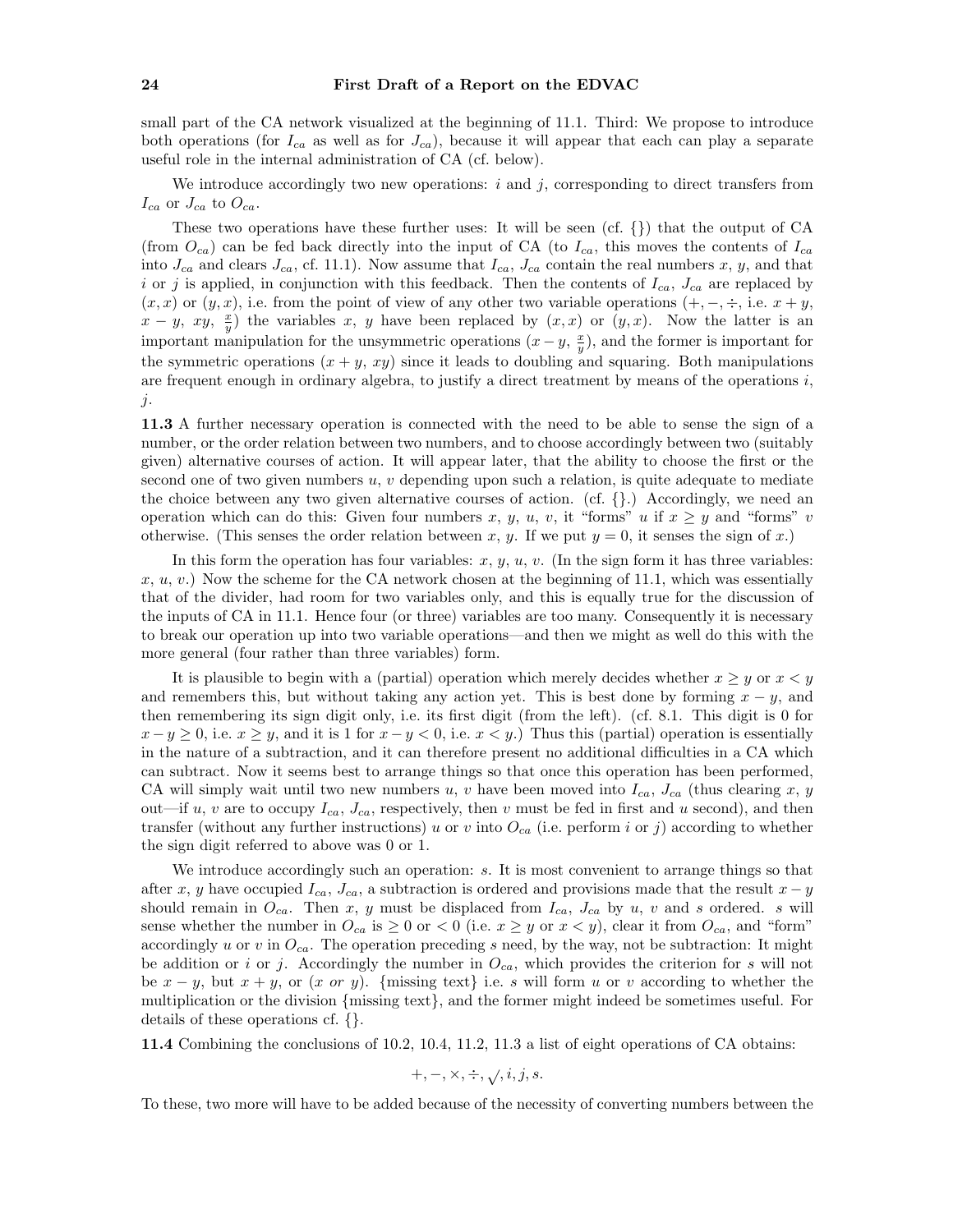binary and the decimal systems, as indicated at the end of 5.2. Thus we need a decimal-to-binary conversion and a binary-to-decimal conversion:

#### $db, bd.$

The networks which carry out these two operations will be discussed in {Section not incl}.

This concludes for the moment the discussion of CA. We have enumerated the ten operations which it must be able to perform. The questions of 7.8, the general control problems of 11.1, and the specific networks for db, bd still remain to be disposed of. But it is better to return to these after various other characteristics of the device have been decided upon. We postpone therefore their discussion and turn now to other parts of the device.

#### <span id="page-30-0"></span>12.0 CAPACITY OF THE MEMORY M. GENERAL PRINCIPLES

<span id="page-30-1"></span>12.1 We consider next the third specific part: the memory M.

Memory devices were discussed in 7.5, 7.6, since they are needed as parts of the  $\times, \div$  networks (cf. 7.4, 7.7 for  $\times$ , 8.3 for  $\div$ , 10.2 for  $\sqrt{\ }$ ) and hence of CA itself (cf. the beginning of 11.1). In all these cases the devices considered had a sequential or delay character, which was in most cases made cyclical by suitable terminal organs. More precisely:

The blocks  $\boxed{l_k}$  and  $\boxed{\mathrm{dl}(\mathrm{k})}$  in 7.5, 7.6 are essentially *delays*, which hold a stimulus that enters their input for a time  $kt$ , and then emit it. Consequently they can be converted into cyclical memories, which hold a stimulus indefinitely, and make it available at the output at all times which differ from each other by multiples of  $kt$ . It suffices for this purpose to feed the output back into the input:  $\frac{1}{k}$  or  $\frac{1}{\vert \mathbf{d} \vert}$  (k)  $\frac{1}{\vert \mathbf{d} \vert}$ . Since the period kt contains k fundamental periods t, the capacity of such a memory device is  $k$  stimuli. The above schemes lack the proper input, clearing and output facilities, but these are shown in [Figure 6.](#page-18-2) It should be noted that in [Figure 6](#page-18-2) the cycle around  $\sqrt{a_k}$  goes through one more E-element, and therefore the period of this device is actually  $(k+1)t$ , and its capacity correspondingly  $k+1$  stimuli. (The  $\lceil k \rceil$  of [Figure 5](#page-17-2) may, of course, be replaced by a  $|dl (k)$ , cf. 7.6.)

Now it is by no means necessary that memory be of this cyclical (or delay) type. We must therefore, before making a decision concerning M, discuss other possible types and the advantages and disadvantages of the cyclical type in comparison with them.

<span id="page-30-2"></span>12.2 Preceding this discussion, however, we must consider the capacity which we desire in M. It is the number of stimuli which this organ can remember, or more precisely, the number of occasions for which it can remember whether or not a stimulus was present. The presence or absence of a stimulus (at a given occasion, i.e. on a given line in a given moment) can be used to express the value 1 or 0 for a binary digit (in a given position). Hence the capacity of a memory is the number of binary digits (the values of) which it can retain. In other words:

The (capacity) unit of memory is the ability to retain the value of one binary digit.

We can now express the "cost" of various types of information in these memory units.

Let us consider first the memory capacity required to store a standard (real) number. As indicated in 7.1, we shall fix the size of such a number at 30 binary digits (at least for most uses, cf.  $\{\}\$ ). This keeps the relative rounding-off errors below  $2^{-30}$ , which corresponds to  $10^{-9}$ , i.e. to carrying 9 significant decimal digits. Thus a standard number corresponds to 30 memory units. To this must be added one unit for its sign (cf. the end of 9.2) and it is advisable to add a further unit in lieu of a symbol which characterizes it as a number (to distinguish it from an order, cf. {14.1}). In this way we arrive at  $32 = 2^5$  units per number.

The fact that a number requires 32 memory units, makes it advisable to subdivide the entire memory in this way: First, obviously, into *units*, second into groups of 32 units, to be called *minor*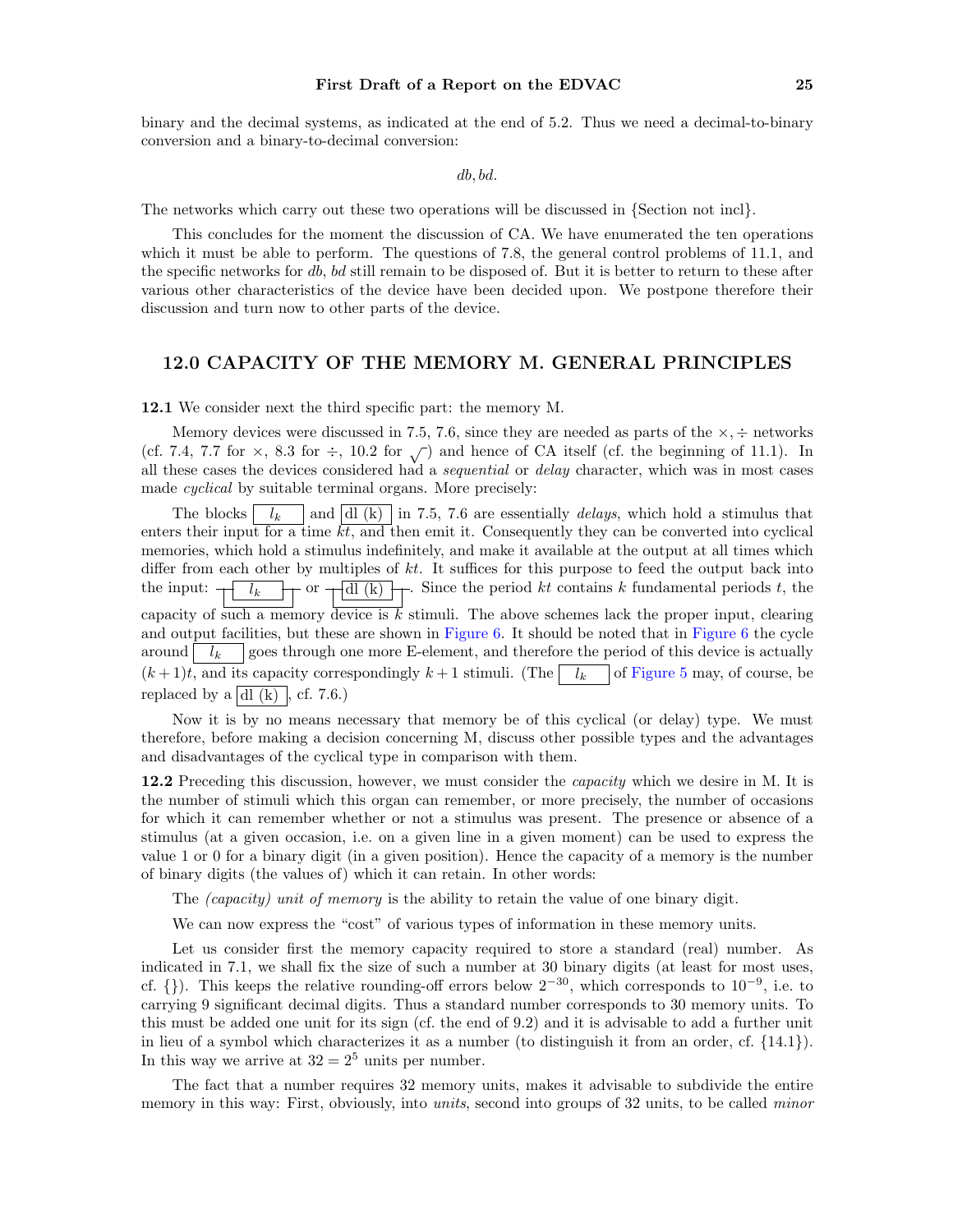cycles. (For the major cycles cf.  $\{14.5\}$ .) Each standard (real) number accordingly occupies precisely one minor cycle. It simplifies the organization of the entire memory, and various synchronization problems of the device along with it, if all other constants of the memory are also made to fit into this subdivision into minor cycles.

Recalling the classification (a)–(h) of 2.4 for the presumptive contents of the memory M, we note: (a), according to our present ideas, belongs to CA and not to M (it is handled by  $\|$  dl I  $\|$  to dl IV, cf. the beginning of 11.1); (c)–(g), and probably (h), also consist of standard numbers; (b) on the other hand consists of the operation instructions which govern the functioning of the device, to be called *standard orders*. It will therefore be necessary to formulate the standard orders in such a manner that each one should also occupy precisely one minor cycle, i.e. 32 units. This will be done in {15.0}.

<span id="page-31-0"></span>12.3 We are now in a position to estimate the capacity requirements of each memory type  $(a)$ – $(h)$ of 2.4.

Ad (a): Need not be discussed since it is taken care of in CA (cf. above). Actually, since it requires  $\boxed{\mathrm{d} \hspace{0.05cm} I}$  to  $\boxed{\mathrm{d} \hspace{0.05cm} IV}$ , each of which must hold essentially a standard number, i.e. 30 units (with small deviations, cf. {}), this corresponds to  $\approx 120$  units. Since this is not in M, the organization into minor cycles does not apply here, but we note that  $\approx 120$  units correspond to  $\approx 4$  minor cycles. Of course some other parts of CA are memory organs too, usually with capacities of one or a few units: e.g. the discriminators of [Figures 8](#page-19-1) and [12.](#page-21-2) The complete CA actually contains  $\{$ missing text} more dl organs, corresponding to  $\{$ missing text} units, i.e.  $\{$ missing text} minor cycles  $(cf. \{\})$ .

Ad (b): The capacity required for this purpose can only be estimated after the form of all standard orders has been decided upon, and several typical problems have been formulated—"set up"—in that terminology. This will be done in  $\{\}$ . It will then appear, that the capacity requirements of (b) are small compared to those of some of  $(c)$ –(h), particularly to those of  $(c)$ .

Ad (c): As indicated (loc. cit.), we count on function tables of 100–200 entries. A function table is primarily a switching problem, and the natural numbers of alternatives for a switching system are the powers of 2. (cf. {}.) Hence  $128 = 2^7$  is a suitable number of entries. Thus the relative precision obtained directly for the variable is  $2^{-7}$ . Since a relative precision of  $2^{-30}$  is desired for the result, and  $(2^{-7})^4 > 2^{-30}$ ,  $(2^{-7})^5 \ll 2^{-30}$ , the interpolation error must be fifth order, i.e. the interpolation biquadratic. (One might go to even higher order interpolation, and hence fewer entries in the function table. However, it will appear that the capacity requirements of (c) are, even for 128 entries, small compared e.g. to those of  $(d)$ –(h).) With biquadratic interpolation five table values are needed for each interpolation: Two above and two below the rounded off variable. Hence 128 entries allow actually the use of 124 only, and these correspond to 123 intervals, i.e. a relative precision of 123<sup>-1</sup> for the variable. However even  $123^{-5} \ll 2^{-30}$  (by a factor— $2^5$ ).

Thus a function table consists of 128 numbers, i.e. it requires a capacity of 128 minor cycles. The familiar mathematical problems hardly ever require more than five function tables (very rarely that much), i.e. a capacity of 640 minor cycles seem to be a safe overestimate of the capacity required for  $(c)$ .

Ad (d): These capacities are clearly less than or at most comparable to those required by (e). Indeed the initial values are the same thing as the intermediate values of (f), except that they belong to the first value of t. And in a partial differential equation with  $n + 1$  variables, say  $x_1, \ldots, x_n$  and t, the intermediate values of a given  $t$ —to be discussed under (e)—as well as the initial values or the totality of all boundary values for all t correspond all three to n-dimensional manifolds (in the  $n+1$ -dimensional space) of  $x_1, \ldots, x_n$  and t; hence they are likely to involve all about the same number of data.

Another important point is that the initial values and the boundary values are usually given partly or wholly—by a formula or by a moderate number of formulae. I.e., unlike the intermediate values of (e), they need not be remembered as individual numbers.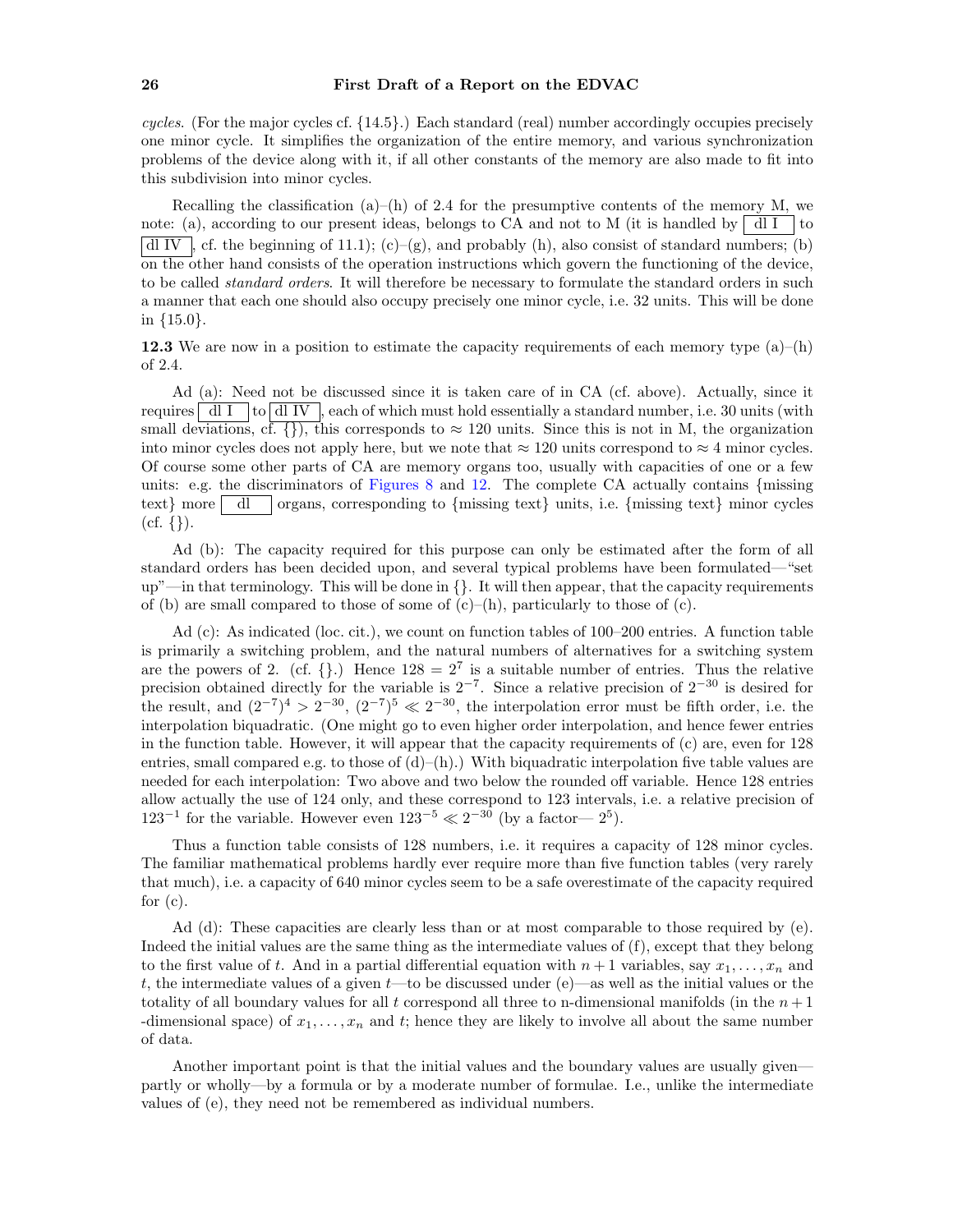Ad (e): For a partial differential equation with two variables, say x and t, the number of intermediate values for a given  $t$  is determined by the number of  $x$  lattice points used in the calculation. This is hardly ever more than 150, and it is unlikely that more than 5 numerical quantities should be associated with each point.

In typical hydrodynamical problems, where  $x$  is a Lagrangian label-coordinate, 50–100 points are usually a light estimate, and 2 numbers are required at each point: A position-coordinate and a velocity. Returning to the higher estimate of 150 points and 5 numbers at each point gives 750 numbers, i.e. it requires a capacity of 750 minor cycles. Therefore 1,000 minor cycles seem to be a safe overestimate of the capacity required for (e) in two variable  $(x \text{ and } t)$  problems.

For a partial differential equation with three variables, say  $x, y$  and  $t$ , the estimate is harder to make. In hydrodynamical problems, at least, important progress could be made with 30 x 30 or 40 x 20 or similar numbers of x, y lattice points—say 1,000 points. Interpreting x, y again as Lagrangian labels shows that at least 4 numbers are needed at each point: Two position coordinates and two velocity components. We take 6 numbers per point to allow for possible other non hydrodynamical quantities. This gives 6,000 numbers, i.e. it requires a capacity of 6,000 minor cycles for (e) in hydrodynamical three variable  $(x, y, y)$  problems.

It will be seen (cf.  $\{\}\right)$ , that a memory capacity of 6,000 minor cycles—i.e. of 200,000 units—is still conveniently feasible but that essentially higher capacities would be increasingly difficult to control. Even 200,000 units produce somewhat of an unbalance—i.e. they make M bigger than the other parts of the device put together. It seems therefore unwise to go further, and to try to treat four variable  $(x, y, z \text{ and } t)$  problems.

It should be noted that two variable  $(x \text{ and } t)$  problems include all linear or circular symmetric plane or spherical symmetric spatial transient problems, also certain general plane or cylinder symmetric spatial stationary problems (they must be hyperbolic, e.g. supersonic, t is replaced by  $y$ ). Three variable problems  $(x, y, y)$  and t) include all spatial transient problems. Comparing this enumeration with the well known situation of fluid dynamics, elasticity, etc., shows how important each one of these successive stages is: Complete freedom with two variable problems; extension to four variable problems. As we indicated, the possibilities of the practical size for M draw the natural limit for the device contemplated at present between the second and the third alternatives. It will be seen that considerations of duration place the limit in the same place (cf.  $\{\}\$ ).

Ad (f): The memory capacities required by a total differential equation with two variables {missing text}—i.e. to the lower estimate of (e).

Ad  $(g)$ : As pointed out in  $(g)$  in 2.4, these problems are very similar to those of  $(e)$ , except that the variable t now disappears. Hence the lower estimate of (e) (1,000 minor cycles) applies when a system of (at most 5) one-variable functions (of x) is being sought by successive approximation or relaxation methods, while the higher estimate of (c) (6,000 minor cycles) applies when a system of (at most 6) two-variable functions (of x, y) is being sought. Many problems of this type, however, deal with one function only—this cuts the above estimates considerably (to 200 or 1,000 minor cycles). Problems in which only a system of individual constants is being sought by successive approximations require clearly smaller capacities: They compare to the preceding problems like (f) to (e).

Ad (h): These problems are so manifold, that it is difficult to plan for them systematically at this stage.

In sorting problems any device not based on freely permutable record elements (like punchcards) has certain handicaps (cf.  $\{\}$ ), besides this subject can only be adequately treated after an analysis of the relation of M and of R has been made (cf. 2.9 and  $\{\}\$ ). It should be noted, however, that the standard punchcard has place for 80 decimal digits, i.e.  $\approx 9$  9-digit decimal numbers, that is 9 numbers in our present sense, i.e. 9 minor cycles. Hence the 6,000 minor cycles considered in (e) correspond to a sorting capacity of  $\approx 700$  fully used cards. In most sorting problems the 80 columns of the cards are far from fully used—this may increase the equivalent sorting capacity of our device proportionately above 700. This means, that the device has a non negligible, but certainly not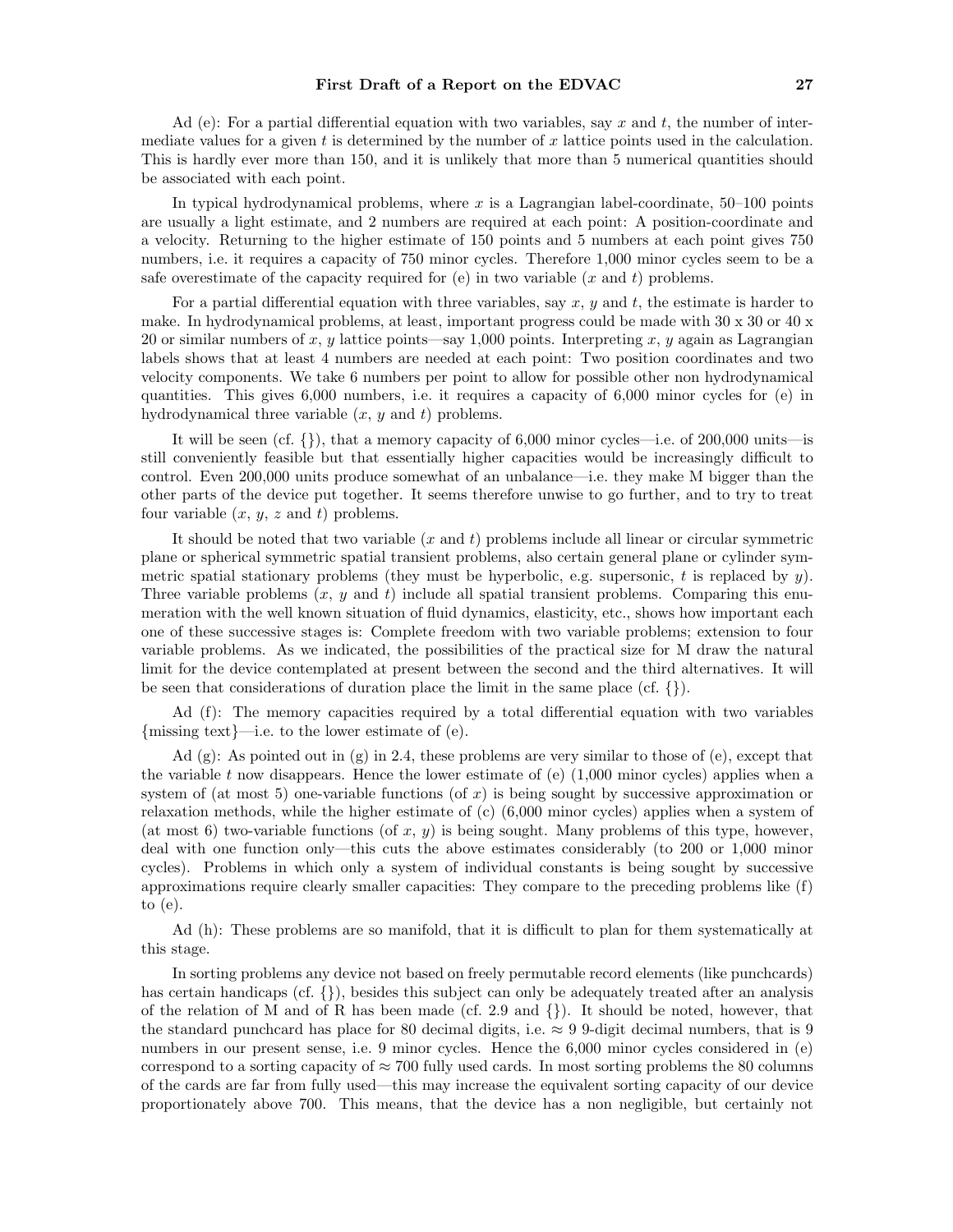impressive sorting capacity. It is probably only worth using on sorting problems of more than usual mathematical complexity.

In statistical experiments the memory requirements are usually small: Each individual problem is usually of moderate complexity, each individual problem is independent (or only dependent by a few data) from its predecessors; and all that need be remembered through the entire sequence of individual problems are the numbers of how many problems successively solved had their results in each one of a moderate number of given distinct classes.

<span id="page-33-0"></span>**12.4** The estimates of 12.3 can be summarized as follows: The needs of  $(d)$ –(h) are alternative, i.e. they cannot occur in the same problem. The highest estimate reached here was one of 6,000 minor cycles, but already 1,000 minor cycles would permit to treat many important problems. (a) need not be considered in M. (b) and (c) are cumulative, i.e. they may add to  $(d)$ –(h) in the same problem. 1,000 minor cycles for each, i.e. 2,000 together, seem to be a safe overestimate. If the higher value 6,000 is used in (d)–(h), these 2,000 may be added for (b)–(c). If the lower value 1,000 is used in  $(d)$ –(h), it seems reasonable to cut the (b)–(c) capacity to 1,000 too. (This amounts to assuming fewer function tables and somewhat less complicated "set ups." Actually even these estimates are generous, cf. {}.) Thus total capacities of 8,000 or 2,000 minor cycles obtain.

It will be seen that it is desirable to have a capacity of minor cycles which is a power of two (cf.  $\{\}\$ ). This makes the choices of 8,000 or 2,000 minor cycles of a convenient approximate size: They lie very near to powers of two. We consider accordingly these two *total memory capacities:*  $8,196 = 2^{13}$  or  $2,048 = 2^{11}$  minor cycles, i.e. 262, 144 =  $2^{18}$  or 65, 536 =  $2^{16}$  units. For the purposes of the discussions which follow we will use the first higher estimate.

This result deserves to be noted. It shows in a most striking way where the real difficulty, the main bottleneck, of an automatic very high speed computing device lies: At the memory. Compared to the relative simplicity of CA (cf. the beginning of 11.1 and  $\{15.6\}$ ), and to the simplicity of CC and of its "code" (cf.  $\{14.1\}$  and  $\{15.3\}$ ), M is somewhat impressive: The requirements formulated in 12.2, which were considerable but by no means fantastic, necessitate a memory M with a capacity of about a quarter million units! Clearly the practicality of a device as is contemplated here depends most critically on the possibility of building such an M, and on the question of how simple such an M can be made to be.

<span id="page-33-1"></span>12.5 How can an M of a capacity of  $2^{18} \approx 250,000$  units be built?

The necessity of introducing delay elements of very great efficiency, as indicated in 7.5, 7.6, and 12.1, becomes now obvious: One E-element, as shown in [Figure 4](#page-17-1), has a unit memory capacity, hence any direct solution of the problem of construction of M with the help of E-elements would require as many E-elements as the desired capacity of M—indeed, because of the necessity of switching and gating about four times more (cf. {}). This is manifestly impractical for the desired capacity of  $\approx$ 250,000—or, for that matter, for the lower alternative in 12.4, of  $\approx 65,000$ .

We therefore return to the discussion of the cyclical or delay memory, which was touched upon in 12.1. (Another type will be considered in 12.6.)

Delays  $\boxed{\mathrm{d}(k)}$  can be built with great capacities k, without using any E-elements at all. This was mentioned in 7.6, together with the fact that even linear electric circuits of this type exist. Indeed, the contemplated t of about one microsecond requires a circuit passband of 3–5 megacycles (remember [Figure 1.](#page-15-2)!) and then the equipment required for delays of  $1-3$  microseconds—i.e.  $k =$ 1, 2, 3—is simple and cheap, and that for delays up to 30–35 microseconds—i.e.  $k = 30, \ldots, 35$ —is available and not unduly expensive or complicated. Beyond this order of k, however, the linear electric circuit approach becomes impractical.

This means that the delays  $\rightarrow$ ,  $\rightarrow$   $\rightarrow$ ,  $\rightarrow$   $\rightarrow$ , which occur in all E-networks of [Figures](#page-16-5)  $3-15$  $3-15$  can be easily made with linear circuits. Also, that the various dl  $\parallel$  of CA (cf. [Figures 9,](#page-19-2) [13,](#page-22-1) [15,](#page-25-1) and the beginning of 11.1), which should have k values  $\approx 30$ , and of which only a moderate number will be needed (cf. (a) in 12.3), can be reasonably made with linear circuits. For M itself, however, the situation is different.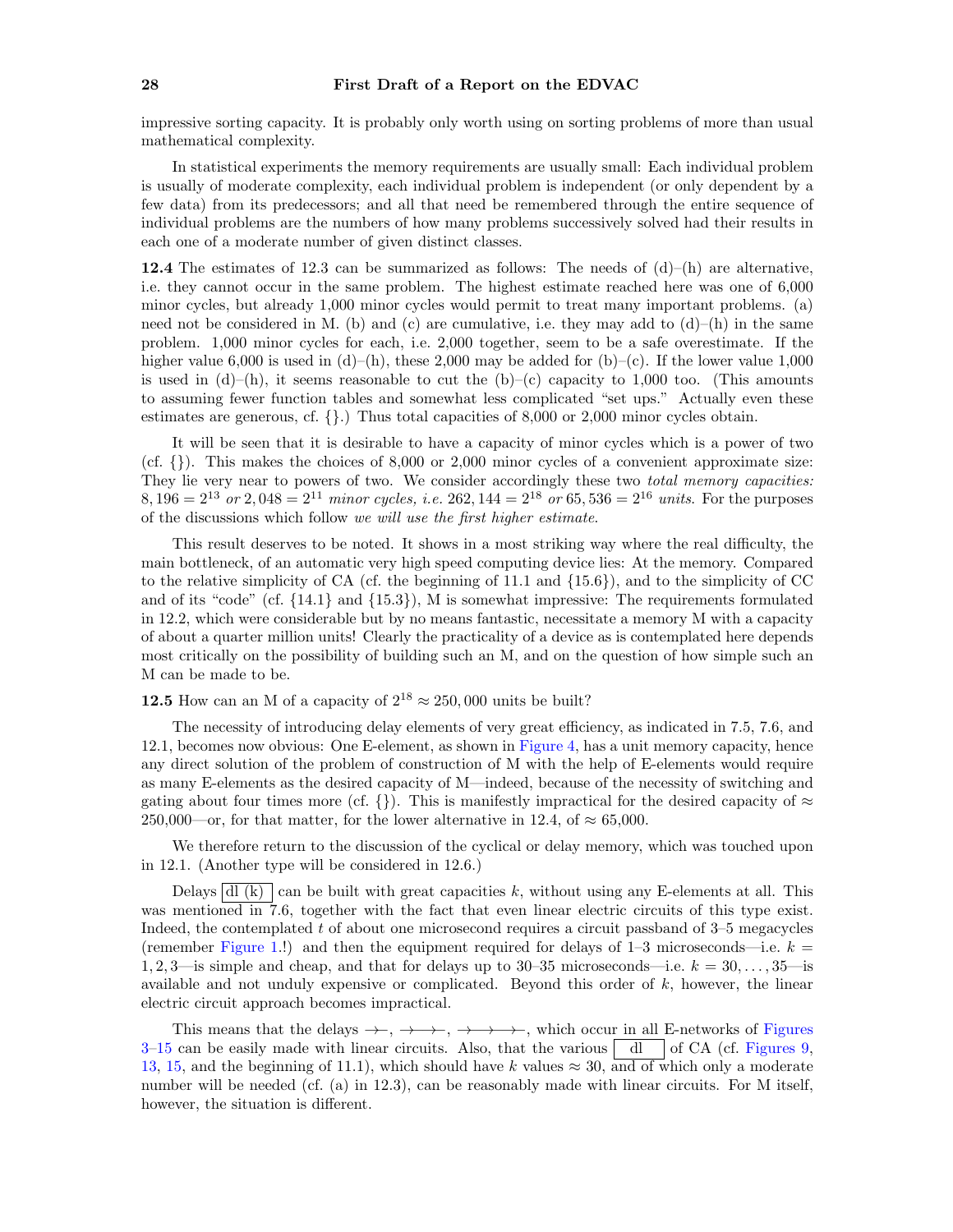M must be made up of dl organs, of a total capacity  $\approx 250,000$ . If these were linear circuits, of maximum capacity  $\approx 30$  (cf. above), then  $\approx 8,000$  such organs would be required, which is clearly impractical. This is also true for the lower alternative of 12.4, capacity  $\approx 65,000$ , since even then  $\approx 2,000$  such organs would be necessary.

Now it is possible to build  $\boxed{d}$  organs which have an electrical input and output, but not a linear electrical circuit in between, with k values up to several thousand. Their nature is such, that a 4 stage amplification is needed at the output, which, apart from its amplifying character, also serves to reshape and resynchronize the output pulse. I.e. the last stage gates the clock pulse (cf. 6.3) using a non linear part of a vacuum tube characteristic which goes across the cutoff; while all other stages effect ordinary amplifications, using linear parts of vacuum tube characteristics. Thus each one of these  $\ddot{\rm d}$  requires 4 vacuum tubes at its output, it also requires 4 E-elements for switching and gating (cf.  $\{\}\)$ ). This gives probably 10 or fewer vacuum tubes per dl organ. The nature of these  $\text{d}$  dl organs is such that a few hundred of them can be built and incorporated into one device without undue difficulties—although they will then certainly constitute the greater part of the device (cf.  $\{12.4\}$ ).

Now the M capacity of 250,000 can be achieved with such  $\vert$  dl  $\vert$  devices, each one having a capacity 1,000–2,000, by using 250–125 of them. Such numbers are still manageable (cf. above), and they require about 8 times more, i.e. 2,500–1,250 vacuum tubes. This is a considerable but perfectly practical number of tubes—indeed probably considerably lower than the upper limit of practicality. The fact that they occur in identical groups of 10 is also very advantageous. (For details cf. {}.) It will be seen that the other parts of the device of which CA and CC are electrically the most complicated, require together  $\ll 1,000$  vacuum tubes (cf. {}). Thus the vacuum tube requirements of the device are controlled essentially by M, and they are of the order of 2,000–3,000 (cf. loc. cit. above). This confirms the conclusion of 12.4, that the decisive part of the device, determining more than any other part its feasibility, dimensions and cost, is the memory.

We must now decide more accurately what the capacity of each dl  $\alpha$  organ should be—within the limits which were found to be practical. A combination of a few very simple viewpoints leads to such a decision.

<span id="page-34-0"></span>12.6 We saw above that each dl organ requires about 10 associated vacuum tubes, essentially independently of its length. (A very long dl might require one more stage of amplification, i.e. 11 vacuum tubes.) Thus the number of  $\boxed{dl}$  organs, and not the total capacity, determines the number of vacuum tubes in M. This would justify using as few  $\vert$  dl  $\vert$  organs as possible, i.e. of as high individual capacity as possible. Now it would probably be feasible to develop  $\begin{bmatrix} d \\ d \end{bmatrix}$  's of the type considered with capacities considerably higher than the few thousand mentioned above. There are, however, other considerations which set a limit to increases of  $\vert$  dl

In the first place, the considerations at the end of 6.3 show that the definition of dl  $\beta$  s delay time must be a fraction  $t'$  of  $t$  (about  $\frac{1}{5} - \frac{1}{2}$ ), so that each stimulus emerging from  $\boxed{dl}$  may gate the correct clock pulse for the output. For a capacity k, i.e. a delay kt, this is relative precision  $5k$ 2k, which is perfectly feasible for the device in question when  $k \approx 1,000$ , but becomes increasingly uncertain when  $k$  increases beyond 10,000. However, this argument is limited by the consideration that as the individual dl capacity increases correspondingly fewer such organs are needed, and therefore each one can be made with correspondingly more attention and precision.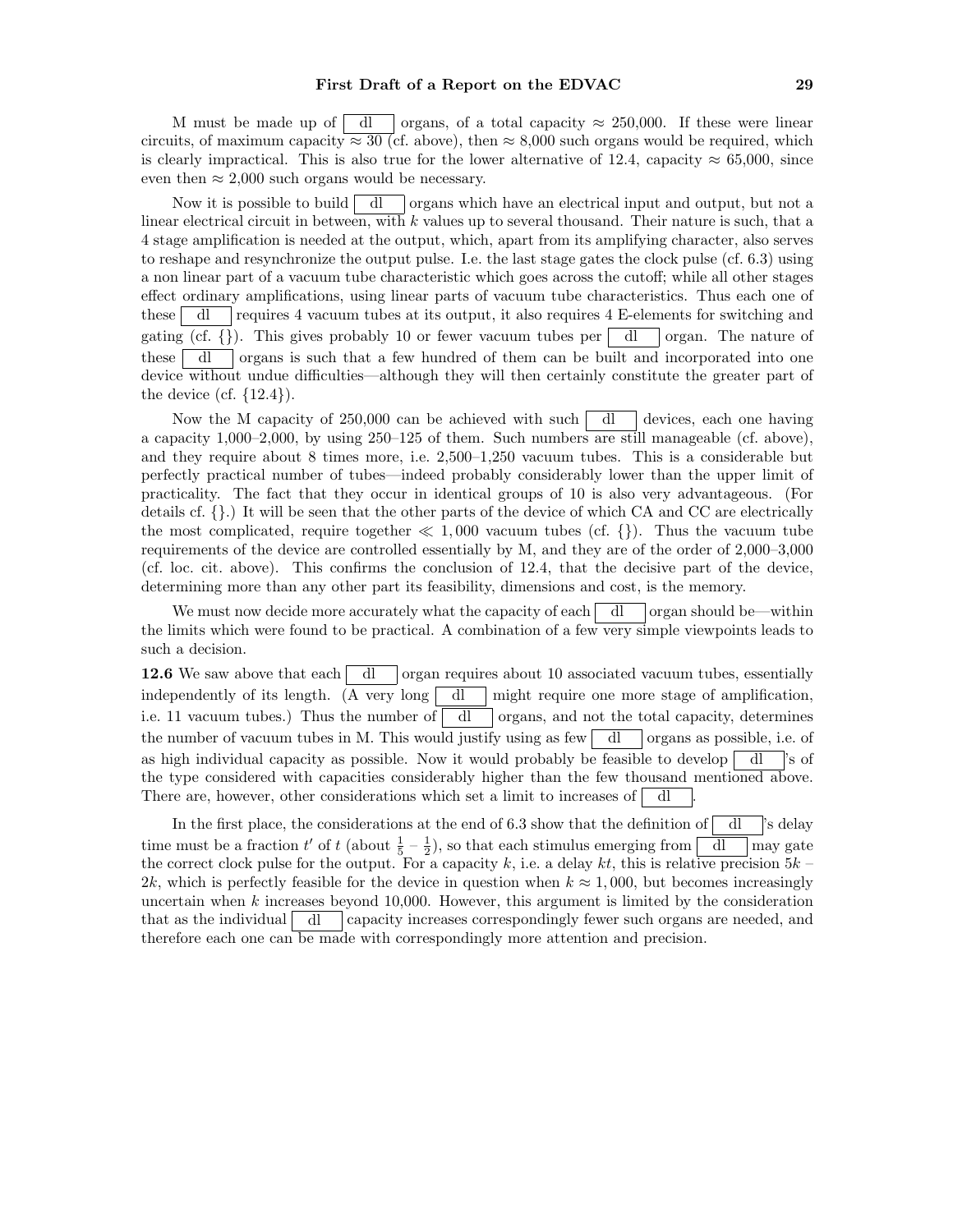<span id="page-35-0"></span>Next there is another more sharply limiting consideration. If each  $\vert$  dl  $\vert$  has the capacity k, then  $\frac{250,000}{k}$  of them will be needed, and  $\frac{250,000}{k}$  amplifying switching and gating vacuum tube aggregates are necessary. Without going yet into the details of these circuits, the individual dl  $\alpha$  and its associated circuits can be shown schematically in [Figure 18.](#page-35-0) Note, that [Figure 6](#page-18-2) showed the block SG in detail but the block A not at all. The actual arrangement will differ from [Figure 6](#page-18-2) in some details, even regarding SG, cf. {}. Since



dl is to be used as a memory its output must be fed back—directly or indirectly—into its input. In an aggregate of many  $\vert$  dl  $\vert$  organs—which M is going to be—we have a choice to feed each dl back into itself, or to have longer cycles of dl  $\vert$ s: [Figure 19](#page-35-1) (a) and (b), respectively.

<span id="page-35-1"></span>

It should be noted, that (b) shows a cycle which has a capacity that is a multiple of the individual dl 's capacity—i.e. this is a way to produce a cycle which is free of the individual  $\vert$  dl 's capacity limitations. This is, of course, due to the reforming of the stimuli traversing this aggregate at each station A. The information contained in the aggregate can be observed from the outside at every station SG, and it is also here that it can be intercepted, cleared, and replaced by other information from the outside. (For details cf.  $\{\}$ .) Both statements apply equally to both schemes (a) and (b) of [Figure 19.](#page-35-1) Thus the entire aggregate has its inputs, outputs, as well as its switching and gating controls at the stations SG—it is here that all outside connections for all these purposes must be made.

To omit an SG in the scheme (a) would be unreasonable: It would make the corresponding dl completely inaccessible and useless. In the scheme (b), on the other hand, all SG but one could be omitted (provided that all A are left in place): The aggregate would still have at least one input and output that can be switched and gated and it would therefore remain organically connected with the other parts of the device—the outside, in the sense used above.

We saw in the later part of 12.5, that each A and each SG required about the same number of vacuum tubes (4), hence the omission of an SG represents a 50% saving on the associated equipment at that junction.

Now the number of SG stations required can be estimated. (It is better to think in terms of scheme (b) of [Figure 19](#page-35-1) in general, and to turn to (a) only if all SG are known to be present, cf. above.) Indeed: Let each dl have a capacity k, and let there be an SG after every l of them. Then the aggregate between any two SG has the capacity  $k' = kl$ . (One can also use scheme (b) with aggregates of  $l$   $\boxed{dl}$  's each, and one SG each.) Hence  $\frac{250,000}{k'}$  SG's are needed altogether,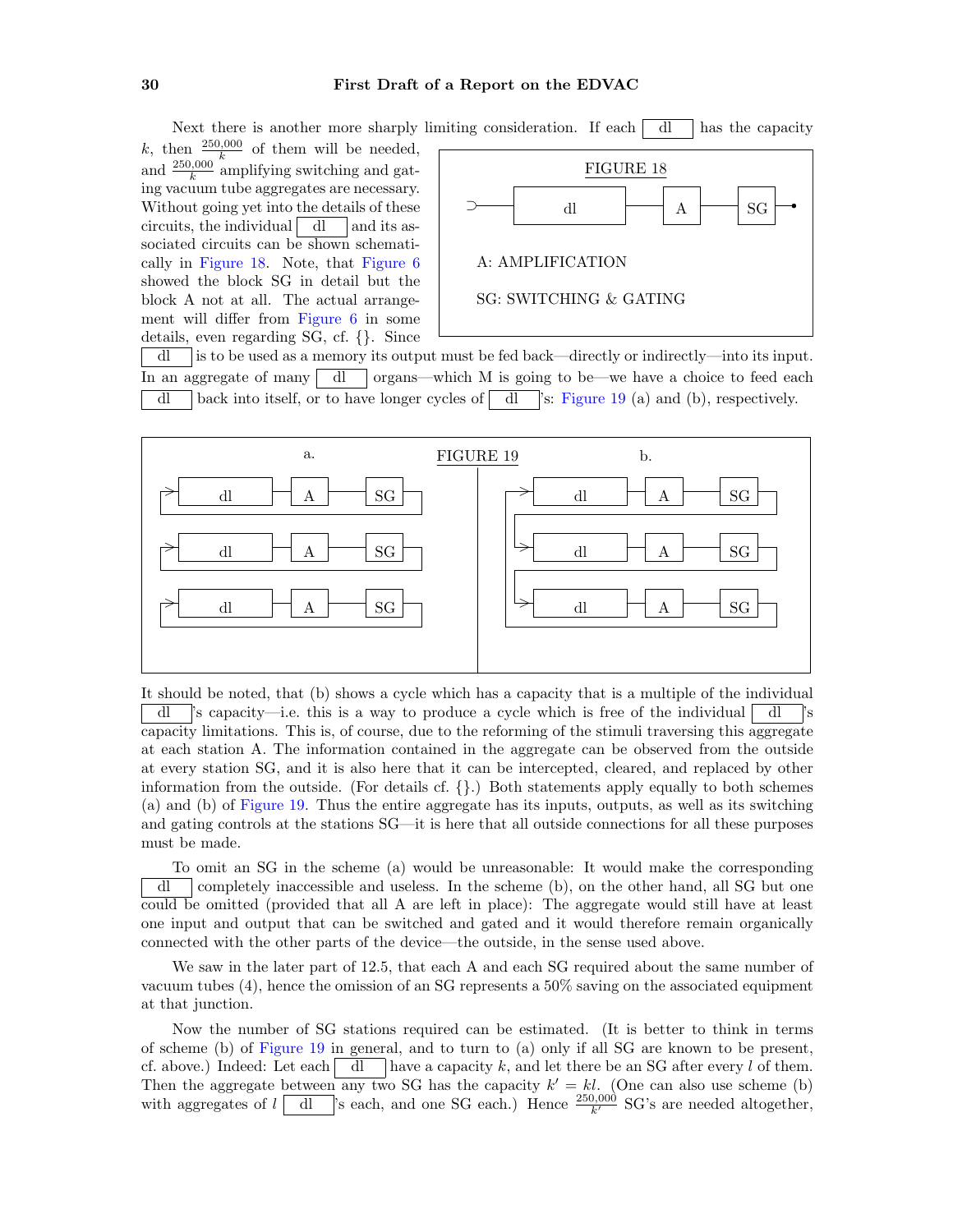and the switching problem of M is a  $\frac{250,000}{k'}$  way one. On the other hand every individual memory unit passes a position SG only at the end of each  $k't$  period. i.e. it becomes accessible to the other parts of the device only then. Hence if the information contained in it is required in any other part of the device, it becomes necessary to wait for it—this waiting time being at most  $k't$ , and averaging  $\frac{1}{2}k't$ .

This means that obtaining an item of information from M consumes an average time  $\frac{1}{2}k't$ . This is, of course, not a time requirement per memory unit: Once the first unit has been obtained in this way all those which follow after it (say one or more minor cycles) consume only their natural duration, t. On the other hand this variable waiting time (maximum  $k't$ , average  $\frac{1}{2}k't$ ), must be replaced in most cases by a fixed waiting time  $k't$ , since it is usually necessary to return to the point in the process at which the information was desired, after having obtained that information—and this amounts altogether to a precise period  $k't$ . (For details cf. {}.) Finally, this wait  $k't$  is absent if the part of M in which the desired information is contained follows immediately upon the point at which that information is wanted and the process continues from there. We can therefore say: The average time of transfer from a general position in  $M$  is  $k't$ .

Hence the value of  $k'$  must be obtained from the general principles of balancing the time requirements of the various operations of the device. The considerations which govern this particular case are simple:

In the process of performing the calculations of mathematical problems a number in M will be required in the other parts of the device in order to use it in some arithmetical operations. It is exceptional if all these operations are linear, i.e.  $+$ ,  $-$ ; normally  $\times$ , and possibly  $\div$ ,  $\sqrt{\ }$  will also occur. It should be noted that substituting a number  $u$  into a function  $f$  given by a function table, so as to form  $f(u)$ , usually involves interpolation—i.e. one  $\times$  if the interpolation is linear, which is usually not sufficient, and two to four  $\times$ 's if it is quadratic to biquadratic, which is normal. (Cf. e.g. (c) in 12.3.) A survey of several problems, which are typical for various branches of computing mathematics, shows that an average of two  $\times$  (including  $\div$ ,  $\sqrt{\ }$ ) per number obtained from M is certainly not too high. (For examples cf.  $\{\}$ .) Hence every number obtained from M is used for two multiplication times or longer, therefore the waiting time required for obtaining it is not harmful as long as it is a fraction of two multiplication times.

A multiplication time is of the order of  $30^2$  times t (cf. 5.3, 7.1 and 12.2, for  $\div, \sqrt{\ }$  cf. 5.5) say 1,000t. Hence our condition is that  $k't$  must be a fraction of 2,000t. Thus  $k' \approx 1,000$  seems reasonable. Now a dl with  $k \approx 1,000$  is perfectly feasible (cf. the second part of 12.5), hence  $k = k' \approx 1,000, l = 1$  is a logical choice. In other words: Each dl has a capacity  $k \approx 1,000$ and has an SG associated with it, as shown in [Figures 18,](#page-35-0) [19.](#page-35-1)

This choice implies that the number of  $\boxed{d\Gamma}$  's required is  $\approx \frac{250,000}{k} \approx 250$  and the number of vacuum tubes in their associated circuits is about 10 times more (cf. the end of 12.5), i.e.  $\approx 2,500$ .

<span id="page-36-0"></span>12.7 The factorization of the capacity  $\approx 250,000$  into  $\approx 250$  dl organs of a capacity  $\approx 1,000$ each can also be interpreted in this manner: The memory capacity 250,000 presents prima facie a 250,000-way switching problem, in order to make all parts of this memory immediately accessible to the other organs of the device. In this form the task is unmanageable for E-elements (e.g. vacuum tubes, cf. however 12.8). The above factorization replaces this by a 250-way switching problem, and replaces, for the remaining factor of 1,000, the (immediate, i.e. synchronous) switching by a temporal succession—i.e. by a wait of 1, 000t.

This is an important general principle: A  $c = hk$ -way switching problem can be replaced by a k-way switching problem and an h-step temporal succession—i.e. a wait of ht. We had  $c = 250,000$ and chose  $k = 1,000$ ,  $h = 250$ . The size of k was determined by the desire to keep h down without letting the waiting time kt grow beyond one multiplication time. This gave  $k = 1,000$ , and proved to be compatible with the physical possibilities of a dl  $\Box$  of capacity k.

It will be seen, that it is convenient to have  $k, h$ , and hence also c, powers of two. The above values for these quantities are near such powers, and accordingly we choose: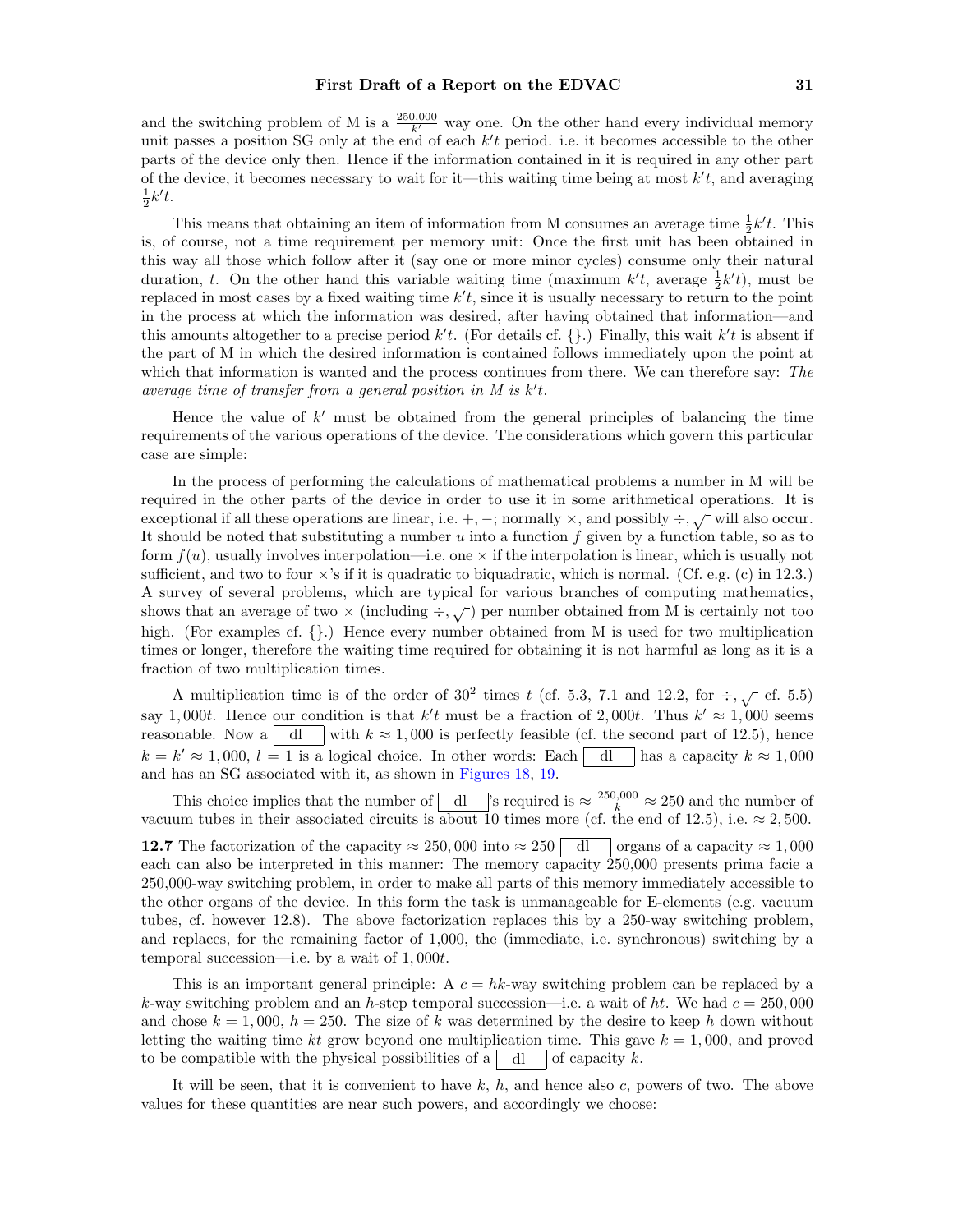| Total capacity of M:                      | $c =$ | $262.144 =$ | $2^{18}$ |
|-------------------------------------------|-------|-------------|----------|
| Capacity of a $\Box$ organ:               | $k =$ | $1.024 =$   | $2^{10}$ |
| Number of $\vert$ dl $\vert$ organs in M: | $h =$ | $256 =$     | $2^8$    |

The two first capacities are stated in memory units. In terms of minor cycles of  $32 = 2^5$  memory units each:

|  | Total capacity of M in minor cycles:                    | $c/32 =$ | $8.192 =$ | $2^{13}$ |
|--|---------------------------------------------------------|----------|-----------|----------|
|  | Capacity of a $\vert$ dl $\vert$ organ in minor cycles: | $k/32 =$ | $32 =$    | 25       |

<span id="page-37-0"></span>12.8 The discussions up to this point were based entirely on the assumption of a delay memory. It is therefore important to note that this need not be the only practicable solution for the memory problem—indeed, there exists an entirely different approach which may even appear prima facie to be more natural.

The solution to which we allude must be sought along the lines of the *iconoscope*. This device in its developed form remembers the state of  $400 \times 500 = 200{,}000$  separate points, indeed it remembers for each point more than one alternative. As is well known, it remembers whether each point has been illuminated or not, but it can distinguish more than two states: Besides light and no light it can also recognize—at each point—several intermediate degrees of illumination. These memories are placed on it by a light beam, and subsequently sensed by an electron beam, but it is easy to see that small changes would make it possible to do the placing of the memories by an electron beam also.

Thus a single iconoscope has a memory capacity of the same order as our desideratum for the entire M  $(\approx 250,000)$ , and all memory units are simultaneously accessible for input and output. The situation is very much like the one described at the beginning of 12.5, and there characterized as impracticable with vacuum tube-like E-elements. The iconoscope comes nevertheless close to achieving this: It stores 200,000 memory units by means of one dielectric plate: The plate acts in this case like 200,000 independent memory units—indeed a condenser is a perfectly adequate memory unit, since it can hold a charge if it is properly switched and gated (and it is at this point that vacuum tubes are usually required). The 250,000-way switching and gating is done (not by about twice 250,000 vacuum tubes, which would be the obvious solution, but) by a single electron beam—the switching action proper being the steering (deflecting) of this beam so as to hit the desired point on the plate.

Nevertheless, the iconoscope in its present form is not immediately usable as a memory in our sense. The remarks which follow bring out some of the main viewpoints which will govern the use of equipment of this type for our purposes.

(a) The charge deposited at a "point" of the iconoscope plate, or rather in one of the elementary areas, influences the neighboring areas and their charges. Hence the definition of an elementary area is actually not quite sharp. This is within certain limits tolerable in the present use of the iconoscope, which is the production of the visual impression of a certain image. It would, however, be entirely unacceptable in connection with a use as a memory, as we are contemplating it, since this requires perfectly distinct and independent registration and storage of digital or logical symbols. It will probably prove possible to overcome this difficulty after an adequate development—but this development may be not inconsiderable and it may necessitate reducing the number of elementary areas (i.e. the memory capacity) considerably below 250,000. If this happens, a correspondingly greater number of modified iconoscopes will be required in M.

(b) If the iconoscope were to be used with  $400 \times 500 = 200,000$  elementary areas (cf. above), then the necessary switching, that is the steering of the electron beam, would have to be done with very considerable precision: Since 500 elementary intervals must be distinguished in both directions of linear deflection, a minimum relative precision of  $\frac{1}{2} \times \frac{1}{500} = .1\%$  will be necessary in each linear direction. This is a considerable precision, which is rarely and only with great difficulties achieved in "electrical analogy" devices, and hence a most inopportune requirement for our digital device.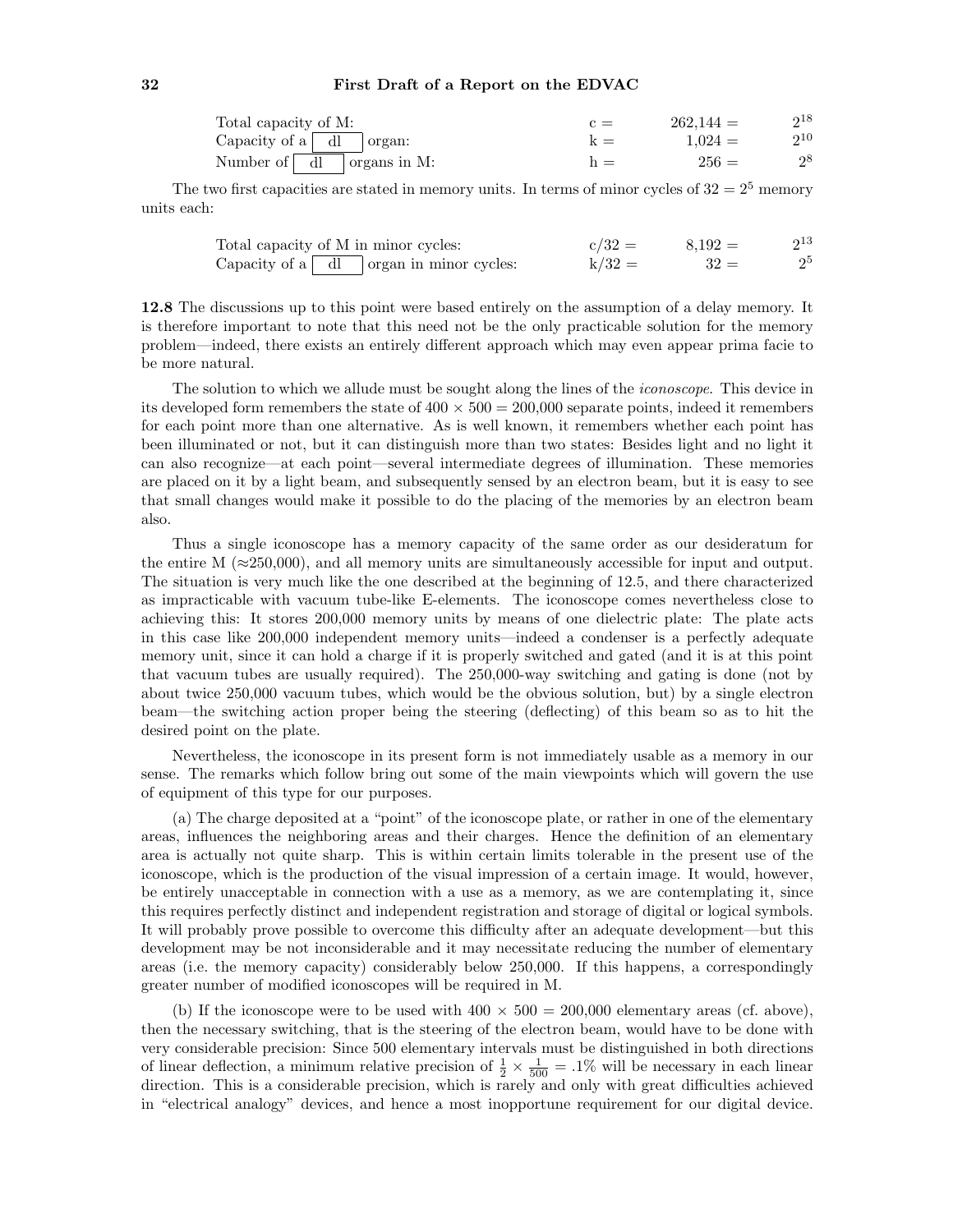A more reasonable, but still far from trivial, linear precision of, say, .5% would cut the memory capacity to 10,000 (since  $100 \times 100 = 10,000, \frac{1}{2} \times \frac{1}{100} = .5\%).$ 

There are ways to circumvent such difficulties, at least in part, but they cannot be discussed here.

(c) One main virtue of the iconoscope memory is that it permits rapid switching to any desired part of the memory. It is entirely free of the octroyed<sup>∗</sup> temporal sequence in which adjacent memory units emerge from a delay memory. Now while this is an important advantage in some respects, the automatic temporal sequence is actually desirable in others. Indeed, when there is no such automatic temporal sequence, it is necessary to state in the logical instructions which govern the problem precisely at which location in the memory any particular item of information that is wanted is to be found. However, it would be unbearably wasteful if this statement had to be made separately for each unit of memory. Thus the digits of a number, or more generally all units of a minor cycle should follow each other automatically. Further, it is usually convenient that the minor cycles expressing the successive steps in a sequence of logical instructions should follow each other automatically. Thus it is probably best to have a standard sequence of the constituent memory units as the basis of switching, which the electron beam follows automatically, unless it receives a special instruction. Such a special instruction may then be able to interrupt this basic sequence, and to switch the electron beam to a different desired memory unit (i.e. point on the iconoscope plate).

This basic temporal sequence on the iconoscope plate corresponds, of course, to the usual method of automatic sequential scanning with the electron beam—i.e. to a familiar part of the standard iconoscope equipment. Only the above mentioned exceptional voluntary switches to other points require new equipment.

To sum up: It is not the presence of a basic temporal sequence of memory units which constitutes a weakness of a delay memory as compared to an iconoscope memory, but rather the inability of the former to break away from this sequence in exceptional cases (without paying the price of a waiting time, and of the additional equipment required to keep this waiting time within acceptable limits, cf. the last part of 12.6 and the conclusions of 12.7). An iconoscope memory should therefore conserve the basic temporal sequence by providing the usual equipment for automatic sequential scanning with the electron beam, but it should at the same time be able of a rapid switching (deflecting) of the electron beam to any desired point under special instruction.

(d) The delay organ dl contains information in the form of transient waves, and needs a feedback in order to become a (cyclical) memory. The iconoscope on the other hand holds information in a static form (charges on a dielectric plate), and is a memory per se. Its reliable storing ability is, however, not unlimited in time—it is a matter of seconds or minutes. What further measures does this necessitate?

It should be noted that M's main function is to store information which is required while a problem is being solved, since the main advantage of M over outside storage (i.e. over R, cf. 2.9). Longer range storage—e.g. of certain function tables like  $log_{10}$ , sin, or equations of state, or of standard logical instructions (like interpolation rules) between problems, or of final results until they are printed—should be definitely effected outside (i.e. in R, cf. 2.9 and {}). Hence M should only be used for the duration of one problem and considering the expected high speed of the device this will in many cases not be long enough to effect the reliability of M. In some problems, however, it will be too long (cf. {}), and then special measures become necessary.

The obvious solution is this: Let  $Nt$  be a time of reliable storage in the iconoscope. (Since  $Nt$ is probably a second to 15 minutes, therefore  $t =$  one microsecond gives  $N \approx 10^6$  -  $10^9$ . For  $N \approx 10^9$ this situation will hardly ever arise.) Then two iconoscopes should be used instead of one, so that one should always be empty while the other is in use, and after  $N$  periods  $t$  the latter should transfer

<sup>∗</sup> ed: This is not a common term in computing then or now. Roughly it means "in the sequence determined by the grantor." Thanks to Brian Carpenter, University of Auckland, for this clarification. I had, awkwardly substituted the term "awkward" instead. November 2011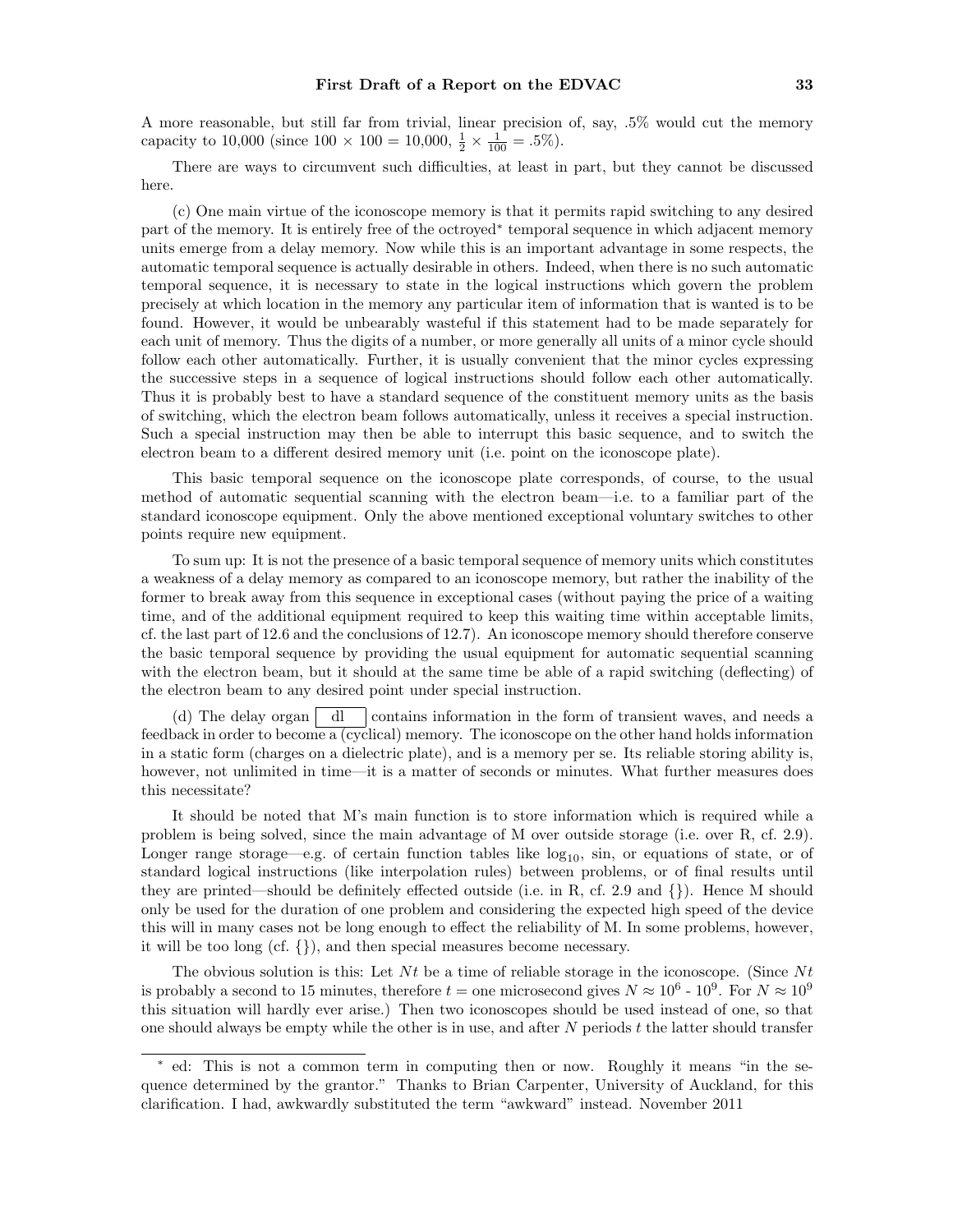its information to the former and then clear, etc. If M consists of a greater number of iconoscopes, say k, this scheme of *renewal* requires  $k + 1$ , and not k iconoscopes. Indeed, let  $I_0, I_1, \ldots, I_k$  be these iconoscopes. Let at a given moment  $I_i$  be empty, and  $I_0, \ldots, I_{i-1}, I_{i+1}, \ldots, I_k$  in use. After  $\frac{N}{k+1}$  periods t,  $I_{i+1}$  should transfer its information to  $I_i$  and then clear (for  $i = k$  replace  $i + 1$  by 0). Thus  $I_{i+1}$  takes over the role of  $I_i$ . Hence if we begin with  $I_0$ , then this process goes through a complete cycle  $I_1, I_2, \ldots, I_k$  and back to  $I_0$  in  $k+1$  steps of duration  $\frac{N}{k+1}t$  each, i.e. of total duration Nt. Thus all  $I_0, I_1, \ldots, I_k$  are satisfactorily renewed. A more detailed plan of these arrangements would have to be based on a knowledge of the precise orders of magnitude of  $N$  and  $k$ . We need not do this here. We only wish to emphasize this point: All these considerations bring a dynamical and cyclical element into the use of the intrinsically static iconoscope—it forces us to treat them in a manner somewhat comparable to the manner in which a delay (cyclical memory) treats the single memory units.

From  $(a)$ – $(d)$  we conclude this: It is very probable that in the end the iconoscope memory will prove superior to the delay memory. However this may require some further development in several respects, and for various reasons the actual use of the iconoscope memory will not be as radically different from that of a delay memory as one might at first think. Indeed, (c) and (d) show that the two have a good deal in common. For these reasons it seems reasonable to continue our analysis on the basis of a delay memory although the importance of the iconoscope memory is fully realized.

#### 13.0 ORGANIZATION OF M

<span id="page-39-1"></span><span id="page-39-0"></span>13.1 We return to the discussion of a delay memory based on the analysis and the conclusions of 12.6 and 12.7. It is best to start by considering [Figure 19](#page-35-1) again, and the alternatives which it exhibits. We know from 12.7 that we must think in terms of  $256 = 2^8$  organs  $\boxed{dl}$ , of capacity 1, 024 =  $2^{10}$ each. For a while it will not be necessary to decide which of the two alternatives, [Figure 19](#page-35-1) (a) or (b), (or which combination of both) will be used. (For the decision cf.  $\{\}$ ). Consequently we can replace [Figure 19](#page-35-1) by the simpler [Figure 18.](#page-35-0)

The next task is, then, to discuss the terminal organs A and SG. A is a 4 stage amplifier, about which more was said in 12.5. The function of A is solely to restore the pulse emerging from dl  $\vert$  to the shape and intensity with which it originally entered  $\vert$  dl  $\vert$ . Hence it should really be considered a part of dl proper, and there is no occasion to analyze it in terms of E-elements. SG, on the other hand, is a switching and gating organ and we should build it up from E-elements. We therefore proceed to do this.

<span id="page-39-2"></span>**13.2** The purpose of SG is this: At those moments (i.e. periods  $\tau$ ) when other parts of the device (i.e. CC, CA and perhaps I, O) are to send information into the dl  $\mid$  dl  $\mid$  to which this SG is attached, or when they are to receive information from it, SG must establish the necessary connections—at such moments we say that SG is *on*. At those moments when neither of these things is required, SG must route the output of its  $\boxed{d}$  back into the input of its (or its other)  $\boxed{d}$ , according to the approximate alternative of [Figure 19](#page-35-1)—at such moments we say that SG is off. In order to achieve this it is clearly necessary to take two lines from C (and I, O) to this SG: One to carry the  $\overline{dl}$  output to C, and one to bring the  $\overline{dl}$  input from C. Since at any given time (i.e. period  $\tau$ ) only one SG will be called upon for these connections with C, i.e. be on (remember the principle of 5.6!) there need only be one such pair of connecting lines, which will do for all 256 SG's. We denote these two lines by  $L<sub>o</sub>$  and  $L<sub>i</sub>$ , respectively. Now the scheme of [Figure 18](#page-35-0) can be made more detailed, as shown in [Figure 20.](#page-40-2)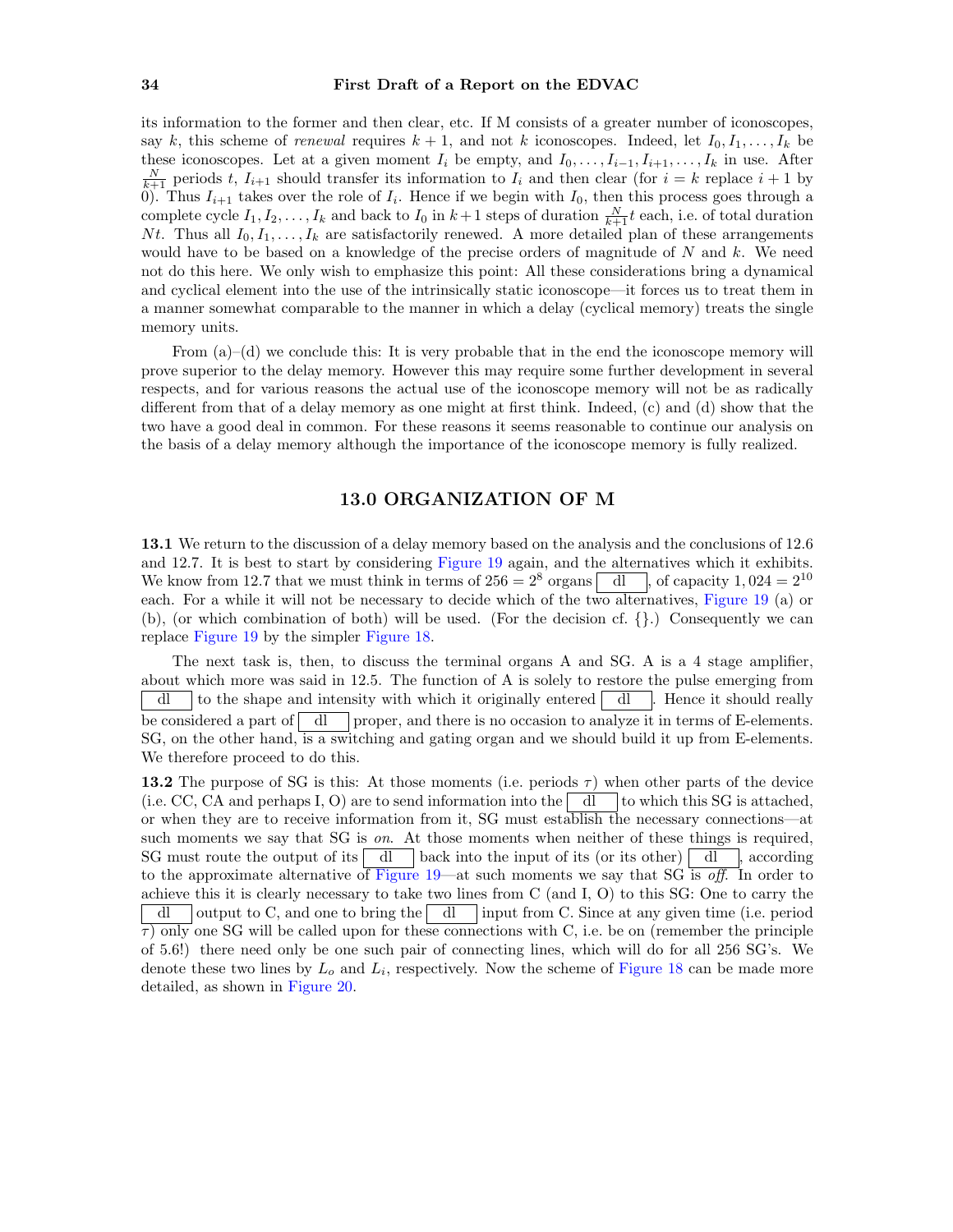<span id="page-40-2"></span>

As indicated,  $L_o$  is the line connecting the outputs of all SG's to C and  $L_i$  is the line connecting C to the inputs of all SG's. When SG is off, its connections  $o, i$  with  $L_o, L_i$  are interrupted, its output goes to a, this being permanently connected to the input c of the proper  $\boxed{d\phantom{d}d\phantom{d}}$ , according to [Figure 19](#page-35-1) (a) or (b). When SG is on, its connections with a are interrupted, its output goes through o to  $L_0$  and so to C, while the pulses coming from C over  $L_i$  go into i which is now connected with a, so that these stimuli get now to a and from there to the proper  $\boxed{dl}$  input (cf. above). The line s carries the stimuli which put SG on or off—clearly each SG must have its individual connection s (while  $L_o$ ,  $L_i$  are common.)

<span id="page-40-0"></span>13.3 Before we consider the E-network of SG, one more point must be discussed. We allowed for only one state when SG is on, whereas there are actually two: First, when SG forwards information from M to C; second, when SG forwards information from C to M. In the first case the output of SG should be routed into  $L_0$ , and also into a, while no  $L_i$  connection is wanted. In the second case  $L_i$ should be connected to a (and hence to the proper dl  $\vert$  input by the corresponding permanent connection of  $a$ ). This information takes the place of the information already in M, which would have normally gone there (i.e. the output of SG which would have gone to a if SG had remained off), hence the output of SG should go nowhere, i.e. no  $L<sub>o</sub>$  connection is wanted. (This is the process of *clearing*. For this treatment of clearing cf.  $\{\}\$  To sum up: Our single arrangement for the on state differs from what is needed in either of these two cases. First case: a should be connected to the output of SG, and not to  $L_i$ . Second case: a should lead nowhere, not to  $L_o$ .

Both maladjustments are easily corrected. In the first case it suffices to connect  $L<sub>o</sub>$  not only to the organ of C which is to receive its information, but also to  $L_i$ —in this manner the output of SG gets to a via  $L_o$ , the connection of  $L_o$  with  $L_i$ . In the second case it suffices to connect  $L_o$  to nothing (except its i's)—in this manner the output of a goes into  $L_o$ , but then nowhere.

In this way the two above supplementary connections of  $L<sub>o</sub>$  and  $L<sub>i</sub>$  convert the originally unique on state of SG to be the first or the second case described above. Since only one SG is on at any one time (cf. 13.2) these supplementary connections are needed only once. Accordingly we place them into C, more specifically into CC, where they clearly belong. If we had allowed for two different on states of SG itself, then it would have been necessary to locate the E-network, which establishes the two corresponding systems of connections, into SG. Since there are 256 SG's and only one CC, it is clear that our present arrangement saves much equipment.

<span id="page-40-1"></span>13.4 We can now draw the E-network of SG, and also the E-network in CC which establishes the supplementary connections of  $L<sub>o</sub>$  and  $L<sub>i</sub>$  discussed in 13.3.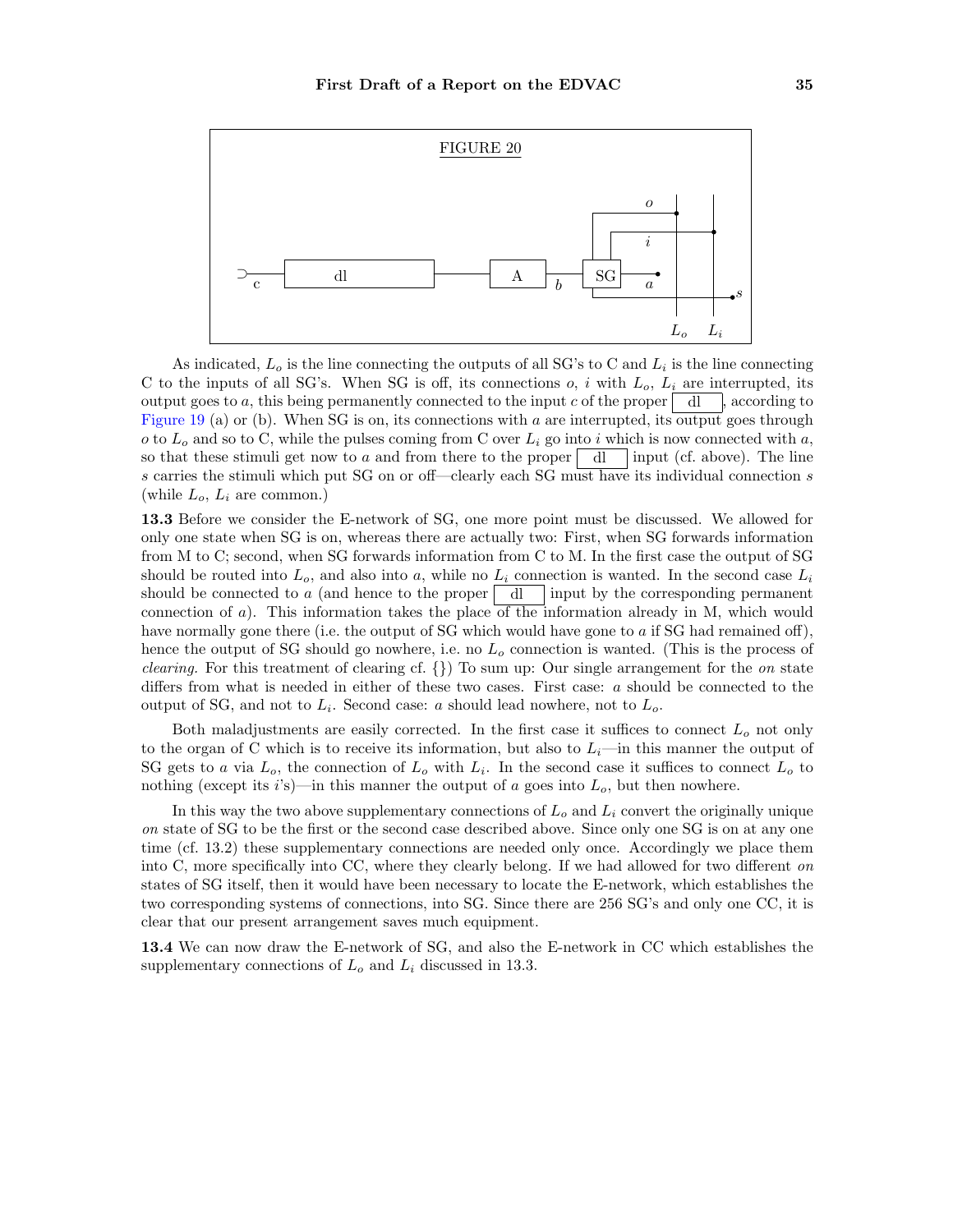<span id="page-41-1"></span>Actually SG will have to be redrawn later (cf. {}), we now give its preliminary form:  $SG'$  in [Figure 21.](#page-41-1) When s is not stimulated the two  $(2)$  are impassable to stimuli, while  $\bigcap$  is, hence a stimulus entering at  $b$  goes on to  $a$ , while  $o$  and  $i$ are disconnected from b and a. When s is stimulated the two  $\Omega$  become passable, while  $\bigcirc$  is blocked, hence b is now connected to  $o$  and  $i$  to  $a$ . Hence  $SG'$  is on in the sense of  $13.2$  while s is stimulated, and it is off at all other times. The triple delay on  $\bigcap$  is necessary for this reason:



When SG' is on, a stimulus needs one period  $\tau$  to get from b to o, i.e. to  $L_o$  (cf. 13.3 and the end of this Section 13.4), and one to get from  $L_i$ , i.e. from i (cf. [Figure 20](#page-40-2)) to a—that is, it takes  $3\tau$  from b to  $a$ . It is desirable that the timing should be the same when  $SG'$  is off, i.e. when the stimulus goes via  $\bigcap$  from b to a—hence a triple delay is needed on  $\bigcap$ .

<span id="page-41-2"></span>The supplementary connections of  $L<sub>o</sub>$ and  $L_i$  are given in [Figure 22.](#page-41-2) When r is not stimulated the two  $\bigcirc$  are passable to stimuli; while  $(2)$  is not, hence a stimulus entering at  $L<sub>o</sub>$  is fed back into  $L<sub>i</sub>$  and appears also at  $C_i$ , which is supposed to lead to C. When r is stimulated the two  $\bigcap$ are blocked, while <sup>2</sup> becomes passable, hence a stimulus entering at  $C<sub>o</sub>$ , which is supposed to come from C, goes on to  $L_i$ , and  $L_o$  is isolated from all connections. Hence SCL produces the first state of 13.3 when  $r$  is not stimulated, and the second state when  $r$  is stimulated. We also note that in the first case a stimulus



passes from  $L_o$  to  $L_i$  with a delay  $\tau$  (cf. the timing question of SG', discussed above).

<span id="page-41-0"></span>13.5 We must next give our attention to the line s of [Figure 20](#page-40-2) and [21](#page-41-1): As we saw in the first part of 13.4, it is the stimulation of s which turns SG on. Hence, as was emphasized at the end of 13.2, each SG must have its own  $s$ —i.e. there must be 256 such lines s. Turning a desired SG on, then, amounts to stimulating its s. Hence it is at this point that the  $\approx 250$ -way—precisely 256-way—switching problem commented upon in 12.7 presents itself.

More precisely: It is to be expected that the order to turn on a certain SG—say No. K—will appear on two lines in CC reserved for this purpose in this manner: One stimulus on the first line expresses the presence of the order as such, while a sequence of stimuli on the second line specifies the number k desired. k runs over 256 values, it is best to choose these as  $0, 1, \ldots, 255$ , in which case k is the general 8-digit binary integer. Then k will be represented by a sequence of 8 (possible) stimuli on the second line, which express (by their presence or absence), in their temporal succession, k's binary digits (1 or 0) from right to left. The stimulus expressing the order as such must appear on the first line (cf. above) in some definite time relation to these stimuli on the second line—as will be seen in {}, it comes immediately after the last digit.

Before going on, we note the difference between these 8 (binary) digit integers  $k$  and the 30 (binary) digit real numbers (lying between 0 and 1, or, with sign, between −1 and 1), the standard real numbers of 12.2. That we consider the former as integers, i.e. with the binary point at the right of the 8 digits, while in the latter the binary point is assumed to be to the left of the 30 digits, is mainly a matter of interpretation (cf. {}). Their difference in lengths, however, is material: A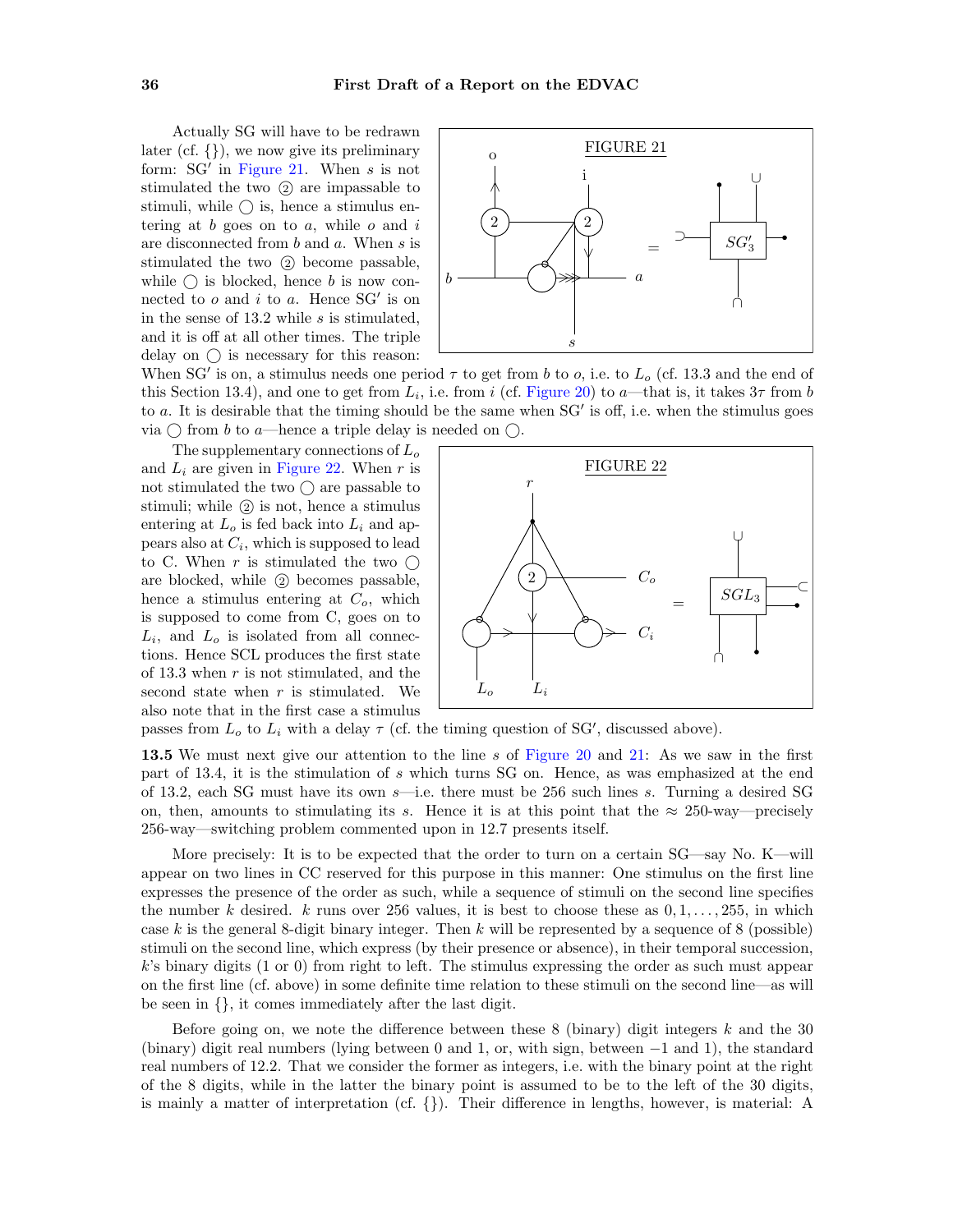<span id="page-42-0"></span>standard real number constitutes the entire content of a 32 unit minor cycle, while an  $8$  digit k is only part of an order which makes up such a minor cycle.  $(cf. \{\})$ 

#### 14.0 CC AND M

<span id="page-42-1"></span>14.1 Our next aim is to go deeper into the analysis of CC. Such an analysis, however, is dependent upon a precise knowledge of the system of orders used in controlling the device, since the function of CC is to receive these orders, to interpret them, and then either to carry them out, or to stimulate properly those organs which will carry them out. It is therefore our immediate task to provide a list of the orders which control the device, i.e. to describe the code to be used in the device, and to define the mathematical and logical meaning and the operational significance of its code words.

Before we can formulate this code, we must go through some general considerations concerning the functions of CC and its relation to M.

The orders which are received by CC come from M, i.e. from the same place where the numerical material is stored. (Cf. 2.4 and 12.3 in particular (b).) The content of M consists of minor cycles (cf. 12.2 and 12.7), hence by the above each minor cycle must contain a distinguishing mark which indicates whether it is a standard number or an order.

The orders which CC receives fall naturally into these four classes: (a) orders for CC to instruct CA to carry out one of its ten specific operations (cf. 11.4); (b) orders for CC to cause the transfer of a standard number from one place to another; (c) orders for CC to transfer its own connection with M to a different point in M, with the purpose of getting its next order from there; (d) orders controlling the operation of the input and the output of the device (i.e. I of 2.7 and O of 2.8).

Let us now consider these classes  $(a)$ – $(d)$  separately. We cannot at this time add anything to the statements of 11.4 concerning (a) (cf. however  $\{\}$ ). The discussion of (d) is also better delayed (cf.  $\{\}\)$ ). We propose, however, to discuss (b) and (c) now.

<span id="page-42-2"></span>14.2 Ad (b): These transfers can occur within M, or within CA, or between M and CA. The first kind can always be replaced by two operations of the last kind, i.e. all transfers within M can be routed through CA. We propose to do this, since this is in accord with the general principle of 5.6 (cf. also the discussion of the second question in 11.1), and in this way we eliminate all transfers of the first kind. Transfers of the second kind are obviously handled by the operating controls of CA. Hence those of the last kind alone remain. They fall obviously into two classes: Transfers from M to CA and transfers from CA to M. We may break up accordingly  $(b)$  into  $(b')$  and  $(b'')$ , corresponding to these two operations.

<span id="page-42-3"></span>14.3 Ad (c): In principle CC should be instructed, after each order, where to find the next order that it is to carry out. We saw, however, that this is undesirable per se, and that it should be reserved for exceptional occasions, while as a normal routine CC should obey the orders in the temporal sequence in which they naturally appear at the output of the DLA organ to which CC is connected. (cf. the corresponding discussion for the iconoscope memory, (c) in 12.8.) There must, however, be orders available, which may be used at the exceptional occasions referred to, to instruct CC to transfer its connection to any other desired point in M. This is primarily a transfer of this connection to a different DLA organ (i.e. a  $\boxed{d\phantom{d\phantom{d\!}}d\phantom{d\!}}$  organ in the sense of 12.7). Since, however, the connection actually wanted must be with a definite minor cycle, the order in question must consist of two instructions: First, the connection of CC is to be transferred to a definite DLA organ. Second, CC is to wait there until a definite  $\tau$ -period, the one in which the desired minor cycle appears at the output of this DLA, and CC is to accept an order at this time only.

Apart from this, such a transfer order might provide that, after receiving and carrying out the order in the desired minor cycle, CC should return its connection to the DLA organ which contains the minor cycle that follows upon the one containing the transfer order, wait until this minor cycle appears at the output, and then continue to accept orders from there on in the natural temporal sequence. Alternatively, after receiving and carrying out the order in the desired minor cycle, CC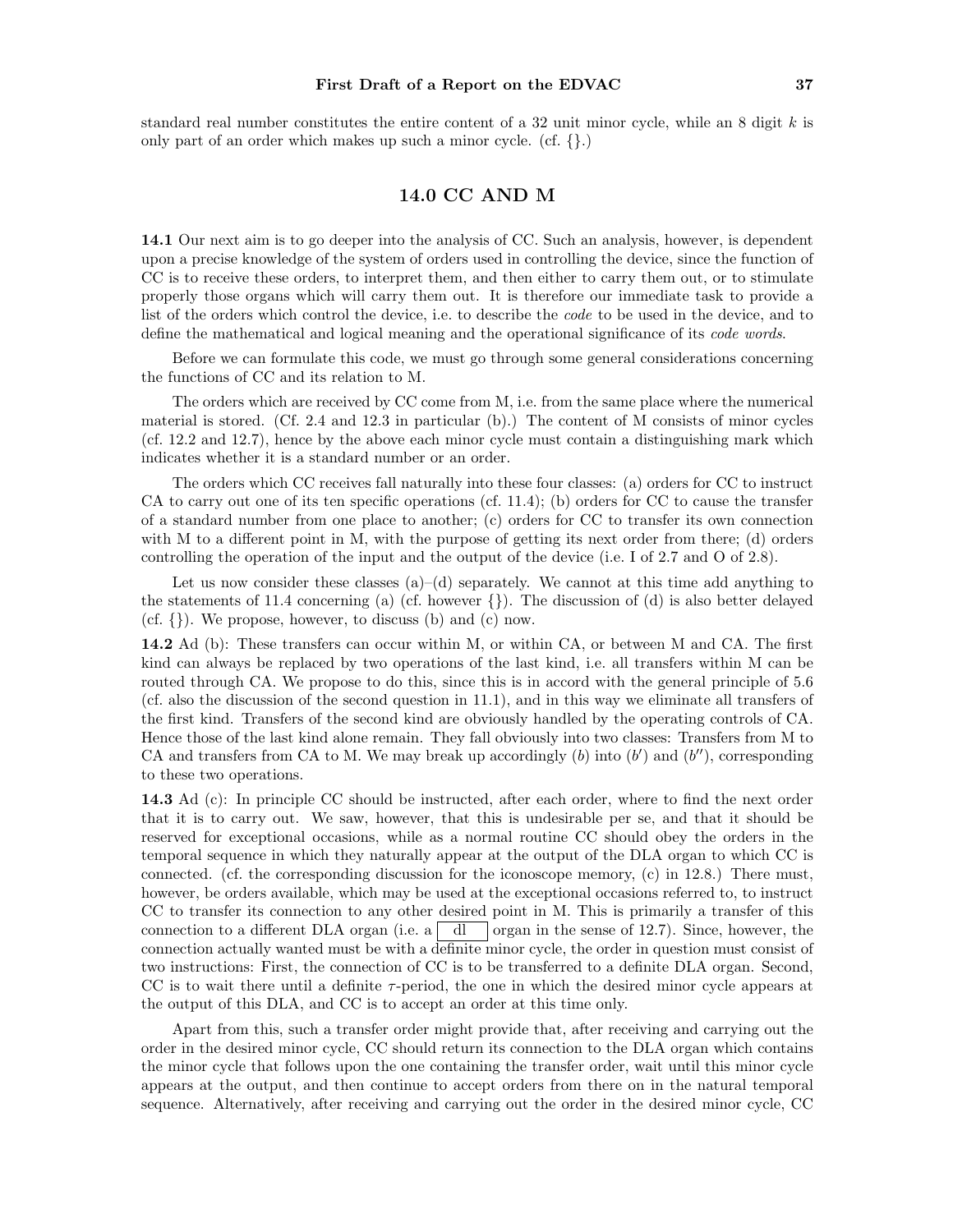should continue with that connection, and accept orders from there on in the natural temporal sequence. It is convenient to call a transfer of the first type a transient one, and one of the second type a permanent one.

It is clear that permanent transfers are frequently needed, hence the second type is certainly necessary. Transient transfers are undoubtedly required in connection with transferring standard numbers (orders  $(c')$  and  $(c'')$ , cf. the end of 14.2 and in more detail in 14.4 below). It seems very doubtful whether they are ever needed in true orders, particularly since such orders constitute only a small part of the contents of M (cf. (b) in 12.3), and a transient transfer order can always be expressed by two permanent transfer orders. We will therefore make all transfers permanent, except those connected with transferring standard numbers, as indicated above.

<span id="page-43-0"></span>14.4 Ad (b) again: Such a transfer between CA and a definite minor cycle in M (in either direction, corresponding to  $(b')$  or  $(b'')$ , cf. the end of 14.2) is similar to a transfer affecting CC in the sense of (c), since it requires establishing a connection with the desired DLA organ, and then waiting for the appearance of the desired minor cycle at the output. Indeed, since only one connection between M and CC (actually CC or CA, i.e. C) is possible at one time, such a number transfer requires abandoning the present connection of CC with M, and then establishing a new connection, exactly as if a transfer affecting  $CC$  in the sense of  $(c)$  were intended. Since, however, actually no such transfer of CC is desired, the connection of CC with its original DLA organ must be reestablished, after the number transfer has been carried out, and the waiting for the proper minor cycle (that one following in the natural temporal sequence upon the transfer order) is also necessary. I.e. this is a transient transfer, as indicated at the end of 14.3.

It should be noted that during a transient transfer the place of the minor cycle which contained the transfer order must be remembered, since CC will have to return to its successor. I.e. CC must be able to remember the number of the DLA organ which contains this minor cycle, and the number of  $\tau$  periods after which the minor cycle will appear at the output. (cf. for details  $\{\}\$ .)

#### <span id="page-43-1"></span>14.5 Some further remarks:

First: Every permanent transfer involves waiting for the desired minor cycle, i.e. on the average for half a transit through a DLA organ, 512 periods  $\tau$ . A transient transfer involves two such waiting periods, which add up exactly to one transit through a DLA organ,  $1,024$  periods  $\tau$ . One might shorten certain transient transfers by appropriate timing tricks, but this seems inadvisable, at least at this stage of the discussion, since the switching operation itself (i.e. changing the connection of CC) may consume a nonnegligible fraction of a minor cycle and may therefore interfere with the timing.

Second: It is sometimes desirable to make a transfer from M to CA, or conversely, without any waiting time. In this case the minor cycle in M, which is involved in this transfer, should be the one immediately following (in time and in the same DLA organ) upon the one containing the transfer order. This obviously calls for an extra type of immediate transfer in addition to the two types introduced in 14.3. This type will be discussed more fully in {15.3}.

Third: The 256 DLA organs have numbers  $0, 1, \ldots, 255$ , i.e. all 8-digit binary numbers. It is desirable to give the 32 minor cycles in each DLA organ equally fixed numbers  $0, 1, \ldots, 31$  i.e. all 5-digit binary numbers. Now the DLA organs are definite physical objects, hence their enumeration offers no difficulties. The minor cycles in a given DLA organ, on the other hand, are merely moving loci, at which certain combinations of 32 possible stimuli may be located. Alternatively, looking at the situation at the output end of the DLA organ, a minor cycle is a sequence of 32 periods  $\tau$ , this sequence being considered to be periodically returning after every 1,024 periods  $\tau$ . One might say that a minor cycle is a  $32\tau$  "hour" of a  $1,024\tau$  "day," the "day" thus having 32 "hours." It is now convenient to fix one of these "hours," i.e. minor cycles, as zero or {"first"} and let it be at the same time at the outputs of all 256 DLA organs of M. We can then attribute each "hour", i.e. minor cycle, its number  $0, 1, \ldots, 31$ , by counting from there. We assume accordingly that such a convention is established—noting that the minor cycles of any given number appear at the same time at the outputs of all 256 DLA organs of M.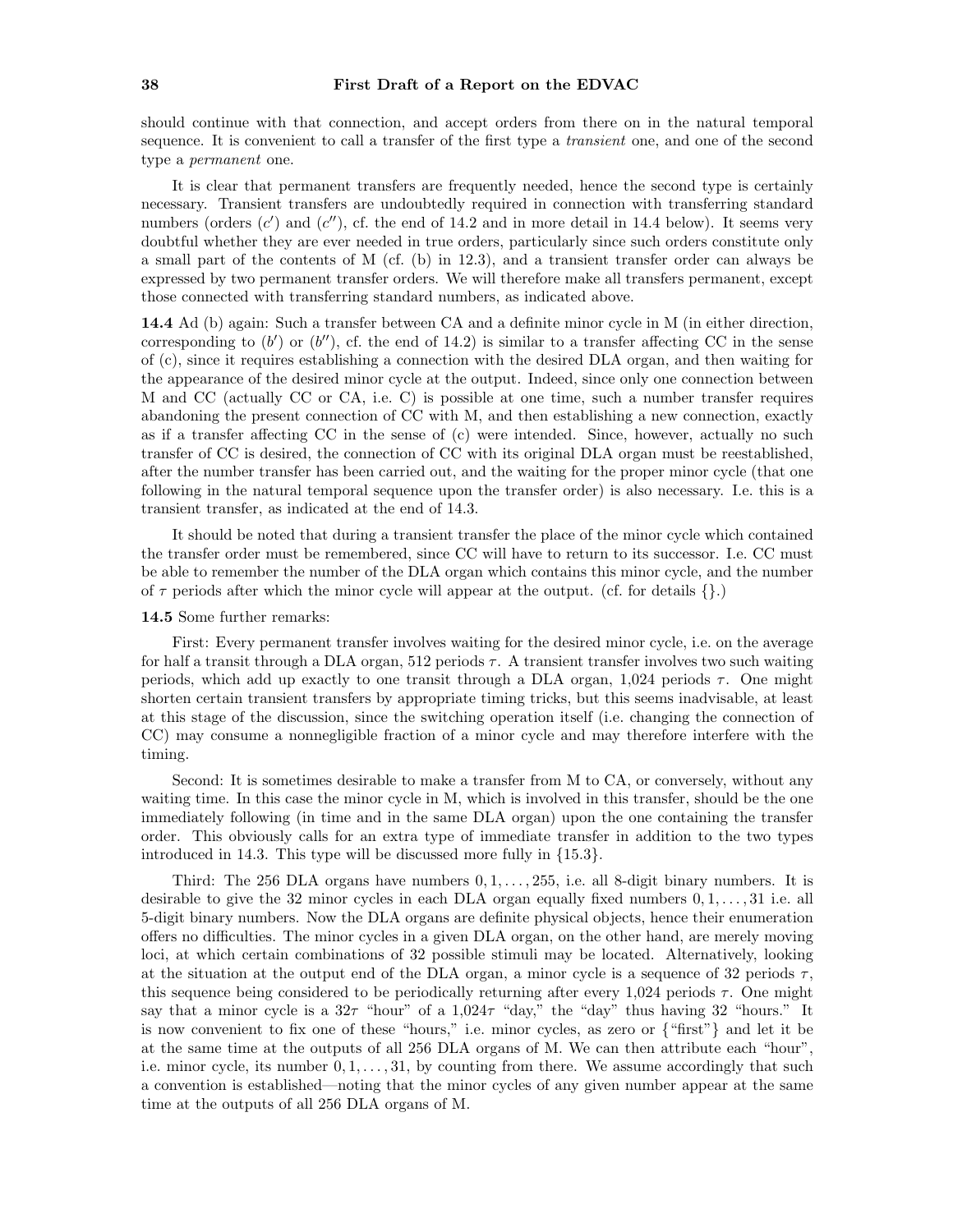Thus each DLA organ has now a number  $\mu = 0, 1, \ldots, 255$  (or 8-digit binary), and each minor cycle in it has a number  $\rho = 0, 1, \ldots, 31$  (or 5-digit binary). A minor cycle is completely defined within M by specifying both numbers  $\mu$ ,  $\rho$ . Due to these relationships we propose to call a DLA organ a major cycle.

Fourth: As the contents of a minor cycle make their transit across a DLA organ, i.e. a major cycle, the minor cycles number  $\rho$  clearly remains the same. When it reaches the output and is then cycled back into the input of a major cycle the number  $\rho$  is still not changed (since it will reach the output again after 1,024 periods  $\tau$ , and we have synchronism in all DLA organs, and a 1,024  $\tau$ periodicity, cf. above), but  $\mu$  changes to the number of the new major cycle. For individual cycling, the arrangement of [Figure 19](#page-35-1) (a), this means that  $\mu$ , too, remains unchanged. For serial cycling, the arrangement of [Figure 19](#page-35-1) (b), this means that  $\mu$  usually increases by 1, except that at the end of such a series of, say, s major cycles it decreases by  $s - 1$ .

These observations about the fate of a minor cycle after it has appeared at the output of its major cycle apply as such when that major cycle is undisturbed, i.e. when it is off in the sense of 13.2. When it is on, in the same sense, but in the first case of 13.3, then our observations are obviously still valid—i.e. they hold as long as the minor cycle is not being cleared. When it is being cleared, i.e. in the second case of 13.3, then those observations apply to the minor cycle which replaces the one that has been cleared.

#### 15.0 THE CODE

<span id="page-44-1"></span><span id="page-44-0"></span>15.1 The considerations of 14.0 provide the basis for a complete classification of the contents of M, i.e. they enumerate a system of successive disjunctions which give together this classification. This classification will put us into the position to formulate the code which effects the logical control of CC, and hence of the entire device.

Let us therefore restate the pertinent definitions and disjunctions.

The contents of M are the memory units, each one being characterized by the presence or absence of a stimulus. It can be used to represent accordingly the binary digit 1 or 0, and we will at any rate designate its content by the binary digit  $i = 1$  or 0 to which it corresponds in this manner. (cf. 12.2 and 12.5 with 7.6.) These units are grouped together to form 32-unit minor cycles, and these minor cycles are the entities which will acquire direct significance in the code which we will introduce. (cf. 12.2.) We denote the binary digits which make up the 32 units of a minor cycle, in their natural temporal sequence, by  $i_0, i_1, i_2, \ldots, i_{31}$ . The minor cycles with these units may be written  $I = (i_0, i_1, i_2, \ldots, i_{31}) = (i_v).$ 

Minor cycles fall into two classes: *Standard numbers* and *orders*. (cf. 12.2 and 14.1.) These two categories should be distinguished from each other by their respective first units (cf. 12.2) i.e. by the value of  $i_0$ . We agree accordingly that  $i_0 = 0$  is to designate a standard number, and  $i_0 = 1$  and order.

<span id="page-44-2"></span>15.2 The remaining 31 units of a standard number express its binary digits and its sign. It is in the nature of all arithmetical operations, specifically because of the role of carry digits, that the binary digits of the numbers which enter into them must be fed in from right to left, i.e. those with the lowest positional values first. (This is so because the digits appear in a temporal succession and not simultaneously, cf. 7.1. The details are most simply evident in the discussion of the adder in 7.2.) The sign plays the role of the digit farthest left, i.e. of the highest positional value (cf. 8.1). Hence it comes last, i.e.  $i_{31} = 0$  designates the + sign and  $i_{31} = 1$  the  $-$  sign. Finally by 9.2 the binary point follows immediately after the sign digit, and the number  $\xi$  thus represented must be moved mod 2 into the interval  $-1$ , 1. That is  $\xi = i_{31}i_{30}i_{29}\cdots i_1 = \sum_{v=1}^{31} i_v 2^{v-31} \pmod{2}$ ,  $-1 \le \xi < 1$ .

<span id="page-44-3"></span>15.3 The remaining 31 units of an order, on the other hand, must express the nature of this order. The orders were classified in 14.1 into four classes  $(a)$ – $(d)$ , and these were subdivided further as follows: (a) in 11.4, (b) in 14.2, (b) and (c) in 14.3, 14.4, and the second remark in 14.5. Accordingly,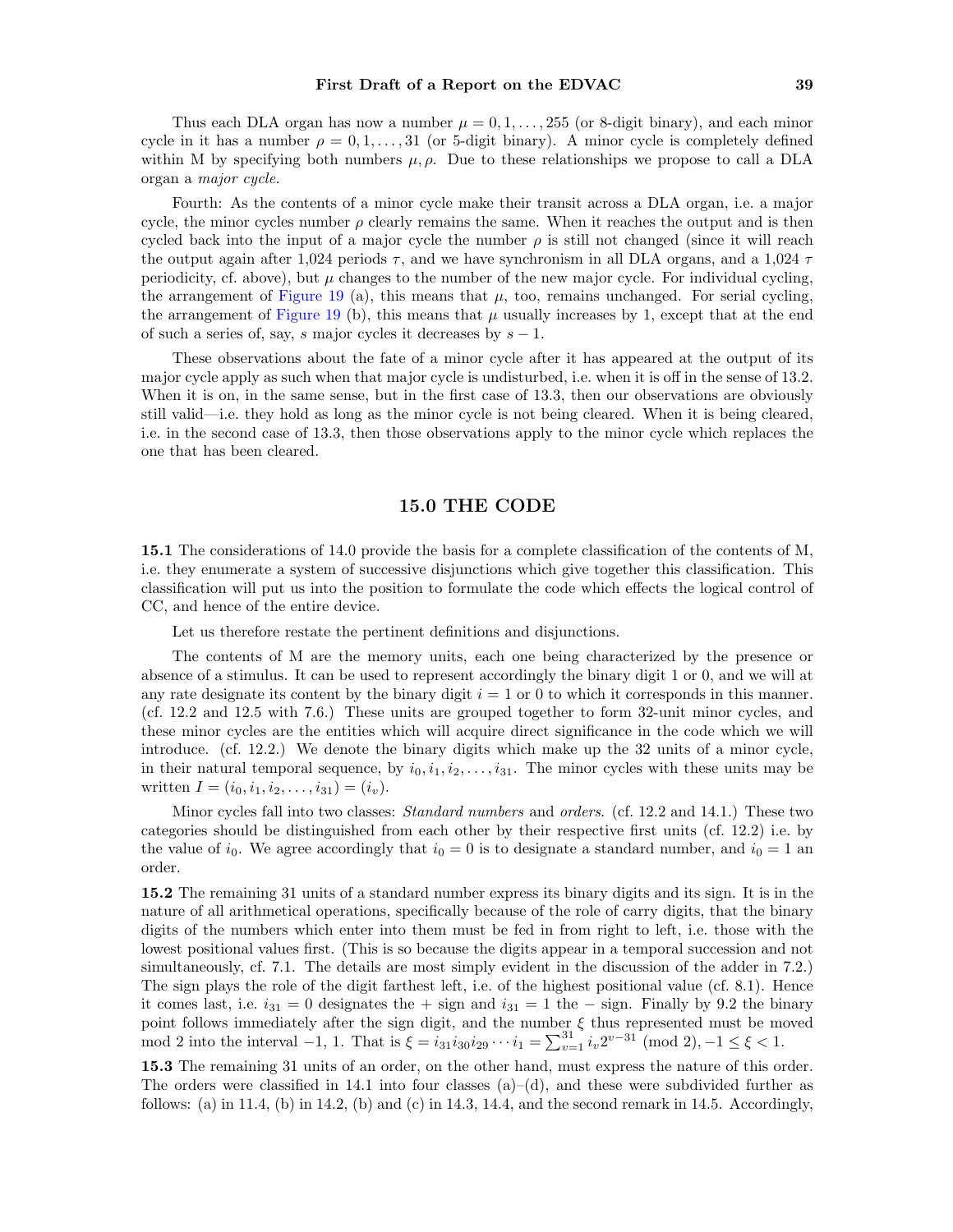the following complete list of orders obtains:

(α) Orders for CC to instruct CA to carry out one of its ten specific operations enumerated in 11.4. (This is (a) in 14.1.) We designate these operations by the numbers  $0, 1, 2, \dots, 9$  in the order in which they occur in 11.4, and thereby place ourselves into the position to refer to any one of them by its number  $w = 0, 1, 2, \dots, 9$ , which is best given as a 4-digit binary number (cf. however, {}). Regarding the origin of the numbers which enter (as variables) into these operations and the disposal of the result, this should be said: According to 11.4, the former comes from  $I_{ca}$  and  $J_{ca}$  and the latter goes to  $O_{ca}$ , all in CA (cf. [Figures 16](#page-28-1), [17](#page-28-2)),  $J_{ca}$  is fed through  $I_{ca}$ , and  $I_{ca}$  is the original input and  $O_{ca}$  the final output of CA. The feeding into  $I_{ca}$  will be described in  $(\beta)$ ,  $(\gamma)$ ,  $(\theta)$  below, the disposal from  $O_{ca}$  will be described in  $(\delta)$ ,  $(\epsilon)$ ,  $(\theta)$  below.

Certain operations are so fast (they can be handled so as to consume only the duration of a minor cycle) that it is worthwhile to bypass  $O_{ca}$  when disposing of their result. (cf. {}.)

The provisions for clearing  $I_{ca}$  and  $J_{ca}$  were described in 11.4. Regarding the clearing of  $O_{ca}$ this ought to be said: It would seem natural to clear  $O_{ca}$  each time after its contents have been transferred into M (cf. below). There are, however, cases when it is preferable not to transfer out from  $O_{ca}$ , and not to clear the contents of  $O_{ca}$ . Specifically: In the discussion of the operation s in 11.3 it turned out to be necessary to hold in this manner in  $O_{ca}$  the result of a previous operation −. Alternatively, the previous operation might also be +, i, j, or even ×, (cf. there). Another instance: If a multiplication xy is carried out, with an  $O_{ca}$  which contains, say, z at the beginning of the operation, then actually  $z + xy$  will form in  $O_{ca}$  (cf. the discussion of multiplication in 7.7). It may therefore be occasionally desirable to hold the result of an operation, which is followed by a multiplication, in  $O_{ca}$ . Formation of sums  $\sum xy$  is one example of this.

We need therefore an additional digit  $c = 0, 1$  to indicate whether  $O_{ca}$  should or should not be cleared after the operation. We let  $c = 0$  express the former, and  $c = 1$  the latter.

 $(\beta)$  Orders for CC to cause the transfer of a standard number from a definite minor cycle in M to CA. (This is (b) in 14.1, type  $(b')$  of 14.2.) The minor cycle is defined by the two indices  $\mu, \rho$ (cf. the third remark in 14.5). The transfer into CA is, more precisely, one into  $I_{ca}$  (cf. ( $\alpha$ ) above).

 $(\gamma)$  Orders for CC to cause the transfer of a standard number which follows immediately upon the order, into CA. (This is the immediate transfer of the second remark in 14.5 in the variant which corresponds to  $(\beta)$  above.) It is simplest to consider a minor cycle containing a standard number (the kind analyzed in 15.2) as such an order per se. This modifies the statement (loc. cit.) somewhat: The standard number in question is next in the minor cycle following immediately upon a minor cycle which has just given an order to CC, then the number will automatically operate as an immediate transfer order of the type described. (cf. also the pertinent remarks in  $(\epsilon)$  and in  $(\zeta)$ ) below.) The transfer into CA is again one into  $I_{ca}$  (cf. ( $\alpha$ ) or ( $\beta$ ) above).

 $(\delta)$  Orders for CC to cause the transfer of a standard number from CA to a definite minor cycle in M. (This is (b) in 14.1, type  $(b'')$  in 14.2.) The minor cycle in M is defined by the two indices  $\mu$ ,  $\rho$ , as in (β) above. The transfer from CA is, more precisely, one from  $O_{ca}$ —this was discussed, together with the necessary explanations and qualifications, in  $(\alpha)$  above.

 $(\epsilon)$  Orders for CC to cause the transfer of a standard number from CA into the minor cycle which follows immediately upon the one containing this order. (This is the immediate transfer, cf. the second remark in 14.5, in the variant which corresponds to  $(\delta)$  above.) The transfer from CA is again one from  $O_{ca}$  (cf. ( $\alpha$ ) or ( $\delta$ ) above).

In this case the CC connection passes from this transfer order on to the next minor cycle into which the standard number in question is just being sent. There would be no point in CC now obeying  $(\gamma)$ , and sending this number back into CA—also, there might be timing difficulties. It is best, therefore, to except this case explicitly from the operation of  $(\gamma)$ . i.e.:  $(\gamma)$  is invalid if it follows immediately upon an  $(\epsilon)$ .

 $(\theta)$  Orders for CC to cause the transfer of a standard number from CA into CA. (This is an operation of CA, the usefulness of which we recognized in 11.2. Cf. also  $\{\}$ .) More precisely, from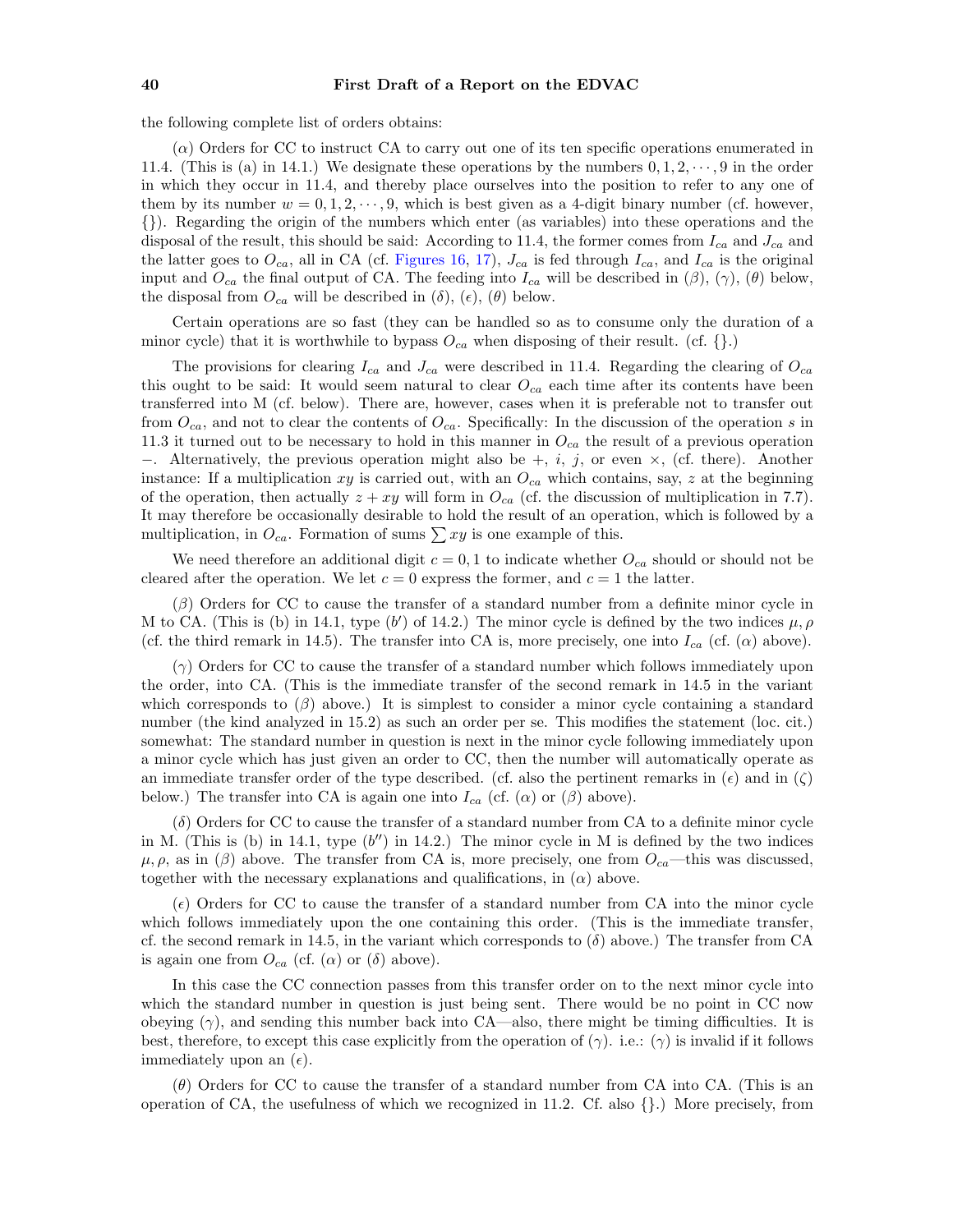$O_{ca}$  into  $I_{ca}$  (cf. ( $\alpha$ ) above).

 $(\zeta)$  Orders for CC to transfer its own connection with M to a definite minor cycle (elsewhere) in M. (This is (c) in 14.1.) The minor cycle in M is defined by the two indices  $\mu$ ,  $\rho$ , as in ( $\beta$ ) above.

Note that a  $(\beta)$  could be replaced by a  $(\zeta)$ , considering  $(\gamma)$ . The only difference is that  $(\zeta)$  is a permanent transfer, while  $(\beta)$  is a transient one. This may serve to place additional emphasis on the corresponding considerations of 14.3 and 14.4.

 $(\eta)$  Orders controlling the operation of the input and the output of the device (i.e. I of 2.7 and O of 2.8) (This is (d) in 14.1.) As indicated in 14.1, the discussion of these orders is better delayed  $(cf. \{\})$ .

<span id="page-46-0"></span>15.4 Let us now compare the numbers of digits necessary to express these orders with the number of available digits in a minor cycle—31, as stated at the beginning of 15.3.

To begin with we have in  $(\alpha)$ – $(\eta)$  8 types of order, to distinguish these from each other requires 3 digits. Next, the types  $(\alpha)$ –(ζ) (we postpone  $(\eta)$ , cf. above) have these requirements:  $(\alpha)$  must specify the number w, i.e. 4 digits, plus the digit c—all together 5 digits. ( $\beta$ ), as well as ( $\delta$ ) and ( $\zeta$ ), must specify the numbers  $\mu$  and  $\rho$ , i.e.  $8 + 5 = 13$  digits. ( $\gamma$ ) is outside this category. ( $\epsilon$ ), as well as  $(\theta)$ , requires no further specifications.

Neither of these uses the 31 available digits very efficiently. Consequently we might consider putting several such orders into one minor cycle. On the other hand such a tendency to pool orders should be kept within very definite limits, for the following reasons.

First, pooling several orders into one minor cycle should be avoided, if it requires the simultaneous performance of several operations (i.e. violates the principle of 5.6.) Second, it should also be avoided if it upsets the timing of the operations. Third, the entire matter is usually not important from the point of view of the total memory capacity: Indeed, it reduces the number of those minor cycles only, which are used for logical instructions, i.e. for the purpose (b) in 2.4, and these represent usually only a small fraction of the total capacity of M (cf. (b) in 12.3 and  $\{\}\)$ . Hence the pooling of orders should rather be carried out from the point of view of simplifying the logical structure of the code.

<span id="page-46-1"></span>15.5 These considerations discourage pooling several orders of the type  $(\alpha)$ —besides this would often not be logically possible either, without intervening orders of the types  $(\beta)$ –(ζ). Combining two orders of the types  $(\beta)$ ,  $(\delta)$ ,  $(\zeta)$  is also dubious from the above points of view, besides it would leave only  $31 - 3 - 13 - 13 = 2$  digits free, and this (although it could be increased by various tricks to 3) is uncomfortably low: It is advisable to conserve some spare capacity in the logical part of the code (i.e. in the orders), since later on changes might be desirable. (e.g. it may become advisable to increase the capacity of M, i.e. the number 256 of major cycles, i.e. the number 8 of digits of  $\mu$ . For another reason cf. {}.

The best chance lies in pooling an operation order  $(\alpha)$  with orders controlling the transfer of its variables into CA or the transfer of its result out of CA. Both types may involve 13 digit orders (namely  $(\beta)$  or  $(\delta)$ ), hence we cannot count on pooling  $(\alpha)$  with more than one such order (cf. the above estimate plus the 5 digits required by  $(\alpha)!$ . Now one  $(\alpha)$  usually requires transferring two variables into CA, hence the simplest systematical procedure consists in pooling  $(\alpha)$  with the disposal of its result. I.e. ( $\alpha$ ) with (δ) or ( $\epsilon$ ) or ( $\theta$ ). It should be noted that every (δ), ( $\epsilon$ ) ( $\theta$ ), i.e. transfer from CA, must be preceded by an  $(\alpha)$ , and every  $(\beta)$ ,  $(\gamma)$ , i.e. transfer into CA, must be followed by an  $(\alpha)$ . Indeed, these transfers are always connected with an  $(\alpha)$  operation, the only possible exception would be an M to M transfer, routed through  $(\alpha)$ , but even this involves an  $(\alpha)$  operation (*i* or j in 11.4, cf. there and in 11.2). Consequently orders  $(\delta)$ ,  $(\epsilon)$ ,  $(\theta)$  will always occur pooled with  $(\alpha)$ , and orders  $(\beta)$ ,  $(\gamma)$  will always occur alone.  $(\alpha)$  too may occasionally occur alone: If the result of the operation ordered by  $(\alpha)$  is to be held in  $O_{ca}$  (cf. the last part of  $(\alpha)$  in 15.3), then it will usually not be necessary or desirable to dispose of this result in any other way (cf. the examples loc. cit.). We shall keep both possibilities open: There may or may not be an additional disposal of the result, and in the second case  $(\alpha)$  will not be pooled with any disposal order. Orders  $(\zeta)$  are of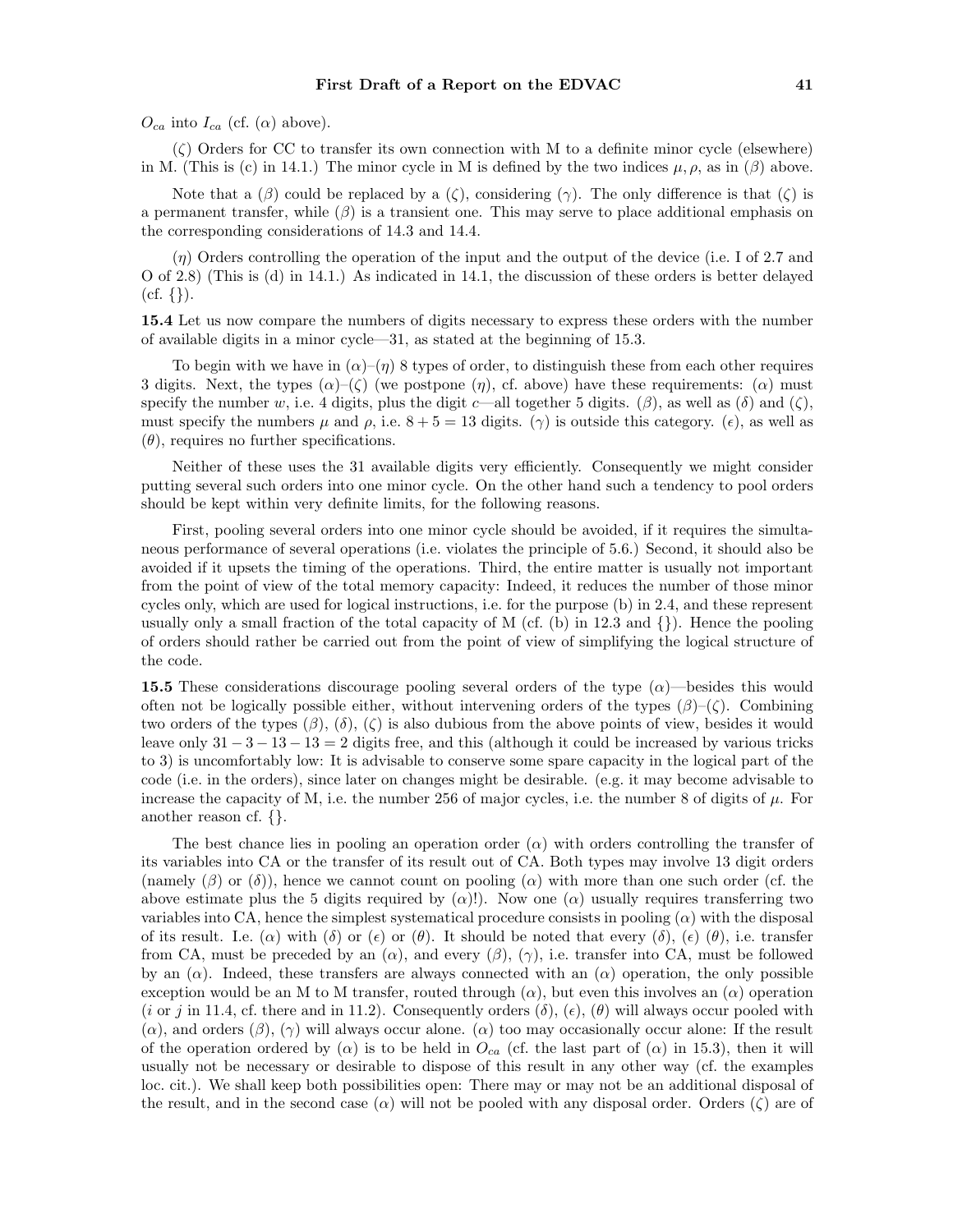a sufficiently exceptional logical character, to justify that they too always occur alone.

Thus we have—if we disregard  $(\gamma)$ , which is in reality a standard number—the 7 following types of orders:  $(\alpha) + (\delta)$ ,  $(\alpha) + (\epsilon)$ ,  $(\alpha) + (\theta)$ ,  $(\alpha)$ ,  $(\beta)$ ,  $(\zeta)$ ,  $(\eta)$ . They require  $5 + 13 = 18, 5, 5, 5, 13$ , 13 digits (we disregard  $(\eta)$ , which will be discussed later) plus 3 digits to distinguish the types from each other, plus one digit  $(i_0 = 1)$  to express that an order is involved. Hence the totals are 22, 9, 9, 9, 17, 17 digits. This is an average efficiency of  $\approx 50\%$  in utilizing the 32 digits of a minor cycle. This efficiency can be considered adequate, in view of the third remark of 15.4, and it leaves at the same time a comfortable spare capacity (cf. the beginning of 15.5).

<span id="page-47-0"></span>15.6 We are now in the position to formulate our code. This formulation will be presented in the following manner:

We propose to characterize all possible minor cycles which may be used by the device. These are standard numbers and orders, already enumerated and described in 15.1–15.5. In the table which follows we will specify the four following things for each possible minor cycle: (I) The type, i.e. its relationship to the classification  $(\alpha)$ – $(\eta)$  of 15.3, and to the pooling procedures of 15.5; (II) The meaning, as described in  $15.1-15.5$ ; (III) The *short symbol*, to be used in verbal or written discussions of the code, and in particular in all further analyses of this paper, and when setting up problems for the device (cf. {}); (IV) The code symbol, i.e. the 32 binary digits  $i_0, i_1, i_2, \ldots, i_{31}$ which correspond to the 32 units of the minor cycle in question. However, there will only be partial statements on this last point at this time, the precise description will be given later (cf.  $\{\}\$ ).

Regarding the numbers (binary integers) which occur in these symbols, we observe this: These numbers are  $\mu, \rho, w, c$ . We will denote their binary digits (in the usual, left to right, order) by  $u_7, \ldots, u_0; \rho_4, \ldots, \rho_0; w_3, \ldots, w_0; c.$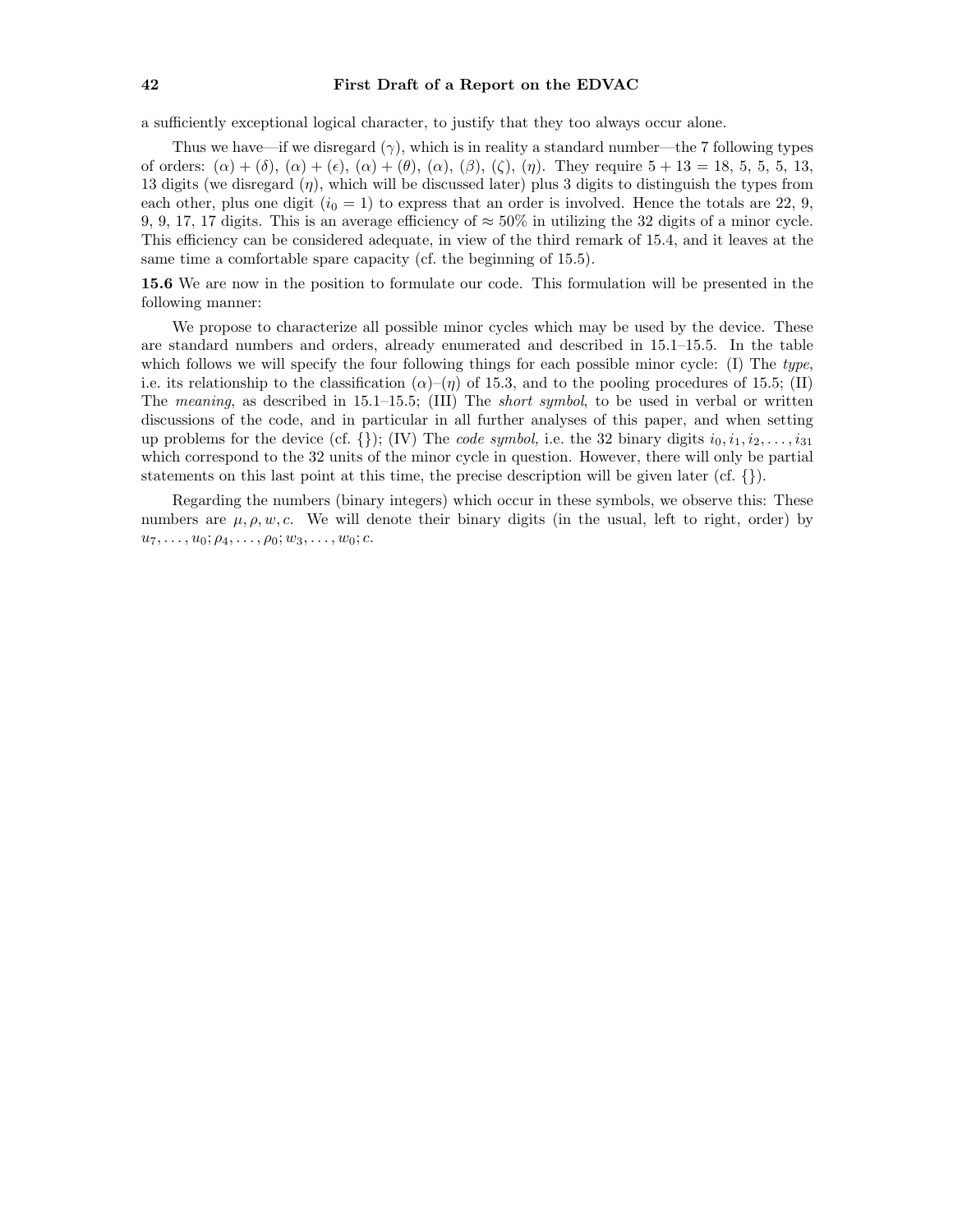| (I)<br>Type                                                                             | (II)<br>Meaning                                                                                                                                                                                                                                                                                                                                                                                                                                                                                                                                                                                                                                                                                                                                                                                                  | (III)<br>Short Symbol                                                                                      | (IV)<br>Code Symbol                                           |
|-----------------------------------------------------------------------------------------|------------------------------------------------------------------------------------------------------------------------------------------------------------------------------------------------------------------------------------------------------------------------------------------------------------------------------------------------------------------------------------------------------------------------------------------------------------------------------------------------------------------------------------------------------------------------------------------------------------------------------------------------------------------------------------------------------------------------------------------------------------------------------------------------------------------|------------------------------------------------------------------------------------------------------------|---------------------------------------------------------------|
|                                                                                         |                                                                                                                                                                                                                                                                                                                                                                                                                                                                                                                                                                                                                                                                                                                                                                                                                  |                                                                                                            | Minor cycle<br>$I = (i_v) =$<br>$(i_0 i_1 i_2 \cdots i_{31})$ |
| Standard<br>Number<br>or Order<br>$(\gamma)$                                            | Storage for the number defined by $\xi = i_{31}i_{30}\cdots i_1 =$<br>$\sum_{v=1}^{31} i_v 2^{v-31} \pmod{2} -1 \le \xi < 1.$ $i_{31}$ is the sign: 0<br>for $+$ , 1 for $-$ . If CC is connected to this minor cycle,<br>then it operates as an order, causing the transfer of<br>$\xi$ into $I_{ca}$ . This does not apply however if this minor<br>cycle follows immediately upon an order $w \rightarrow A$ or<br>$wh \rightarrow A.$                                                                                                                                                                                                                                                                                                                                                                        | $N\xi$                                                                                                     | $i_0 = 0$                                                     |
| Order<br>$(\alpha) + (\delta)$                                                          | Order to carry out the operation w in CA and to<br>dispose of the result. w is from the list of 11.4. These<br>are the operations of 11.4, with their current numbers<br>w.decimal and w.binary, and their symbols w:                                                                                                                                                                                                                                                                                                                                                                                                                                                                                                                                                                                            | $w \rightarrow \mu \rho$<br>or<br>wh $\rightarrow \mu \rho$                                                | $i_0 = 1$                                                     |
| Order<br>$(\alpha)+(\epsilon)$<br>Order<br>$(\alpha) + (\theta)$<br>Order<br>$(\alpha)$ | w.decimal   w.binary<br>w.decimal   w.binary<br>$\ensuremath{\text{W}}$<br>$\ensuremath{\text{W}}$<br>$0000\,$<br>$\theta$<br>5<br>0101<br>$^{+}$<br>$\mathbf{i}$<br>$\,6$<br>1<br>0001<br>0110<br>J<br>$\overline{2}$<br>0010<br>0111<br>7<br>$\times$<br>S<br>3<br>$\overline{8}$<br>1000<br>0011<br>$\div$<br>db<br>4<br>0100<br>9<br>1001<br>bd<br>$\sqrt{}$<br>h means that the result is to be held in $O_{ca.} \rightarrow \mu \rho$<br>means that the result is to be transferred into the<br>minor cycle $\rho$ in the major cycle $\mu$ ; $\rightarrow$ f, that it is<br>to be transferred into the minor cycle immediately<br>following upon the order $\epsilon$ ; $\rightarrow$ A, that it is to be<br>transferred into $I_{ca}$ ; no $\rightarrow$ , that no disposal is wanted<br>(apart from h). | $w \rightarrow f$<br><b>or</b><br>$wh \rightarrow f$<br>$w \rightarrow A$<br><b>or</b><br>$wh \to A$<br>wh |                                                               |
| Order<br>$(\beta)$                                                                      | Order to transfer the number in the minor cycle $\rho$ in<br>the major cycle $\mu$ into $I_{ca}$ .                                                                                                                                                                                                                                                                                                                                                                                                                                                                                                                                                                                                                                                                                                               | $A \leftarrow \mu \rho$                                                                                    |                                                               |
| Order<br>$(\zeta)$                                                                      | Order to connect CC with the minor cycle $\rho$ in the<br>major cycle $\mu$ .                                                                                                                                                                                                                                                                                                                                                                                                                                                                                                                                                                                                                                                                                                                                    | $C \leftarrow \mu \rho$                                                                                    |                                                               |

Remark: Orders w (or wh)  $\rightarrow \mu \rho$  (or f) transfer a standard number  $\xi$  from CA into a minor cycle. If this minor cycle is of the type  $N\xi$  (i.e.  $i_0 = 0$ ), then it should clear its 31 digits representing ξ', and accept the 31 digits of ξ. If it is a minor cycle ending in  $\mu \rho$  (i.e.  $i_0 = 1$ , order  $w \to \mu \rho$  or  $wh \to \mu\rho$  or  $A \leftarrow \mu\rho$  or  $C \leftarrow \mu\rho$ , then it should clear only its 13 digits representing  $\mu\rho$ , and accept the last 13 digits of  $\xi$ !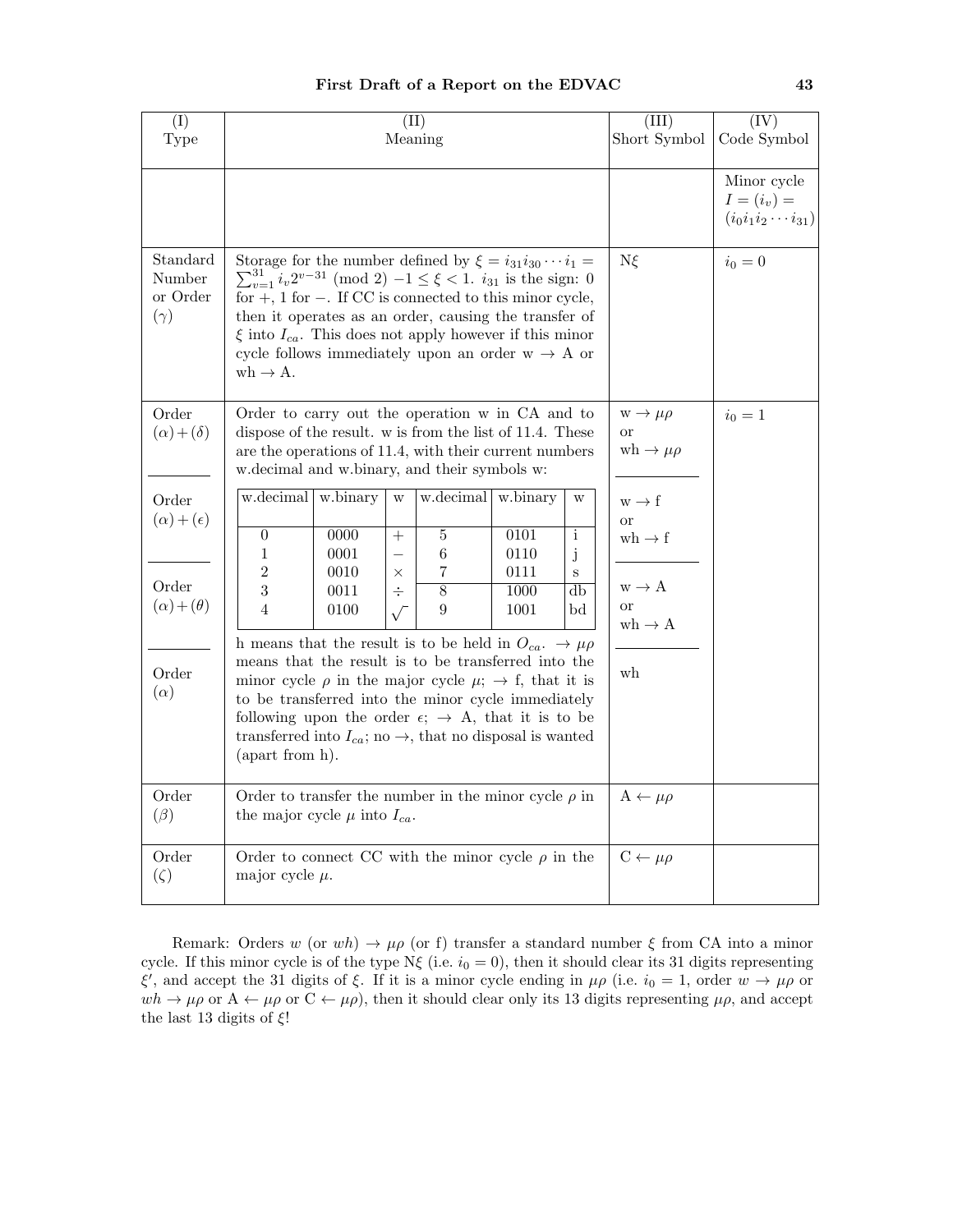## Appendix B:

## **Digital Logic Simulators**

Logic simulation is the use of a computer program to simulate the operation of a digital circuit. Logic simulation is the primary tool used for verifying the logical correctness of a hardware design. In many cases logic simulation is the first activity performed in the process of taking a hardware design from concept to realization. Modern hardware description languages are both simulatable and synthesizable.

## **CEDAR Logic Simulator**

CEDAR LS is an interactive digital logic simulator to be used for teaching of logic design or testing simple digital designs. It features both low-level logic gates as well as high-level components, including registers and a Z80 microprocessor emulator.

Features:

- Drag-and-drop interface
	- o Gates are dragged from a categorized palette onto a tabbed circuit canvas
	- o Wire connections are made by dragging from one connection point to another Interactive wiring system
- Continuing simulation shows color-coded wires for 5-state logic
	- o Wires rubber-band when connected gates are moved
	- o Wire segments may be dragged to fit circuit design
- Circuit time-step control
	- o Simulation may be continuous with a user-specified time per step
	- o Play/Pause control
- User-friendly circuit navigation
	- o Keyboard scrolling
	- o Miniature map display for large circuits
	- o Zoom in/out control
	- o Group select
	- o Copy/Paste for wires, gates, and selected groups
	- o Circuits on different tabs may be connected with named bridge gates
	- o Print and Export to Bitmap functions

Download: SourceForge (free)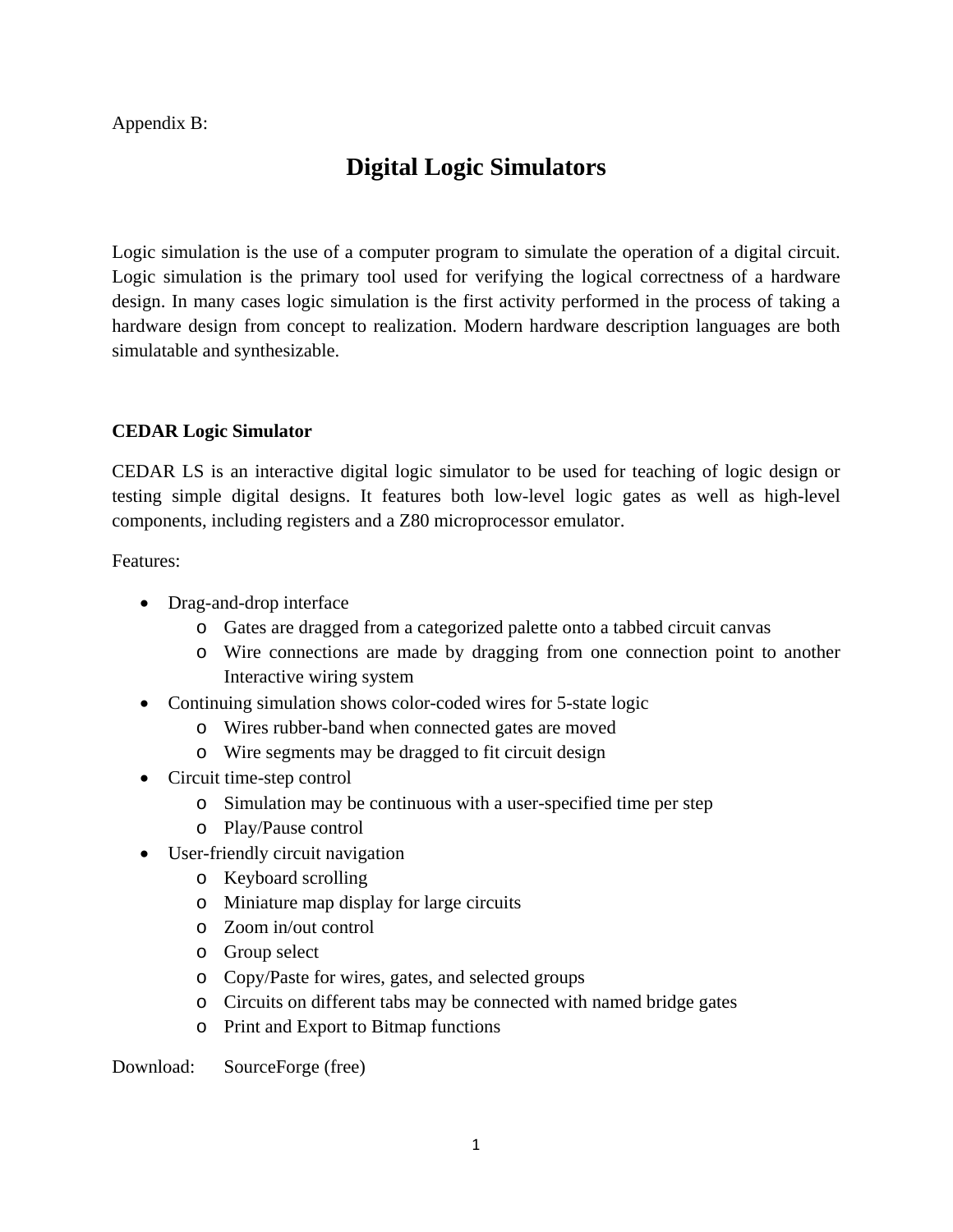## **Logisim**

Logisim is an educational tool for designing and simulating digital logic circuits. With its simple toolbar interface and simulation of circuits as you build them, it is simple enough to facilitate learning the most basic concepts related to logic circuits. With the capacity to build larger circuits from smaller subcircuits, and to draw bundles of wires with a single mouse drag, Logisim can be used (and is used) to design and simulate entire CPUs for educational purposes.

Logisim is used by students at colleges and universities around the world in many types of classes, ranging from a brief unit on logic in general-education computer science surveys, to computer organization courses, to full-semester courses on computer architecture.

## Features:

- Open-source (GPL).
- It runs on any machine supporting Java 5 or later; special versions are released for MacOS X and Windows. The cross-platform nature is important for students who have a variety of home/dorm computer systems.
- The drawing interface is based on an intuitive toolbar. Color-coded wires aid in simulating and debugging a circuit.
- The wiring tool draws horizontal and vertical wires, automatically connecting to components and to other wires. It's very easy to draw circuits!
- Completed circuits can be saved into a file, exported to a GIF file, or printed on a printer.
- Circuit layouts can be used as "subcircuits" of other circuits, allowing for hierarchical circuit design.
- Included circuit components include inputs and outputs, gates, multiplexers, arithmetic circuits, flip-flops, and RAM memory.
- The included "combinational analysis" module allows for conversion between circuits, truth tables, and Boolean expressions.

Download: http://ozark.hendrix.edu/~burch/logisim/ (free)

## **Digital Logic Simulator v0.4**

Digital Logic Simulator simulates electronic circuits and creates, saves, loads and imports scenes. It can also simulates computer chips that allows user to build simple or complex computer components such as RAM, Adders, ALU, or anything you can wrap your brain around. The program allows users to build a scene, save it, and import that entire scene as a single chip. It is great for any computer engineering students or enthusiasts.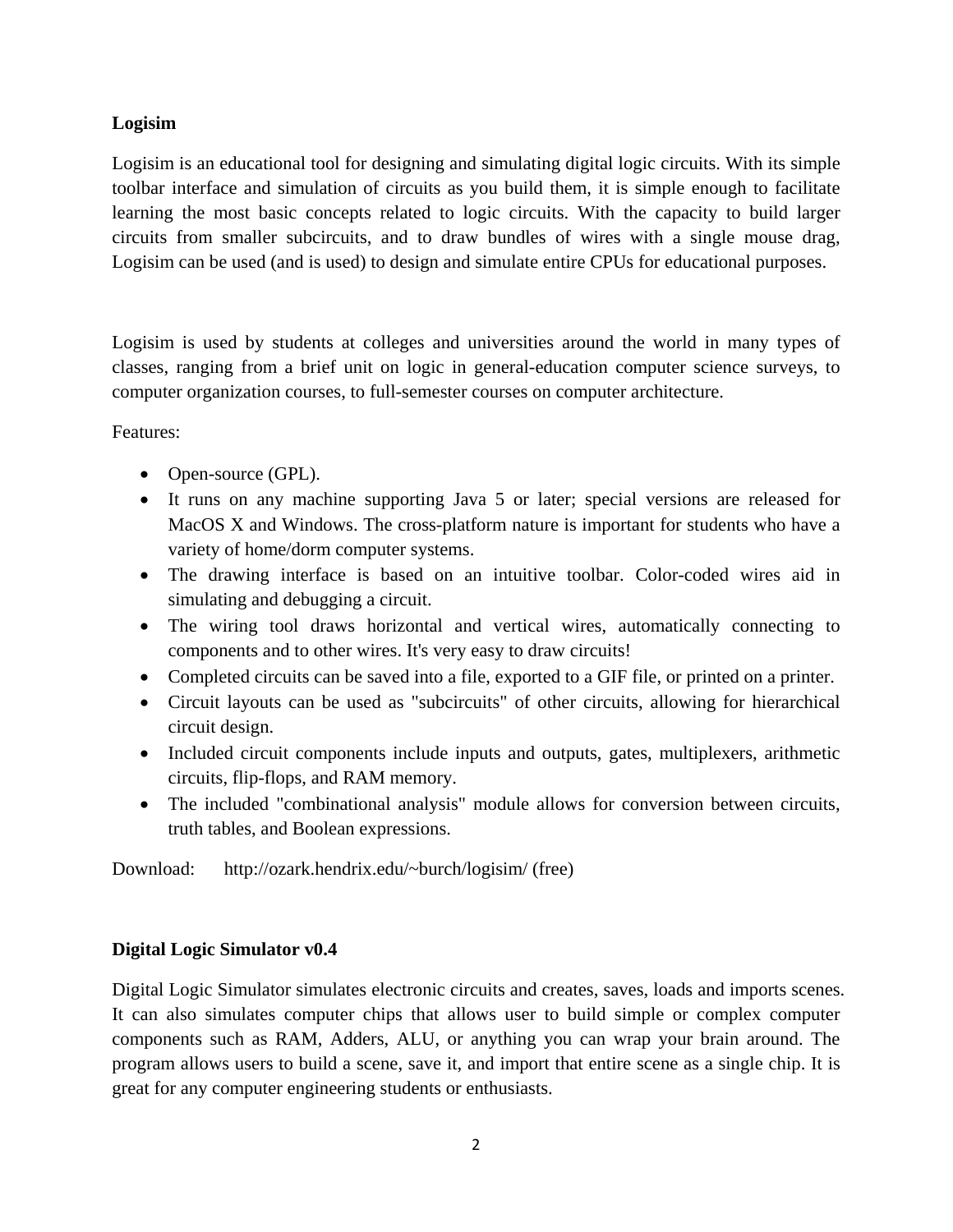## Features:

- Simulate electronic circuits
- Build complex components
- Create, save and import scenes

Download: http://bradwarestudios.com/downloads/fun/Digital\_Logic\_Simulator/ (free)

## **Logicly**

Logicly is a tool to teach logic gates and circuits effectively. It is able to keep students engaged and put them hands-on.

Features:

• Drag, Drop, and Create

Build and simulate basic logic circuits with just a few mouse clicks. Drag components into the editor. Then draw connections between them. It's easy to zoom, pan, and rotate too.

• Save and Open Circuits

When you're finished designing your circuit, you can save it to your hard drive. Great for handing in homework assignments and providing a starting point for lab activities.

• Control the Simulation

Watch the simulator run in real time, or pause it to advance step by step at your own pace. Control clock components and drive signal propagation with a click of your mouse.

Cross-Platform

Install Logicly on Windows, Mac OS X, or Linux. Perfect for student personal computers, and environments with a variety of different hardware and operating systems.

Download: http://logic.ly/ (fee)

Other logic simulators include ModelSim, Silos, HALOTIS, STEED, SirSim, FORTE, Atanua, Hades, Simlo, LogicCircuit, Deeds etc.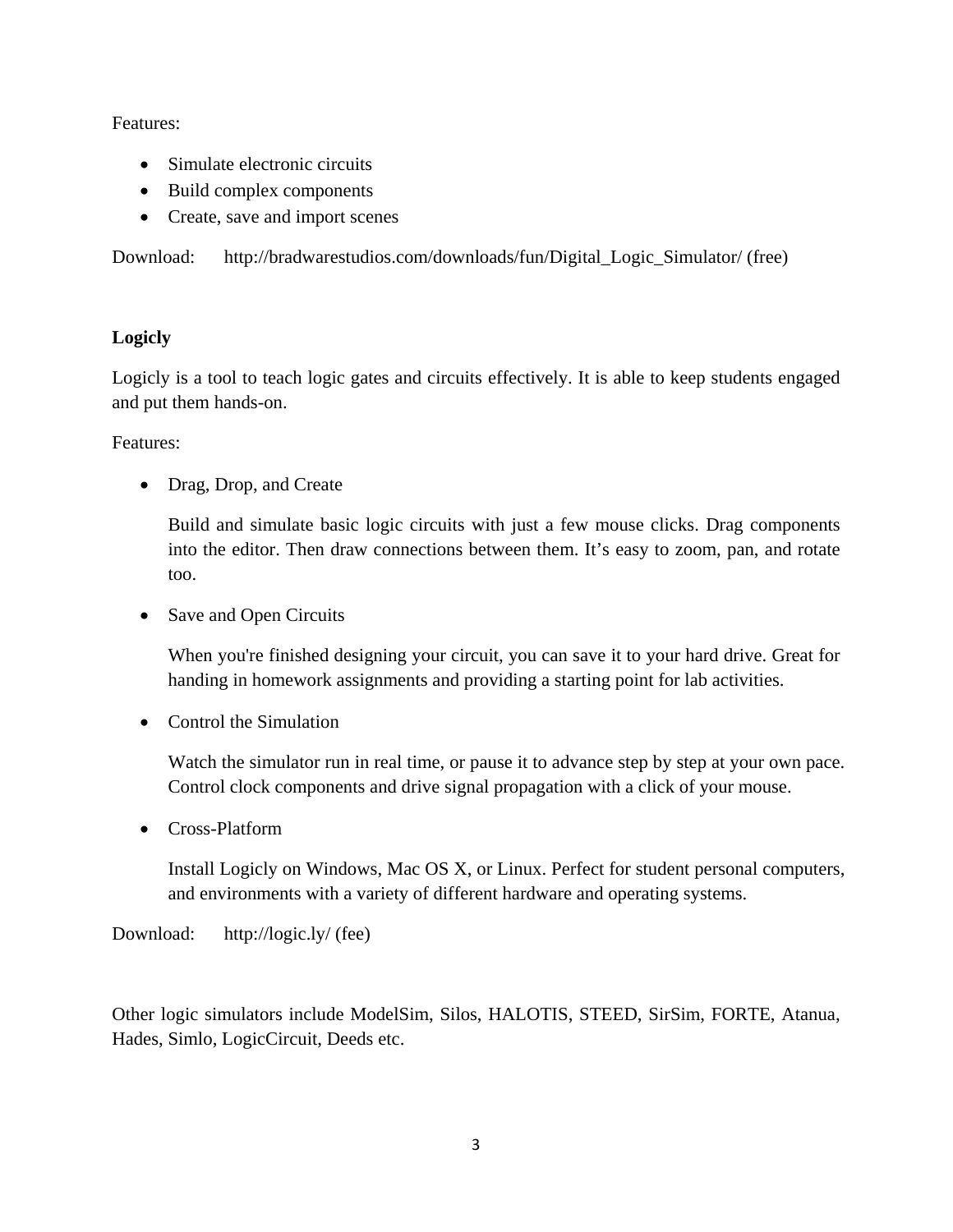## Appendix C:

## **Computer Security Tools**

Computer security tools are categorized into many categories. The common tools include password crackers, sniffers, vuln scanners, web scanners, wireless, exploration, packet crafters etc. Below list a short list of software. More security tools can be found on the book's website. A security lab is also setup for interested readers who want to practice some hand-on skills.

## **Wireshark (Ethereal)**

Wireshark (also known as Ethereal) is a fantastic open source multi-platform network protocol analyzer. It allows you to examine data from a live network or from a capture file on disk. You can interactively browse the capture data, delving down into just the level of packet detail you need. Wireshark has several powerful features, including a rich display filter language and the ability to view the reconstructed stream of a TCP session. It also supports hundreds of protocols and media types. A tcpdump-like console version named tshark is included. One word of caution is that Wireshark has suffered from dozens of remotely exploitable security holes, so stay up-todate and be wary of running it on untrusted or hostile networks (such as security conferences).

## **Metasploit**

Metasploit took the security world by storm when it was released in 2004. It is an advanced open-source platform for developing, testing, and using exploit code. The extensible model through which payloads, encoders, no-op generators, and exploits can be integrated has made it possible to use the Metasploit Framework as an outlet for cutting-edge exploitation research. It ships with hundreds of exploits, as you can see in their list of modules. This makes writing your own exploits easier, and it certainly beats scouring the darkest corners of the Internet for illicit shellcode of dubious quality.

Metasploit was completely free, but the project was acquired by Rapid7 in 2009 and it soon sprouted commercial variants. The Framework itself is still free and open source, but they now also offer a free-but-limited Community edition, a more advanced Express edition (\$3,000 per year per user), and a full-featured Pro edition (\$15,000 per user per year). Other paid exploitation tools to consider are Core Impact (more expensive) and Canvas (less).

The Metasploit Framework now includes an official Java-based GUI and also Raphael Mudge's excellent Armitage. The Community, Express, and Pro editions have web-based GUIs.

## **Nessus**

Nessus is one of the most popular and capable vulnerability scanners, particularly for UNIX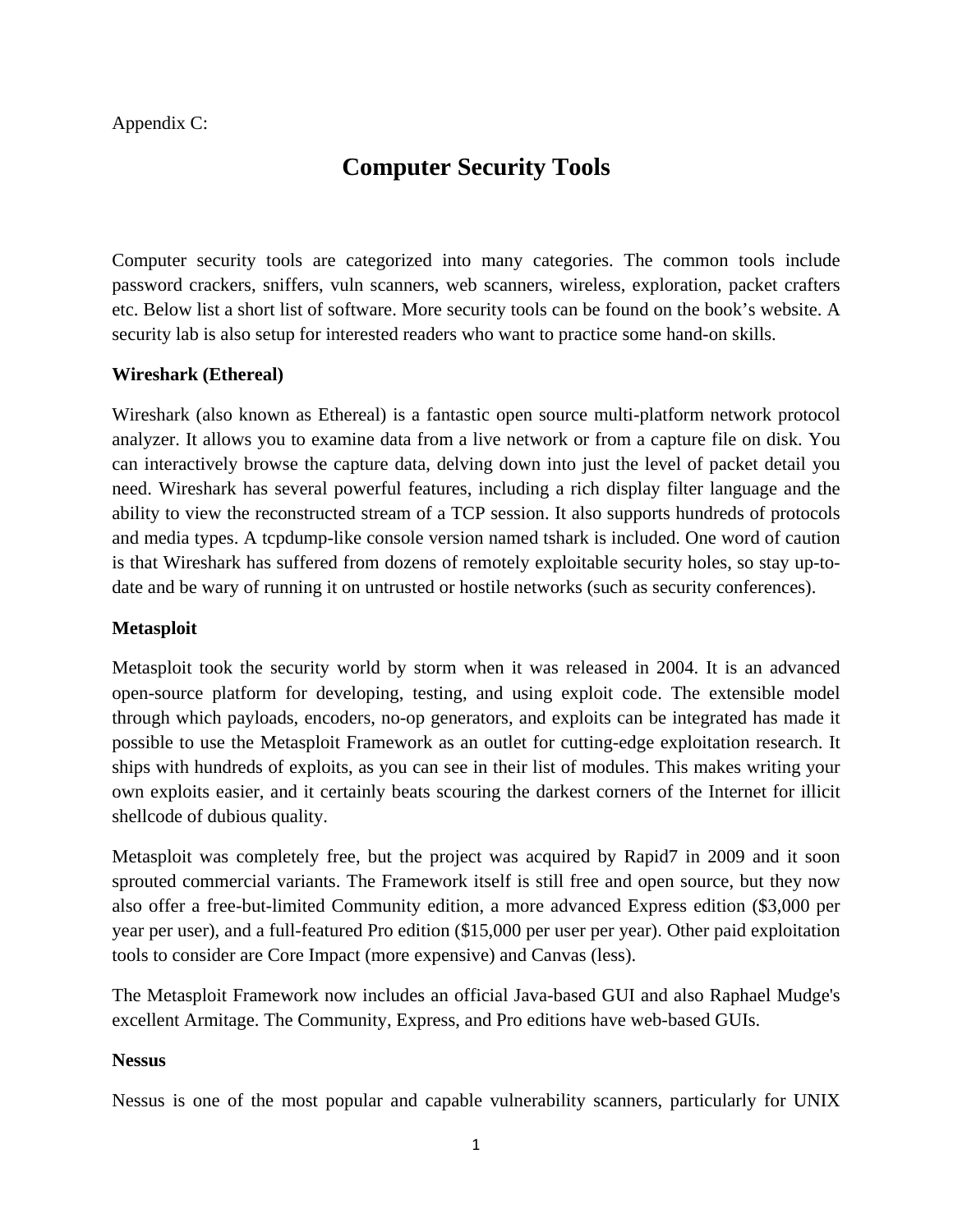systems. It was initially free and open source, but they closed the source code in 2005 and removed the free "Registered Feed" version in 2008. It now costs \$1,200 per year, which still beats many of its competitors. A free "Home Feed" is also available, though it is limited and only licensed for home network use.

Nessus is constantly updated, with more than 46,000 plugins. Key features include remote and local (authenticated) security checks, a client/server architecture with a web-based interface, and an embedded scripting language for writing your own plugins or understanding the existing ones. The open-source version of Nessus was forked by a group of users who still develop it under the OpenVAS name.

## **Aircrack**

Aircrack is a suite of tools for  $802.11a/b/g$  WEP and WPA cracking. It implements the best known cracking algorithms to recover wireless keys once enough encrypted packets have been gathered. . The suite comprises over a dozen discrete tools, including airodump (an 802.11 packet capture program), aireplay (an 802.11 packet injection program), aircrack (static WEP and WPA-PSK cracking), and airdecap (decrypts WEP/WPA capture files).

## **Snort**

This network intrusion detection and prevention system excels at traffic analysis and packet logging on IP networks. Through protocol analysis, content searching, and various preprocessors, Snort detects thousands of worms, vulnerability exploit attempts, port scans, and other suspicious behavior. Snort uses a flexible rule-based language to describe traffic that it should collect or pass, and a modular detection engine. Also check out the free Basic Analysis and Security Engine (BASE), a web interface for analyzing Snort alerts.

While Snort itself is free and open source, parent company SourceFire offers their VRT-certified rules for \$499 per sensor per year and a complementary product line of software and appliances with more enterprise-level features. Sourcefire also offers a free 30-day delayed feed.

## **Cain and Abel**

UNIX users often smugly assert that the best free security tools support their platform first, and Windows ports are often an afterthought. They are usually right, but Cain & Abel is a glaring exception. This Windows-only password recovery tool handles an enormous variety of tasks. It can recover passwords by sniffing the network, cracking encrypted passwords using dictionary, brute-force and cryptanalysis attacks, recording VoIP conversations, decoding scrambled passwords, revealing password boxes, uncovering cached passwords and analyzing routing protocols. It is also well documented.

## **BackTrack**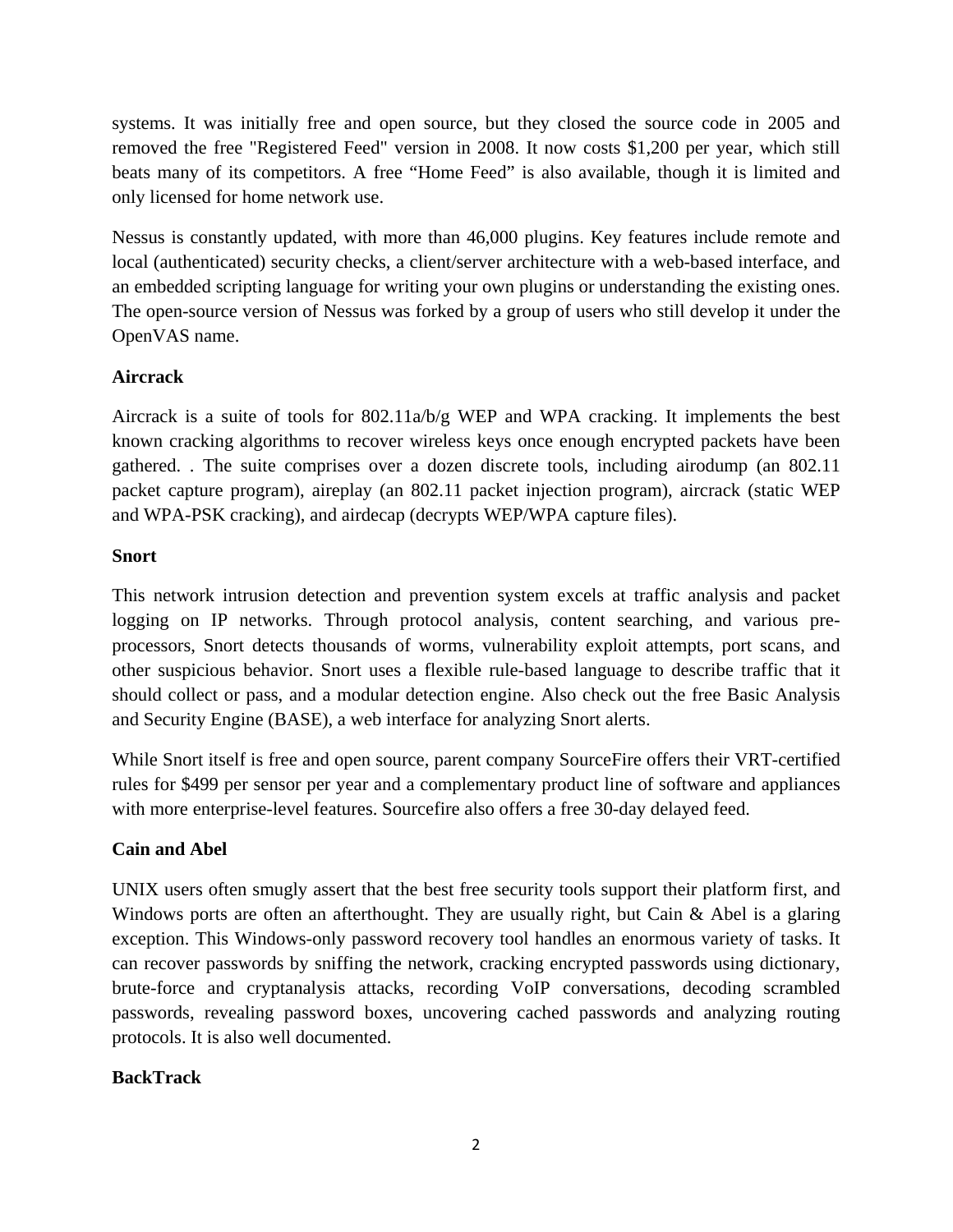This excellent bootable live CD Linux distribution comes from the merger of Whax and Auditor. It boasts a huge variety of Security and Forensics tools and provides a rich development environment. User modularity is emphasized so the distribution can be easily customized by the user to include personal scripts, additional tools, customized kernels, etc.

## **Netcat**

This simple utility reads and writes data across TCP or UDP network connections. It is designed to be a reliable back-end tool to use directly or easily drive by other programs and scripts. At the same time, it is a feature-rich network debugging and exploration tool, since it can create almost any kind of connection you would need, including port binding to accept incoming connections.

The original Netcat was released by Hobbit in 1995, but it hasn't been maintained despite its popularity. It can sometimes even be hard to find a copy of the v1.10 source code. The flexibility and usefulness of this tool prompted the Nmap Project to produce Ncat, a modern reimplementation which supports SSL, IPv6, SOCKS and http proxies, connection brokering, and more. Other takes on this classic tool include the amazingly versatile Socat, OpenBSD's nc, Cryptcat, Netcat6, pnetcat, SBD, and so-called GNU Netcat.

## **Tcpdump**

Tcpdump is the network sniffer we all used before (Wireshark) came on the scene, and many of us continue to use it frequently. It may not have the bells and whistles (such as a pretty GUI and parsing logic for hundreds of application protocols) that Wireshark has, but it does the job well and with less security risk. It also requires fewer system resources. While Tcpdump doesn't receive new features often, it is actively maintained to fix bugs and portability problems. It is great for tracking down network problems or monitoring activity. There is a separate Windows port named WinDump. tcpdump is the source of the Libpcap/WinPcap packet capture library, which is used by Nmap and many other tools.

## **John the Ripper**

John the Ripper is a fast password cracker for UNIX/Linux and Mac OS X.. Its primary purpose is to detect weak Unix passwords, though it supports hashes for many other platforms as well. There is an official free version, a community-enhanced version (with many contributed patches but not as much quality assurance), and an inexpensive pro version.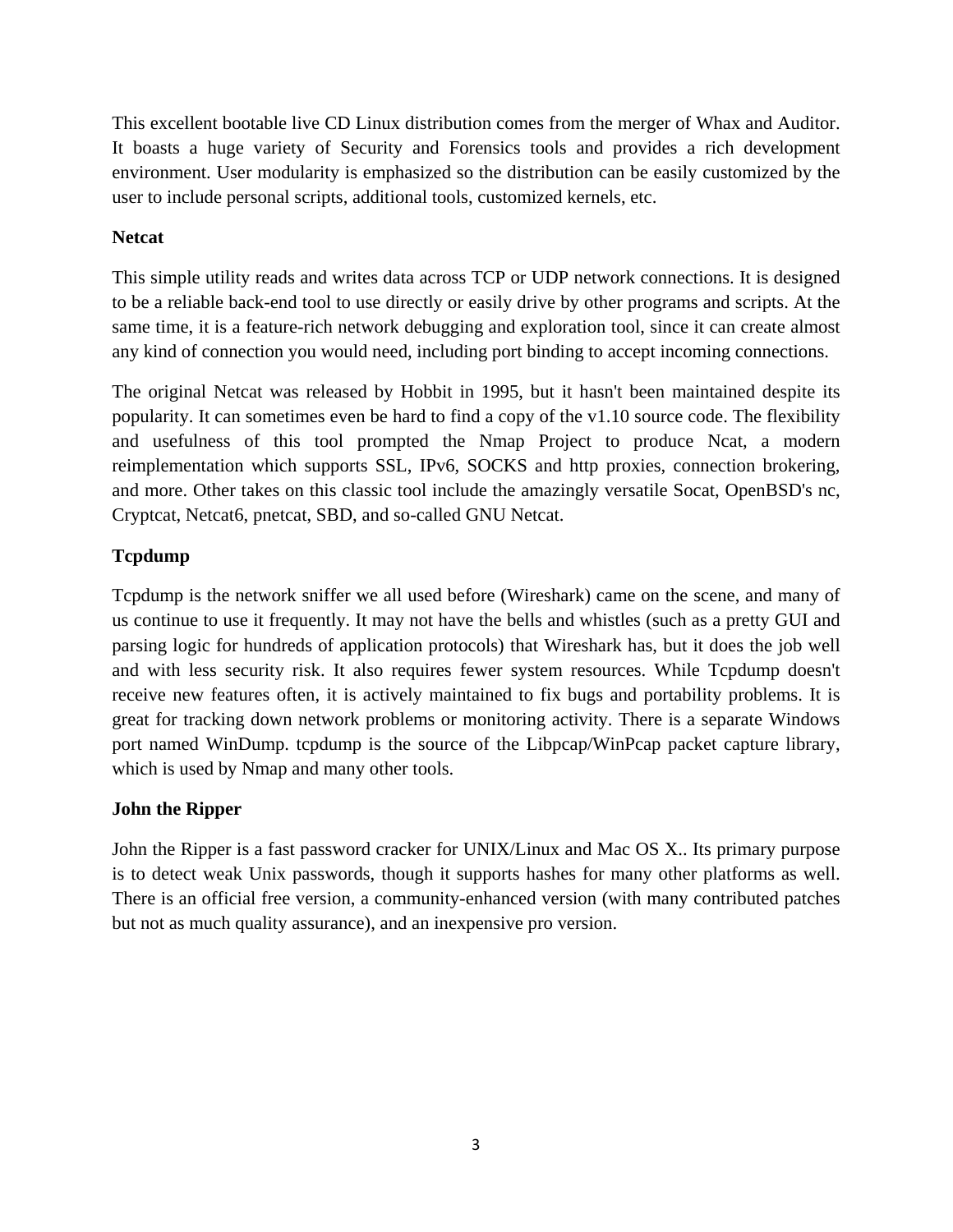Appendix D

# **Patent Application: Intrusion-free Computer Architecture for Information and Data Security**

## **TITLE: INTRUSION-FREE COMPUTER ARCHITECTURE FOR INFORMATION AND DATA SECURITY**  CROSS-REFERENCE TO RELATED APPLICATIONS: None FEDERALLY SPONSORED RESEARCH: None SEQUENCE LISTING: None

## **BACKGROUND OF THE INVENTION**

Computers nowadays are very easy to be intruded via network especially through Internet. Therefore, information stored on a computer such as ssn, credit cards, bank accounts, and personal privacy information etc. is vulnerable to computer hackers.

Firewalls in some extends can prevent information stored on a computer be stolen. However it can only effective in a certain period of time. Because some firewalls are mere software; some others even though use "hardware" to setup a "wall" between the computer and the outside world, the core components are based on algorithms or in other word software. On the other hand, a firewall is not designed to use on personal computers or handheld devices. So it cannot guarantee that the information stored in a computer will never be stolen.

Privacy is one of the biggest concerns nowadays. Some employers use centralized monitoring software to monitor employee's emails and other private information.

Identity theft is a more serious problem which draws attentions recently by the Congress. Nearly 10 million people were victimized by identity theft last year, according to Time magazine, the lost reached 5 billion. In early March 2005, the nation's largest data miner ChoicePoint with 19 billion data files include driver's license, ssn, credit history, birth certificate, real estate deed, and even thumbprint and DNA was broken into and some 145,000 people's data was extracted. In Senator Charles Schumer's words, "Our system of protecting people's identity is virtually nonexistent in this country." His staff was able to download personal information on the likes of Dick Cheney and Brad Pitt from a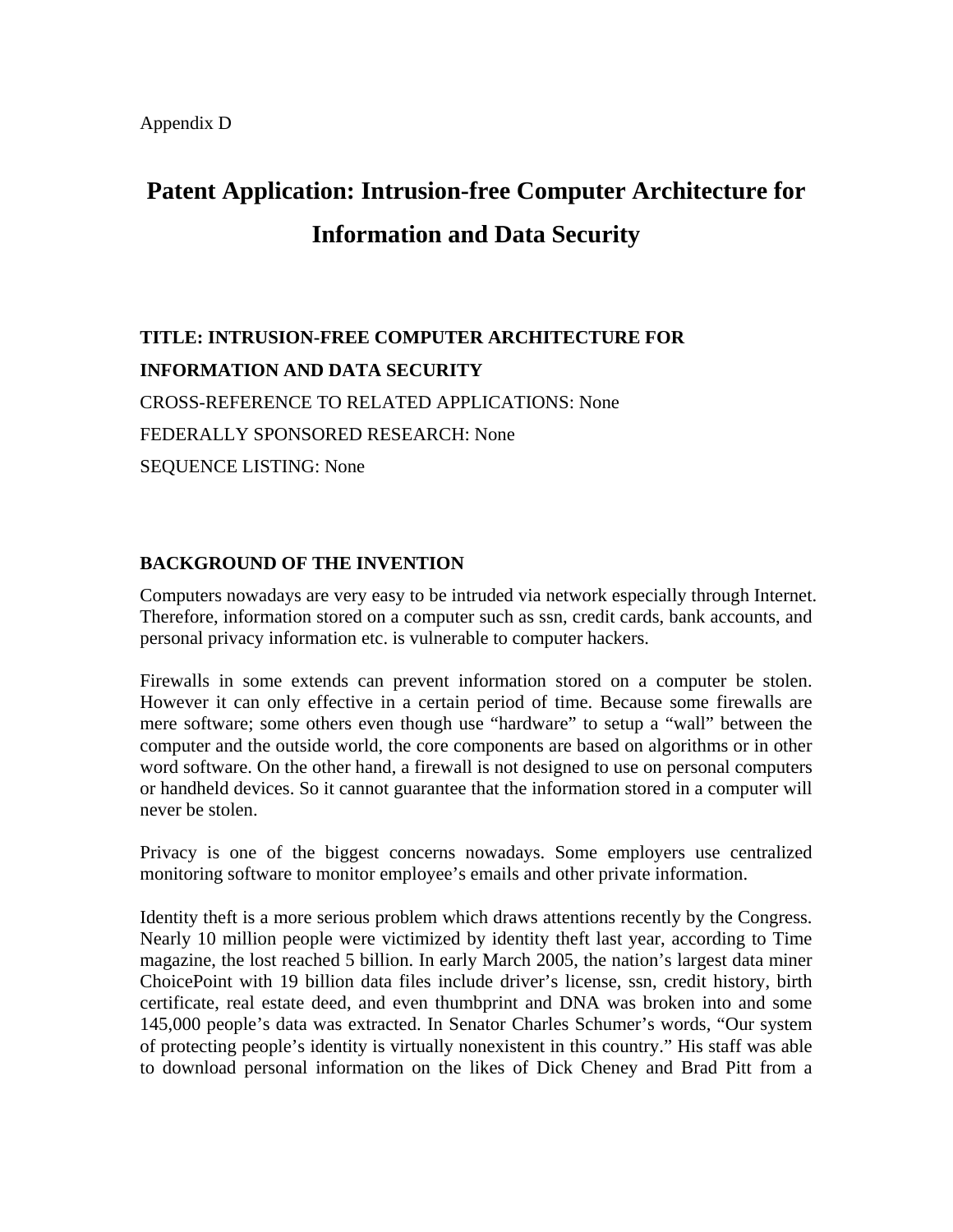ChoicePoint rival, Westlaw. The damage caused by intrusions far beyond money and privacy, it also becomes the real threat to the national security.

There are many previous researches related to this research area. Largman et al. [US 2004-0236874] proposed "automatically create multiple sequentially or concurrently and intermittently isolated and /or restricted computing environments method to prevent viruses, malicious, or even computer or device corruption and failure". According to this method, untrusted content is only exposed in the user processor logic environment in a temporary storage. The question remains for the method is how to determine which content is trusted and which is not. The might be a pre-determination process. Another problem is "concurrently computing environment" reduces the processing power dramatically. It is generally not suitable for PCs.

Anderson [6,115, 819] put "removable trusted (hardware) gateway devices" between each of the inputs/outputs and the bus to secure the file transmission. As described, the approval of access the data is depended on a so-called "LOCK". Once the lock is stolen, intercepted or hacked, sensitive data is then open to those hackers.

So far, many current inventions may have some impacts to reduce the risk of information theft in one way or another. However those solutions have not solved the information security problems thoroughly due to the limitation of the computer architecture they used. There is a problem exists in John von Neumann computer architecture model – the foundation of computer architecture. If this problem is not solved, information stored on a computer will hardly be secure.

#### **1. John von Neumann Computer Architecture Model**

John von Neumann wrote "First Draft of a Report on the EDVAC" in which he outlined the architecture of a stored-program computer. He proposed a concept that has characterized mainstream computer architecture since 1945. Fig. 1 shows the Neumann model.

A "system bus" representation of Neumann model is shown in Fig. 2. This is just another view of the Neumann model, with the introduction of the concept of Direct Memory Access (DMA).

#### **2. Modified Neumann Computer Architecture**

Since 1990s, computer networks especially Internet has been wide spread around the world. Computers are no longer only being used to compute as a stand alone machine. The feature of information exchange through network is a vital component in today's computers. Unfortunately John Neumann was not able to foreseen this change. One can argue that we can consider network is part of input/output device which is already included in the Neumann model. However, the network interface is so important that it is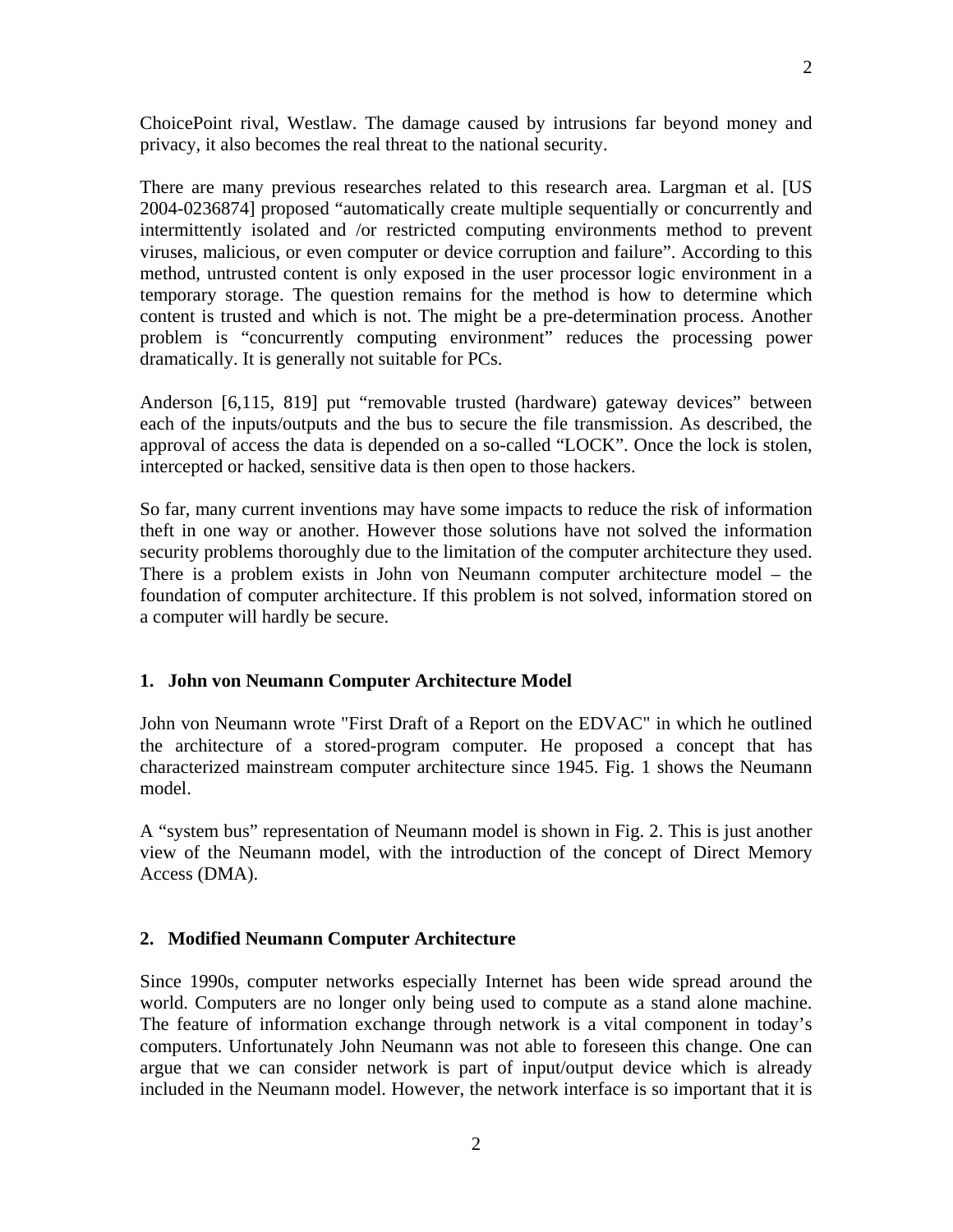not apporiate to include it into the general I/O device category. Furthermore, an I/O device 14 in Neumann model refers to those devices such as a keyboard, a display and a printer etc. which are used for direct interact with the computers. Now, the way people use a computer is quite different than that of sixty years ago. So a modification of Neumann's computer architecture model is necessary to reflect this change. Fig. 3 shows the modified Neumann model. In Fig. 3, a network unit (interface) 15 is added to the computer system bus 10 so that the I/O unit 14 only deals with input and output devices such as keyboard, mouse, display etc. Separating network unit from the general I/O offers great advantages.

Newton's three law and theory of gravitation make essentially identical predictions as long as the strength of the gravitational field is weak, which is our usual experience. It was so dominate that no one would dare doubt until Einstein predicts that the direction of light propagation should be changed in a gravitational field. This discovery modified the Newton's law and made the modern theory of gravitation possible.

#### **3. Problems Existed in John Neumann Model**

In the Neumann model, CPUs 11, Memory 12, I/O, external storage 13 and network interface 15 are all connected to one single system bus 10 which includes control bus, data bus and address bus. Once intruders break into the system from the network locations, they can totally take over the computer system and do whatever they want.

For the Neumann model, the concept of CPU is a centralized control and arithmetic unit. Even though nowadays a computer with multiprocessors is very common, however those processors are merely coordinated together by software to perform one task or a serious of tasks. In other words, they share the same system bus. Intruders can take over the whole system once they break into the system from any network ports.

#### **4. The Goal of the Invention**

The main goal for this invention is to propose a new computer architecture that enables computers to prevent intruders from getting data stored in the computer system. Based on the modified Neumann model, the network communication component is separated form the other parts of a computer system with a separate system bus. All components in the computer system (except network) are run on another system bus. Data exchange between those two system buses can only be performed through the Bus Controller via a command issued by the computer operator. So, data stored on this computer (main storage) can only be accessed by the computer operator. In other words, user data is isolated form outside networks and therefore cannot be accessed even the computer is hacked or taken over from outside network.

#### **FIELD OF INVENTION**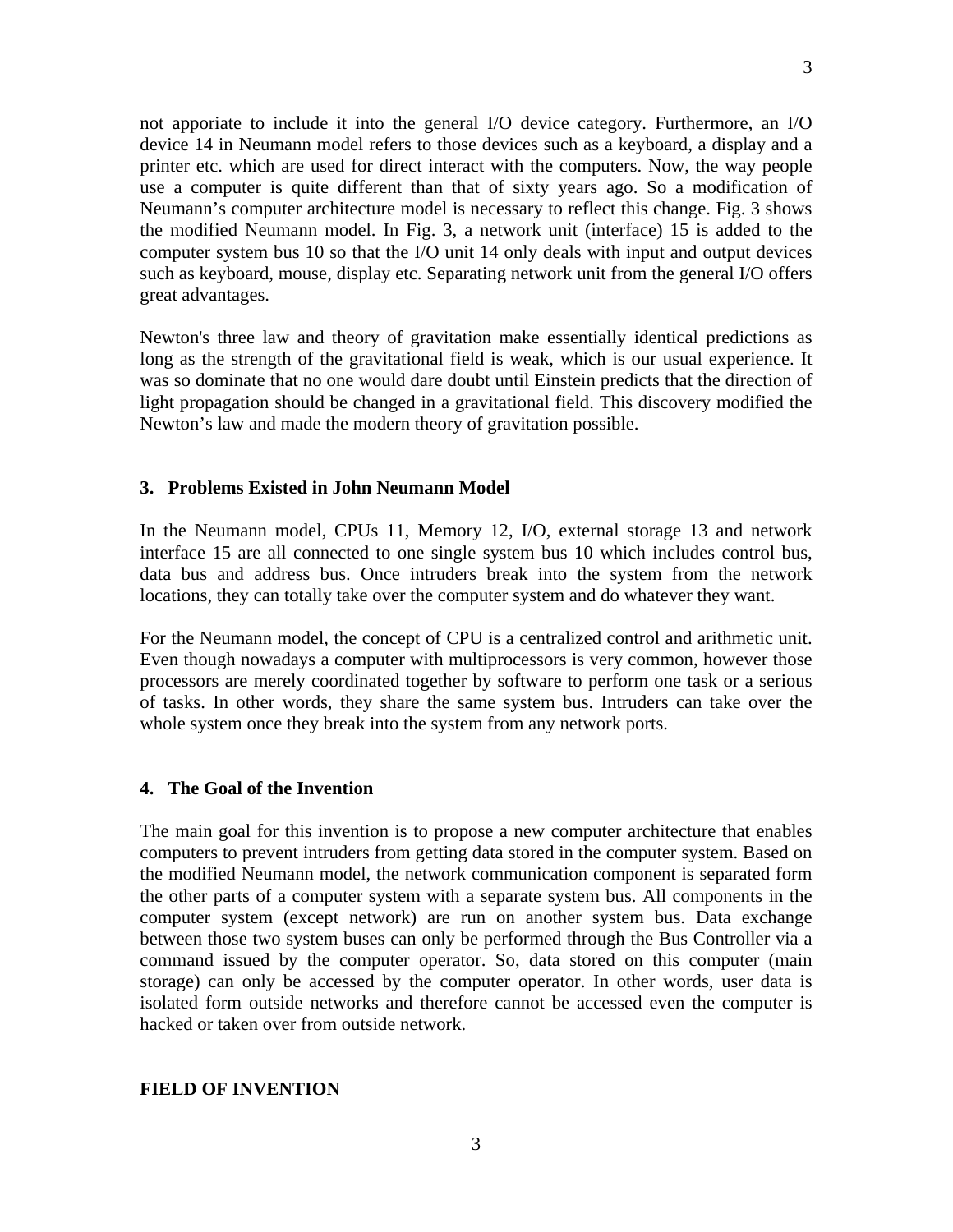This invention related to intrusion-free computer architecture in which network connection is separated from the normal computation tasks. All computations are performed on the protected CPU and user data is stored on a protected external storage which is isolated from network. Data exchange between protected storage and unprotected storage are managed by the Bus Controller which is can only be controlled by computer operator. The un-protected storage (cache storage) will be erased after data exchange is accomplished. The main protected storage will never expose to the intruders even the system is broken into from the network.

## **DRAWINGS**

Fig. 1 is the block diagram of John von Neumann computer architecture model.

Fig. 2 is the block diagram of system bus representation of Neumann computer architecture model. Fig. 2 is identical to Fig. 1 with the invention and introduction of DMA.

Fig. 3 is the block diagram of modified Neumann computer architecture model. Here network interface is added to the Neumann model and is separated from the general input and output devices.

Fig. 4 is the block diagram of intrusion-free computer architecture in accordance with the invention. User data is stored on the main storage 23 which will never expose to the network. Data exchange between Bus A 20 and Bus B 30 are controlled by Bus Controller 24 via a command by computer operator only. Information on cache storage 33 will be erased after data exchange.

Fig. 5 is the block diagram of Bus Controller that connects two buses 41, 42 and a cache (dual-port) storage device 45 for data exchange between the red zone 36 and green zone 26.

## **DETAILED DESCRIPTION OF THE INVENTION**

A computer platform constructed in accordance with the principles of the present invention is intrusion-free, information and data secure computer system. It comprises

- 1. two zones (red zone 36 and green zone 26) with two separated system buses 20, 30,
- 2. the network interface 35 is only attached on one bus 30 in red zone,
- 3. each bus have its own CPU 21, 31 and private memory 22, 32,
- 4. main (protected) external storage 23 is attached only on one bus 20 in green zone,
- 5. one cache storage 33 (temporary external storage or dual-port external storage) is connected to both internal system buses via a Bus Controller 24,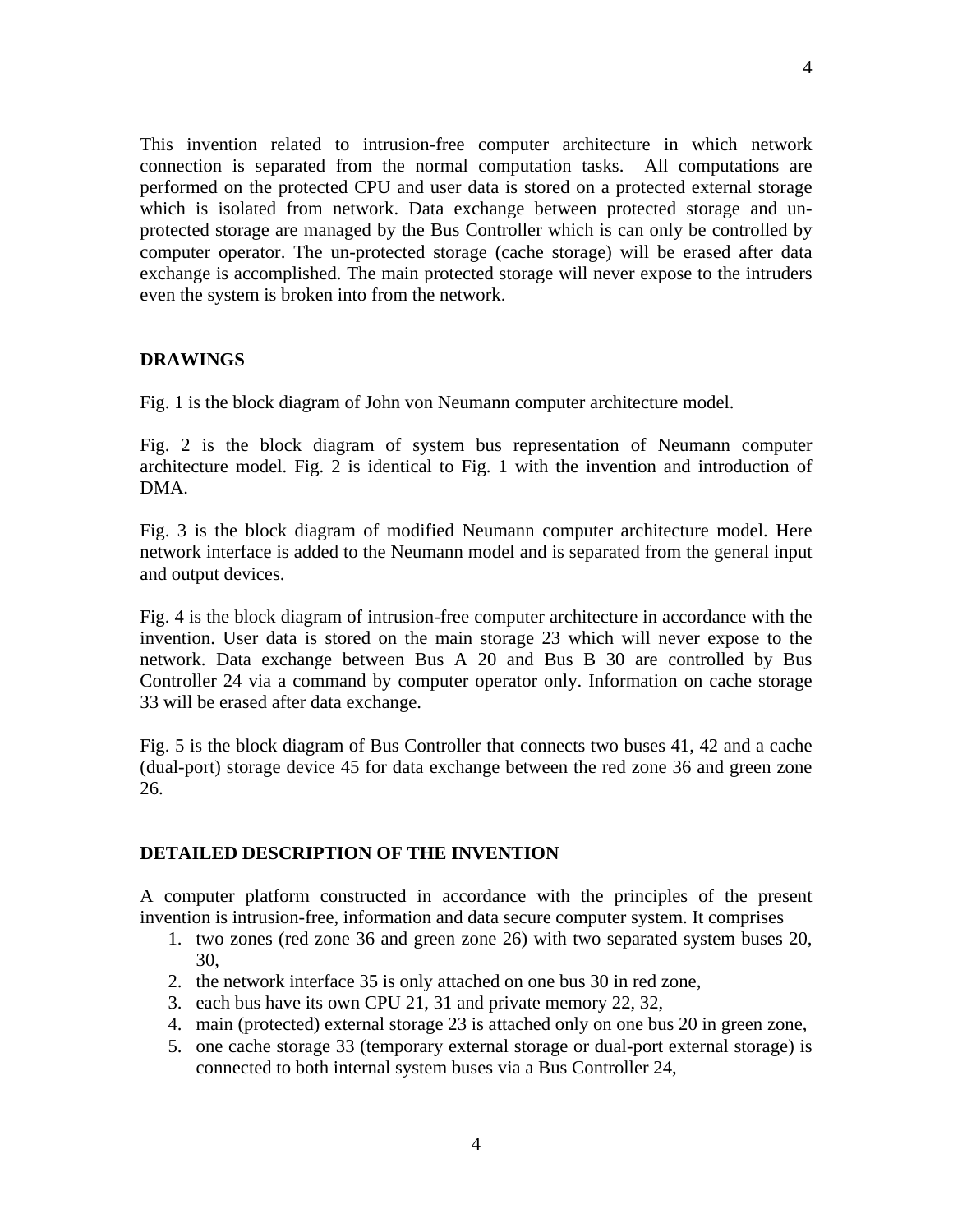7. Input and output devices 34 such as keyboard, mouse and display etc.

Fig. 3 shows a block diagram of the modified Neumann computer architecture model. A network interface 15 is added to the Neumann model. Even though a network interface can be considered as an input/output device 14, add this interface to the system bus and separate it from other parts (even the I/O port) has many advantages. The modification made it possible for this invention to isolate network from other parts within a computer system while data can still be transmitted through the network.

Fig. 4 depicts a functional block diagram of such intrusion-free, information and data secure computer system architecture. Normally the computer is in the state of green zone 26 where all computation works are performed. In green zone, network is disabled. When data transmission is needed, the Bus Controller 24 switches to red zone 36 where another CPU 31 is taken over the job. In red zone, there is no external storage, all data is stored on cache storage 33 via the Bus Controller 24. The Bus Controller is managed by the computer operator.

Looking from network side (outside), this intrusion-free, information and data secure computer has one or more CPUs 31, internal memory 32, input/output devices 34 such as a keyboard and a mouse, network ports 35 (Ethernet or wireless) and cache storage 33. Because the red zone 36 only deal with the network communication, suppose a hacker break into the system from the Internet, what the hacker will see is just the temporary data on the cache storage 33 and may be the system data on a hard drive in red zone. It is impossible for the intruder to see data on the main (protected) storage 23.

Fig. 5 is the block diagram of the Bus Controller. Bus A 42 in green zone can access the cache storage 45 only if the EN 1 signal 41 is enabled. Similarly, the Bus B 43 from the red zone can access the cache storage 45 only if the EN 2 signal 44 is enabled. Notice that EN 1 and EN 2 are controlled by the computer operator. Intruders can not make any enable actions without direct operating the computer.

Computer operators can either manually or automatically enable the data access to the cache storage 45. To automatic enable the data access to the cache storage, an operator set default to Bus A 42 (green zone) so that data can be accessed directly from/to the cache storage. When network communication is needed such as launching an internet explorer, the EN 2 44 is automatically enabled so that Bus B 43 is connected and Bus A 42 is disconnected from the system so that main storage 23 is isolated from the system.

A switch 25 is used to switch the keyboard/mouse and display devices 34 between those two buses either automatically or manually. For automatic switching, the switching process is synchronized with the Bus Controller 24.

Combining the cache storage 33 or temporary external storage with the Bus Controller 24 forms the dual-port storage which can be accessed by two computer system buses. It is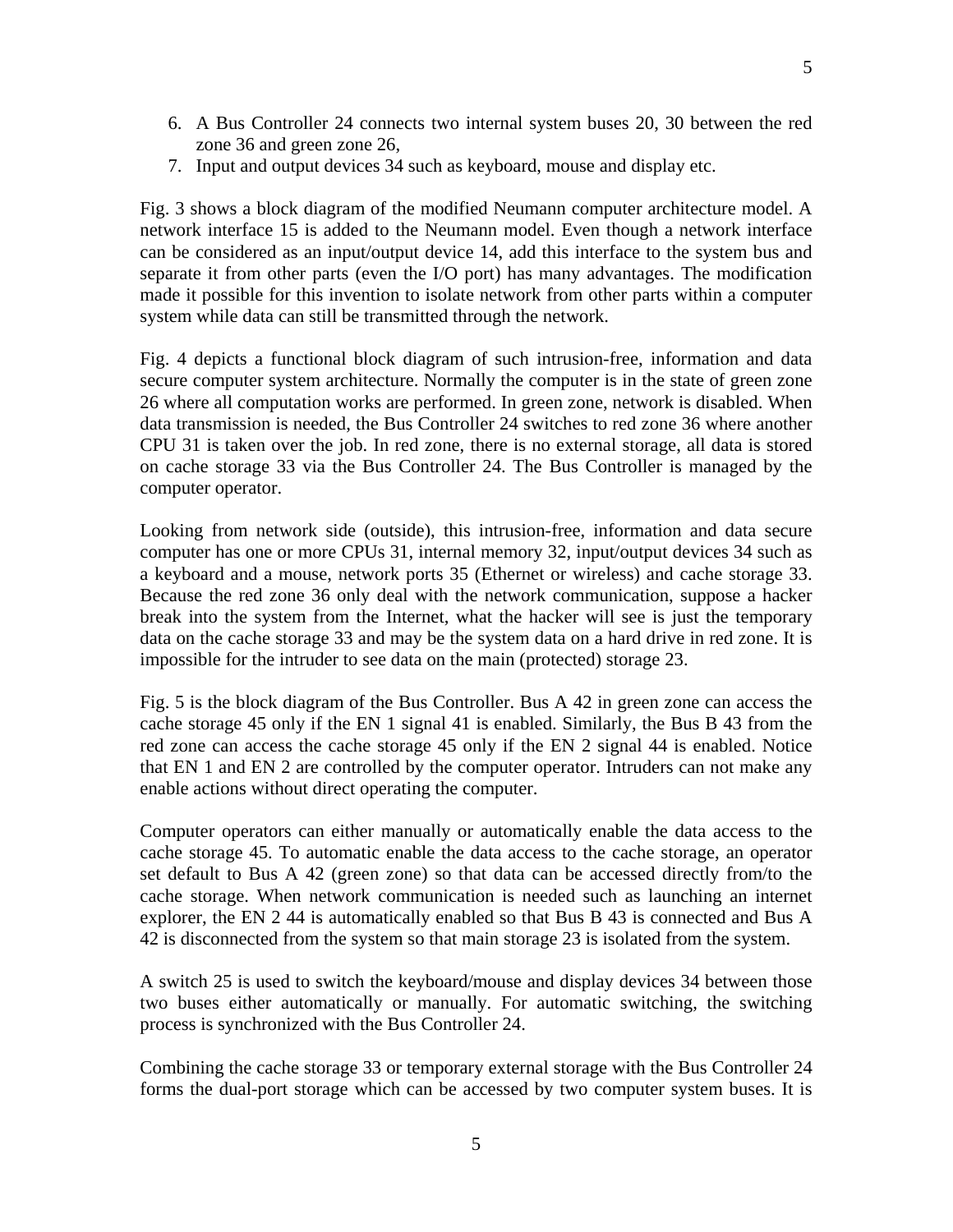different from so-called dual-port external storage devices which for example have one USB port and one FireWare port. In this case you cannot just attach the device to two system buses without synchronize them.

When the cache storage 33 is attached onto Bus A 20 in green zone 26, the files are displayed and then the trusted files are ready to be copied to the main storage 23. After the operation, the cache storage 33 is formatted. User data can then be copied to the cache storage if network transmission is further required. When the cache storage is switched to the Bus B 30 in red zone 36, the data is displayed and is ready to be transmitted. Data download from network or Internet can then be stored on the cache storage 33. All data have to pass through the Bus Controller 24 which is controlled by the computer operator.

### **CLAIM**

What is claimed is:

- 1. A computer platform constructed in accordance with the principles of the present invention is an intrusion-free computer system. It comprises
	- a. two zones (red zone and green zone) with two separated system bus,
	- b. the network interface is attached only on one bus in red zone,
	- c. each system bus have its own CPU and its private memory,
	- d. main (protected) external storage is attached only on one bus in green zone,
	- e. One cache storage (temporary external storage or dual-port external storage) is connected to both internal buses via a Bus Controller,
	- f. A Bus Controller connects two internal system buses between the red zone and green zone,
	- g. Input and output devices.
- 2. The computer platform of claim1 wherein at least two system buses each have its own CPU(s) and memory.
	- a. All components in green zone are connected together with Bus A to form a full feathered computer system which has its own operating system and application software.
	- b. In green zone, one or more main external storage is attached that only can be accessed by the computer operator.
	- c. In red zone, system Bus B is used to connect another set of components to form the second computation environment.
	- d. All tasks performed in red zone are only limited to network transmission or Internet access. It can be a stand alone browser, browsers or network protocols running on an operating system.
- 3. Data exchange between red zone and green zone is conducted by the controlling of Bus Control unit.
	- a. Storage means a hard drive, a USB flash drive, or any media that can store data onto it.
	- b. Main storage or protected storage is a storage that is only attached onto Bus A, therefore is only available to the computer operator.